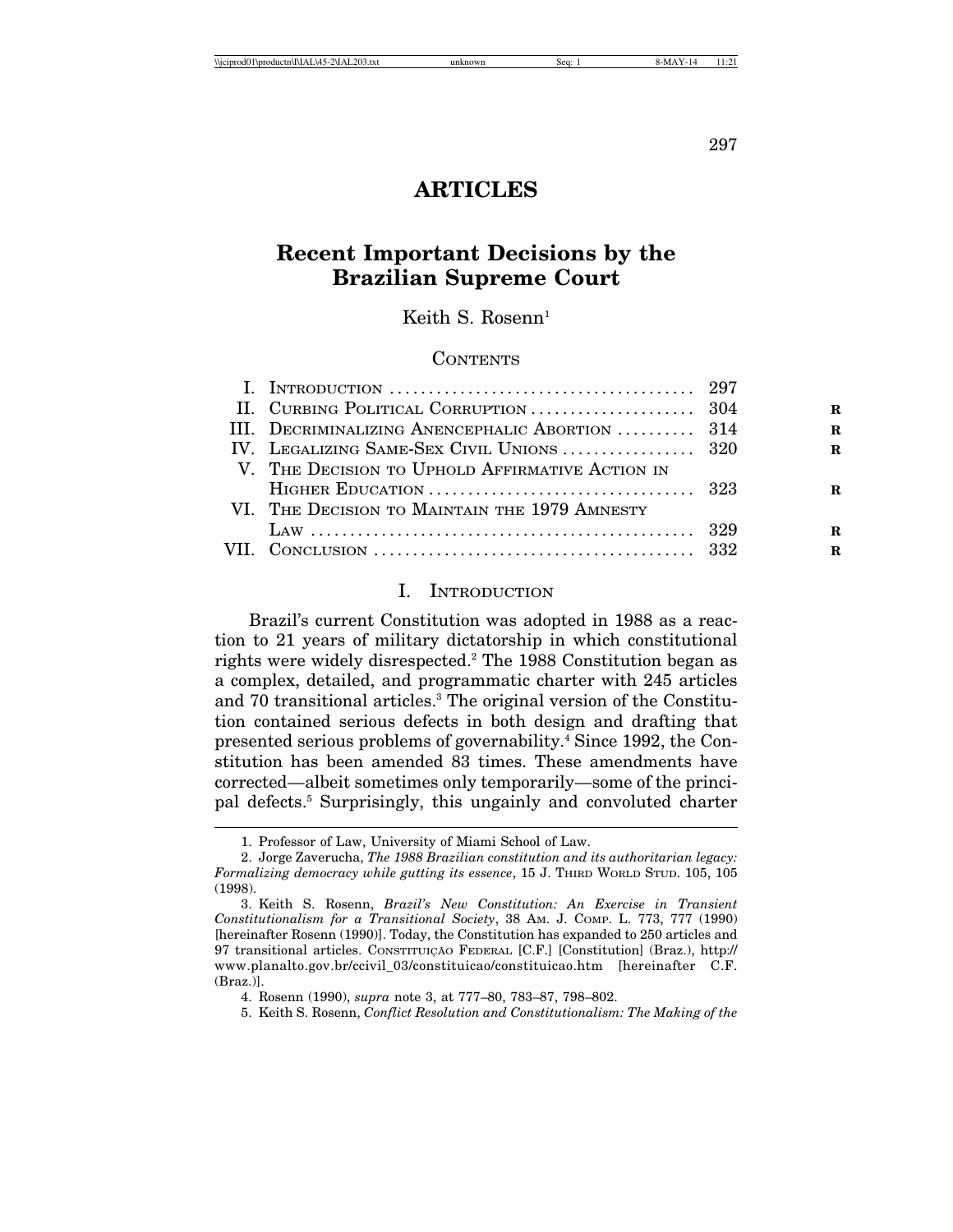has worked reasonably well in providing Brazil with a democratic framework and institutional stability for the past twenty-five years.

The Constitution has entrusted Brazil's highest court, the Supreme Federal Tribunal (*Supremo Tribunal Federal*) (hereinafter STF), with the role of acting as the principal guardian of the vast collection of individual, social, political, and economic rights that are textually enumerated.<sup>6</sup> It has also made the STF one of the most powerful courts in the world, conferring jurisdiction to act as a constitutional tribunal, a court of last resort on appeals from the state and federal courts, and a trial court for prosecution of criminal offenses by the President of the Republic and other high government officials.7 The Constitution has also vastly widened the procedural avenues for judicial protection of this huge array of constitutional rights.<sup>8</sup>

Brazil is a civil law country where most judges are career judiciary.9 The Brazilian judicial career begins soon after law school, and judges generally work their way through the ranks, being promoted to higher courts on the basis of merit and seniority.10 As in other civil law systems, historically Brazil has had neither a doctrine of *stare decisis*, nor a tradition of allowing its highest courts to choose which appeals it wishes to decide.<sup>11</sup> In much of the civil law world, the experience of entrusting higher courts with the power of judicial review has not been felicitous. The training of career judges has been primarily to develop skills in the interpretation and application of laws, rather than to engage in the creative policy-making involved in judicial review.<sup>12</sup>

9. Keith S. Rosenn, *Judicial Reform in Brazil*, 4-SPR NAFTA: L. & BUS. REV. AM. 19, 20 (1998).

10. Lei Orgˆanica da Magistura Nacional (Lei Complementar No. 35 de 14 de Março de 1979), art. 80, *available at* http://www.planalto.gov.br/ccivil 03/leis/lcp/ lcp35.htm.

11. At the end of 2004, Brazil adopted a constitutional amendment that has permitted the STF to create a limited form of binding precedent and a procedural device that allows the STF to decide not to hear certain appeals. These changes are discussed below.

12. Nicholas L. Georgakopoulos, *Discretion in the Career and Recognition Judiciary*, 7 U. CHI. L. SCH. ROUNDTABLE 205, 213 (2000).

*Brazilian Constitution of 1988*, *in* FRAMING THE STATE IN TIMES OF TRANSITION: CASE STUDIES IN CONSTITUTION MAKING 435, 455–56 (Laurel E. Miller ed., 2010).

<sup>6.</sup> C.F. (Braz.), *supra* note 3, at Sections II & III.

<sup>7.</sup> *Id*. at arts. 102 & 103*.*

<sup>8.</sup> For an explanation of these judicial procedures, *see* Keith S. Rosenn, *Procedural Protection of Constitutional Rights in Brazil*, 59 AM. J. COMP. L. 1009 (2011).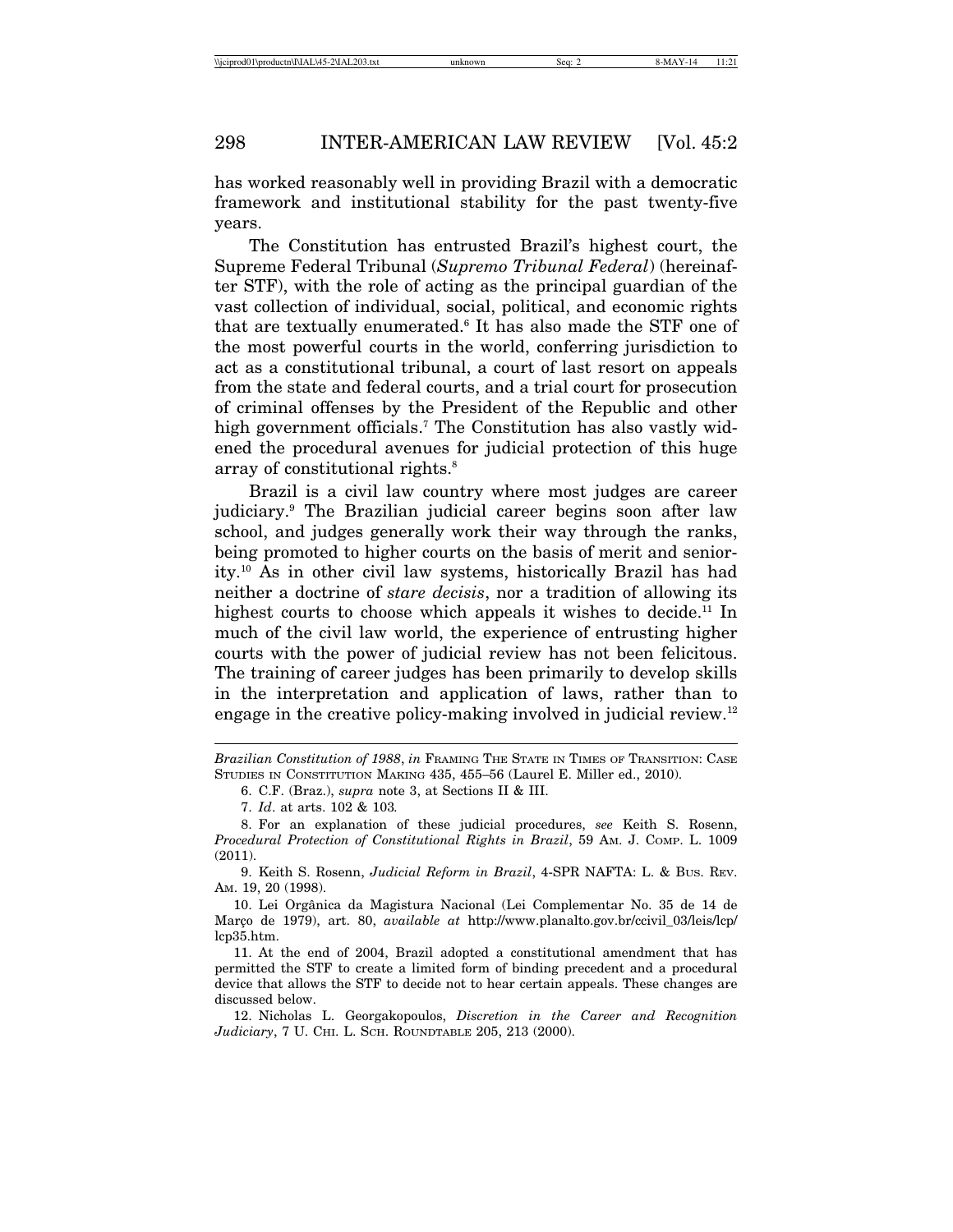Moreover, the responsibility for deciding many thousands of appeals each year involving legal issues that are generally unimportant to legal evolution or development leaves such courts with little time to research and craft highly significant constitutional decisions.13 This experience has led a number of civil law countries to follow the model established by Hans Kelsen in the Austrian Constitution of 1920, which created a special Constitutional Court bestowed with the exclusive power to decide constitutional questions.<sup>14</sup>

Unlike many civil law countries, Brazil's highest court is composed of a mix of career judges and jurists with distinguished careers outside the judiciary.15 Appointments to the STF follow the model of the U.S. Constitution; they are made by the President with the approval of the Senate.16 Although the Brazilian Senate has approved every presidential nomination to the STF since the end of the 19th century, $17$  Brazilian presidents regularly consult with members of the STF and of the Senate before making an appointment.18 The process results in the appointment of jurists who meet the constitutional standard of "citizens over thirty-five years and under sixty-five years of age, with notable legal knowledge and unblemished reputations."19 By reviewing the STF appointments made since Brazil's return to democracy in 1985, it is apparent that a majority of the appointees to the STF have been distinguished lawyers, politicians, and cabinet officers, rather than career judges.<sup>20</sup>

No member of the STF has ever been impeached, although the military government did force three members of the STF to retire

<sup>13.</sup> *See* MAURO CAPPELLETTI, THE JUDICIAL PROCESS IN COMPARATIVE PERSPECTIVE 49–53 (1989) [hereinafter CAPPELLETTI (1989)]; MAURO CAPPELLETTI, JUDICIAL REVIEW IN THE CONTEMPORARY WORLD 62–63 (1971).

<sup>14.</sup> That model has been followed in many civil law countries, including Germany, Italy, France, Spain, Portugal, and Chile.

<sup>15.</sup> DIANA KAPISZEWSKI, HIGH COURTS AND ECONOMIC GOVERNANCE IN ARGENTINA AND BRAZIL, 101–103, 107 (2012) [hereinafter KAPISZEWSKI (2012)].

<sup>16.</sup> Keith S. Rosenn, *Separation of Powers in Brazil*, 47 DUQ. L. REV. 839, 853 (2009).

<sup>17.</sup> Mariana Llanos & Leany Barriero Lemos, *Presidential Preferences? The Supreme Federal Tribunal Nominations in Democratic Brazil*, 55 LAT. AM. POL. & Soc'y 77, 99 (note 1) (No. 2, 2013).

<sup>18.</sup> *Id*. at 88–95.

<sup>19.</sup> KAPISZEWSKI (2012), *supra* note 15, at 100–07.

<sup>20.</sup> Adding the three latest appointments to Table 4 in Llanos & Lemos, *supra* note 17, at 97–98, between 1985 and 2014, only 11 of the 25 appointees to the STF were career judges. The remainder served as presidential advisers, senators, cabinet ministers, prosecutors, and distinguished lawyers and/or scholars.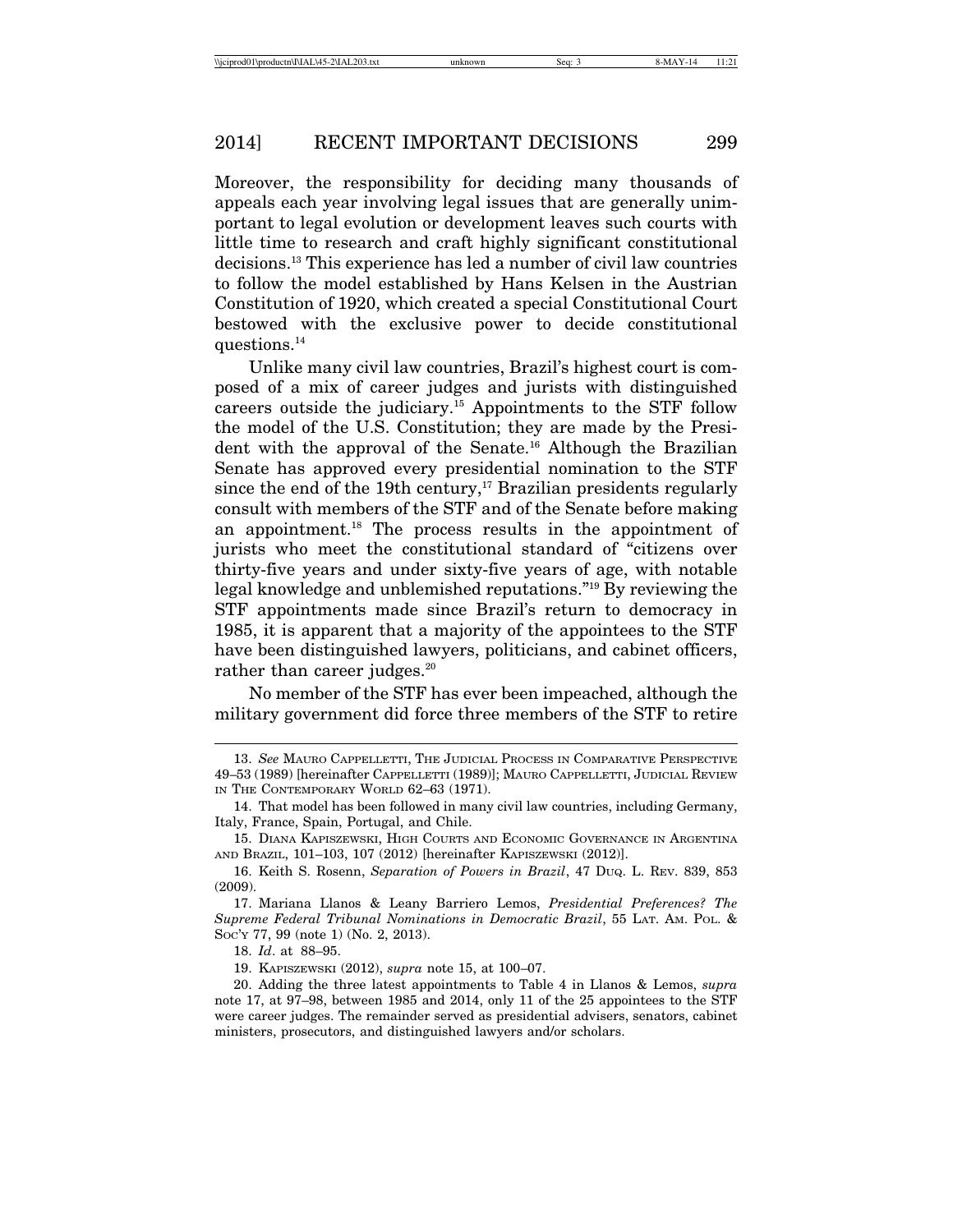in 1969.21 The decisions of the STF, no matter how controversial, are respected by the executive and legislative branches.<sup>22</sup> The Constitution assures the Judiciary administrative and financial autonomy, directing each tribunal to submit its own budgetary proposal, within the limits of the law of budgetary directives.23 This has made Brazil's federal courts the best-funded judiciary in the Western Hemisphere with respect to purchasing power parity.24 Brazil has no political question doctrine, and the STF regularly decides cases that intrude upon policy-making by the elected branches of both the federal and state governments.<sup>25</sup>

Even by civil law standards, $26$  the caseload of the STF is astronomical. The year the current Constitution was adopted, the STF accepted 18,674 cases.<sup>27</sup> By the year 2000, the caseload of the STF was nearly five times as great.<sup>28</sup> In the period between 2000 and

22. For a basic overview of Brazil's legal system, *see* Information Exchange Network for Mutual Legal Assistance in Criminal Matters and Extradition, *The Brazilian Legal System*, ORGANIZATION OF AMERICAN STATES (OAS), https://www. oas.org/juridico/mla/en/bra/en\_bra-int-des-ordrjur.html.

23. C.F. (Braz.), *supra* note 3, at art. 99.

24. MATTHEW M. TAYLOR, JUDGING POLICY: COURTS AND POLICY REFORM IN DEMOCRATIC BRAZIL 37 (2008).

25. *Id.* at 13–14, 24; Diana Kapiszewski, *Tactical Balancing: High Court Decision Making on Politically Crucial Cases*, 45 L. & SOC'Y REV. 471 (2011). On the other hand, the STF sometimes will engage in "defensive jurisprudence" to try to avoid certain kinds of political questions that are likely to entangle it in controversies with the other branches. Diana Kapiszewski, *How Courts Work: Institutions, Culture, and the Brazilian Supremo Tribunal Federal*, *in* CULTURES OF LEGALITY: JUDICIALIZATION AND POLITICAL ACTIVISM IN LATIN AMERICA 51, 72–73 (Javier A. Couso, Alexandra Huneeus & Rachel Sieder eds., 2010) [hereinafter, Kapiszewski (2010)].

26. The caseloads of the European high courts are considerably higher than common law courts like the British House of Lords or the U.S. Supreme Court. CAPPELLETTI (1989), *supra* note 13, at 50–51.

27. Actually, 21,328 cases were filed; 18,674 cases were distributed for decision, and 16,313 cases were decided. Movimento Processual, STF, http://www.stf.jus.br/ portal/cms/verTexto.asp?servico=estatistica&pagina=movimentoProcessual [hereinafter Mov. Proc.].

28. In 2000, 105,307 cases were filed in the STF, 90,839 were distributed, and 86,138 were decided. *Id*.

<sup>21.</sup> Keith S. Rosenn, *The Protection of Judicial Independence in Latin America*, 19 U. MIAMI INTER-AM. L. REV. 1, 27–28 (1987). The military also packed the Tribunal and withdrew important parts of its jurisdiction. Moreover, in 1864, the Emperor removed four members of the Supreme Tribunal of Justice for having decided against the interests of his mistress (a countess) in a 1931 judicial decision. During the Vargas dictatorship, six members of the STF were forcibly retired. Thiago Santos Aguiar de P´adua, *N˜ao se pode perder a cerimˆonia com a Constitui¸c˜ao: A Sociedade dos 'Poetas Mortos' e/ou dos Ministros Vivos (We Cannot Lose Ceremony with the Constitution: The Society of 'Dead Poets' and/or the Living Ministers)*, 1 REV. JURIDICA DA OAB, DIST. FED., 79–82 (Dec 2013), *available at* http://papers.ssrn.com/sol3/ papers.cfm?abstract\_id=2397954.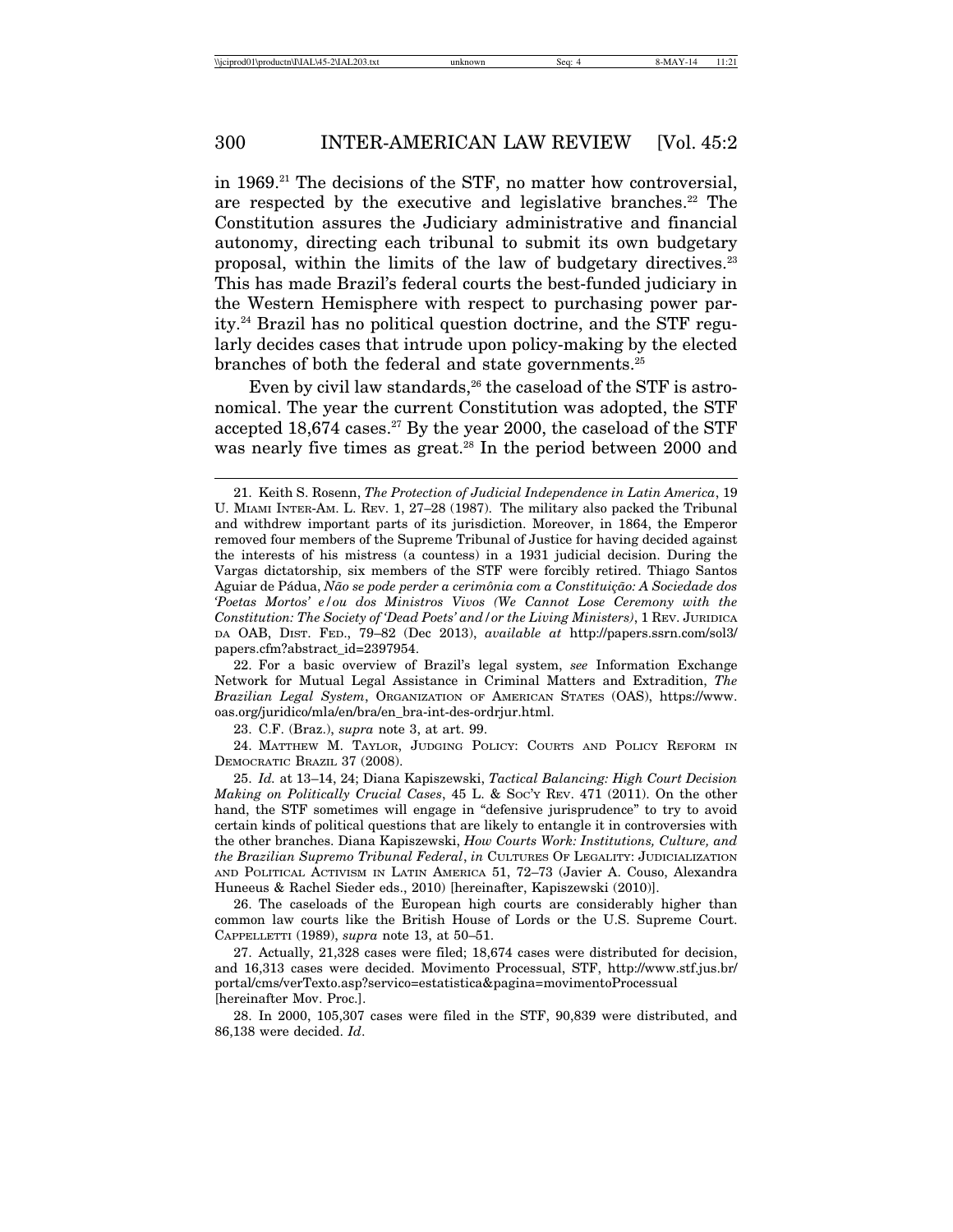2011, the STF decided an annual average of 109,609 cases, a truly astonishing output for a court with only eleven members.<sup>29</sup> The STF is able to cope with this huge caseload for three reasons. One is that the bulk of the cases involve issues that the STF has already decided.<sup>30</sup> Second, thousands of appeals present precisely the same issue and will be resolved by a single decision, but for statistical purposes, they will be counted as multiple cases rather a single consolidated action.<sup>31</sup> Third, the great bulk of the cases are resolved by the decision of a single minister rather than by the full court or by a panel of five. $32$  For example, in 2013, the STF resolved 84.3 percent of its nearly 90,000 cases by the decision of a single minister.33 Even when the STF decides a case *en banc* or in a panel of five, normally only one minister, the *rapporteur* (in Brazilian Portuguese, *relator*) reviews the file and prepares a report

31. For example, the constitutionality of a compulsory loan was decided in more than 10,000 cases. *Id.*

33. Mov. Proc, *supra* note 27.

<sup>29.</sup> Each minister has five law clerks, a chief of staff, and twenty-odd administrative staff. The law clerks are legally trained and assist the ministers in screening cases, writing summaries, and drafting opinions. Some law clerks remain with the same minister throughout his or her career, but since the turn of the century, the law clerks have tended to be more academic superstars who view their clerkships "as a stepping stone to a high-power career." Kapiszewski (2010), *supra* note 25, at 51, 62–3.

<sup>30.</sup> Prior to institution of the requirement that extraordinary appeals have general repercussions, a former president of the STF stated that ninety percent of the appeals raise issues that the STF has already decided. Keith S. Rosenn, *Judicial Review in Brazil: Developments under the 1988 Constitution*, 7 SW. J. L. & TRADE AM. 291, 313 (2000). Moreover, a number of Brazilian governmental agencies have contributed heavily to the caseload of the STF and other appellate courts by appealing all judgments against them simply to delay the day they have to pay.

<sup>32.</sup> Initially, an individual minister of the STF could dismiss cases only for technical flaws. As the STF's caseload began to explode, Congress enacted Law No. 8.038 of May 28, 1990, which permitted an individual minister to deny any appeal that contravened a *S´umula* (an informal precedent) of the STF. Since then, Article 557 of the Code of Civil Procedure has been amended to permit a single minister to deny an appeal that is manifestly inadmissible, improvident, prejudiced or that conflicts with a *s´umula* or the predominant case law of the STF. Kapiszewski (2010), *supra* note 25, at 58, footnote 19. The *s´umula* is a peculiar form of non-binding precedent created by the STF in 1964 that has subsequently spread to other Brazilian appellate courts. After its reiterated decisions have definitively resolved a disputed legal issue, the STF has the power to enshrine the holding of these decisions in a *s´umula*, a numbered black letter rule of law, usually only a single sentence in length, that floats freely from the facts of the cases in which it was laid down. Technically, the *s´umula* is binding only upon the court that has created it, but the lower courts and lawyers treat the *s´umulas* of the highest courts as *de facto binding* precedent because ignoring them practically assures reversal on appeal. *See* Keith S. Rosenn, *Civil Procedure in Brazil*, 34 AM. J. COMP. L. 487, 513–14 (1986).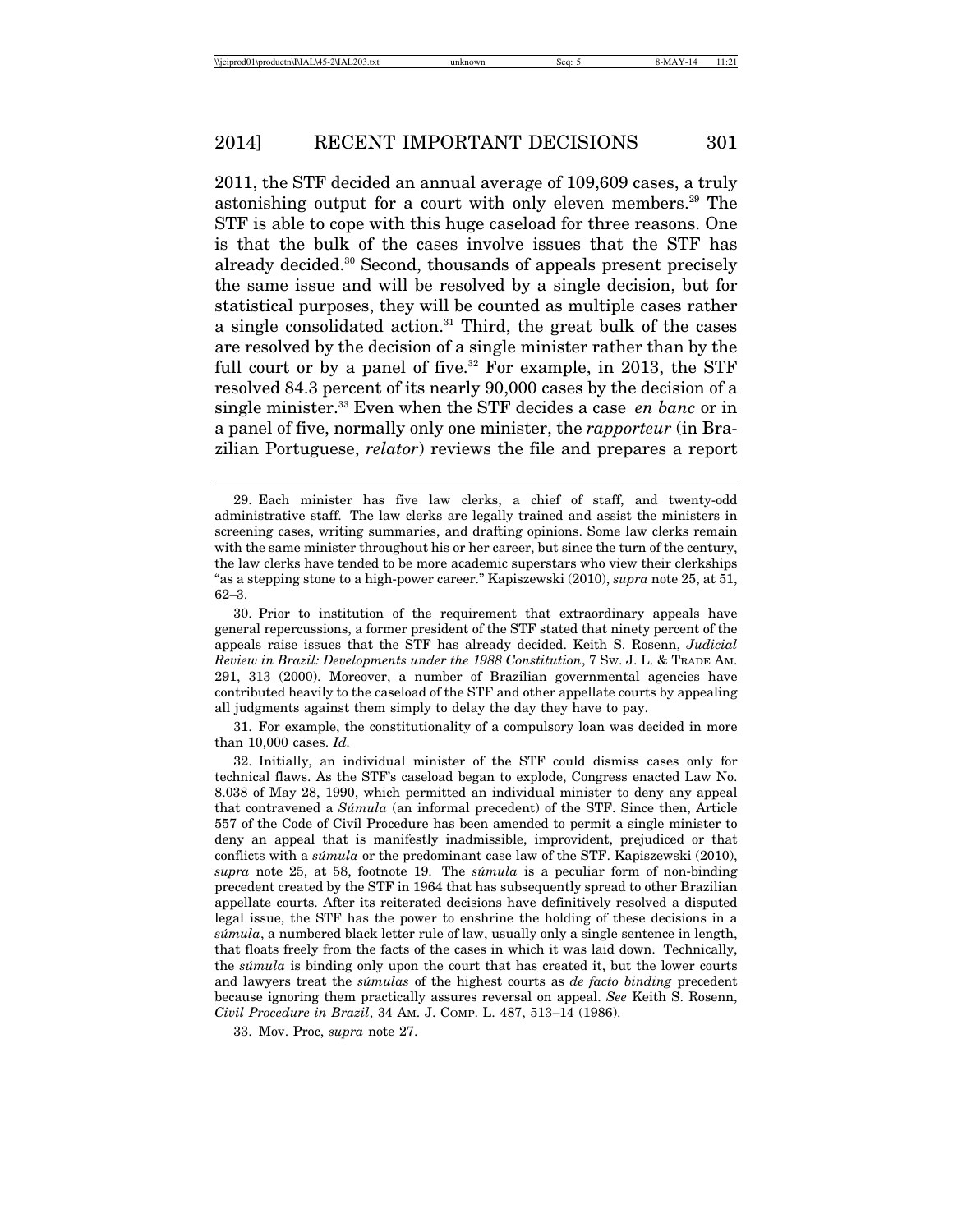and an opinion for the rest of the court.<sup>34</sup> While any minister may disagree with the *rapporteur* and ask to review the record, the vote of the *rapporteur* is generally followed.<sup>35</sup> This process concentrates enormous power in the *rapporteur* to whom a computer has randomly assigned the case.

In 2004, Congress adopted a complex constitutional amendment designed to make Brazil's incredibly sluggish judicial system more efficient.<sup>36</sup> Two aspects of this constitutional reform were designed to reduce the huge number of cases filed in the STF.<sup>37</sup> The first creates an analogue to the U.S. procedural device of certiorari by granting the STF the power to refuse to hear extraordinary appeals<sup>38</sup> which lack general repercussions. Rather than sensibly entrusting the Supreme Court to determine which appeals lack general repercussions, this Amendment entrusted Congress with the responsibility for setting the standard. It took Congress nearly two full years to enact Law 11.418, which defines "general repercussions" as "questions relevant to an economic, political, social or juridical viewpoint that transcend the subjective interests of the case."39 If it determines that an extraordinary appeal lacks general repercussions, the STF's decision has prece-

39. Lei No. 11.418 de 19 de Dezembro de 2006, art. 2 § 1., *available at* http://www. planalto.gov.br/ccivil\_03/\_ato2004-2006/2006/lei/l11418.htm.

<sup>34.</sup> Starting in the early 2000s, case summaries are being distributed to the other ministers prior to voting. *See* KAPISZEWSKI (2012), *supra* note 15, at 65, footnote 30.

<sup>35.</sup> An empirical study of 300 direct actions of unconstitutionality, which are decided by the full STF sitting *en banc*, found that more than 90 percent of the time the case was resolved in accordance with the opinion of the *rapporteur*. Fabiana Luci Oliveira, *Justice, Professionalism, and Politics in the Exercise of Judicial Review by Brazil's Supreme Court*, 2 BRAZ. POL. SCI. REV. 93, 101 (No. 2, 2008).

<sup>36.</sup> Amendment No. 45 of Dec. 8, 2004, translated by the author in CONSTITUTIONS OF THE COUNTRIES OF THE WORLD: THE FEDERATIVE REPUBLIC OF BRAZIL (Release 2012-5, Rudiger Wolfrum ed.). This lengthy amendment significantly changes 25 existing articles of the 1988 Constitution, adds four new articles, and repeals four articles.

<sup>37.</sup> *See generally*, Maria A. Jardim de Santa Cruz Oliveira & Nuno Garoupa, *Stare Decisis and Certiorari Arrive to Brazil: A Comparative Law and Economics Approach*, 26 EMORY INT'L L. REV. 555, 556–570 (2012).

<sup>38.</sup> The extraordinary appeal, which is derived from the writ of error in the U.S. Judiciary Act of 1789, may be taken from cases decided in sole or last instance, if the decision appealed is (a) contrary to the Constitution, (b) declares a treaty or federal statute unconstitutional, (c) upholds the constitutionality of a non-federal statute or act, or (d) upholds a local law challenged as contrary to federal law. Extraordinary appeals and interlocutory appeals from denial of the admissibility of extraordinary appeals (*agravos de instrumento*) accounted for slightly more than 95 percent of the caseload of the STF in 2006, the year prior to implementation of the general repercussions requirement. Repercussão Distribuição, STF, http://www.stf.jus.br/ portal/jurisprudencia/listarJurisprudencia.asp?s1=%28repercussao%29&base=base Repercussao.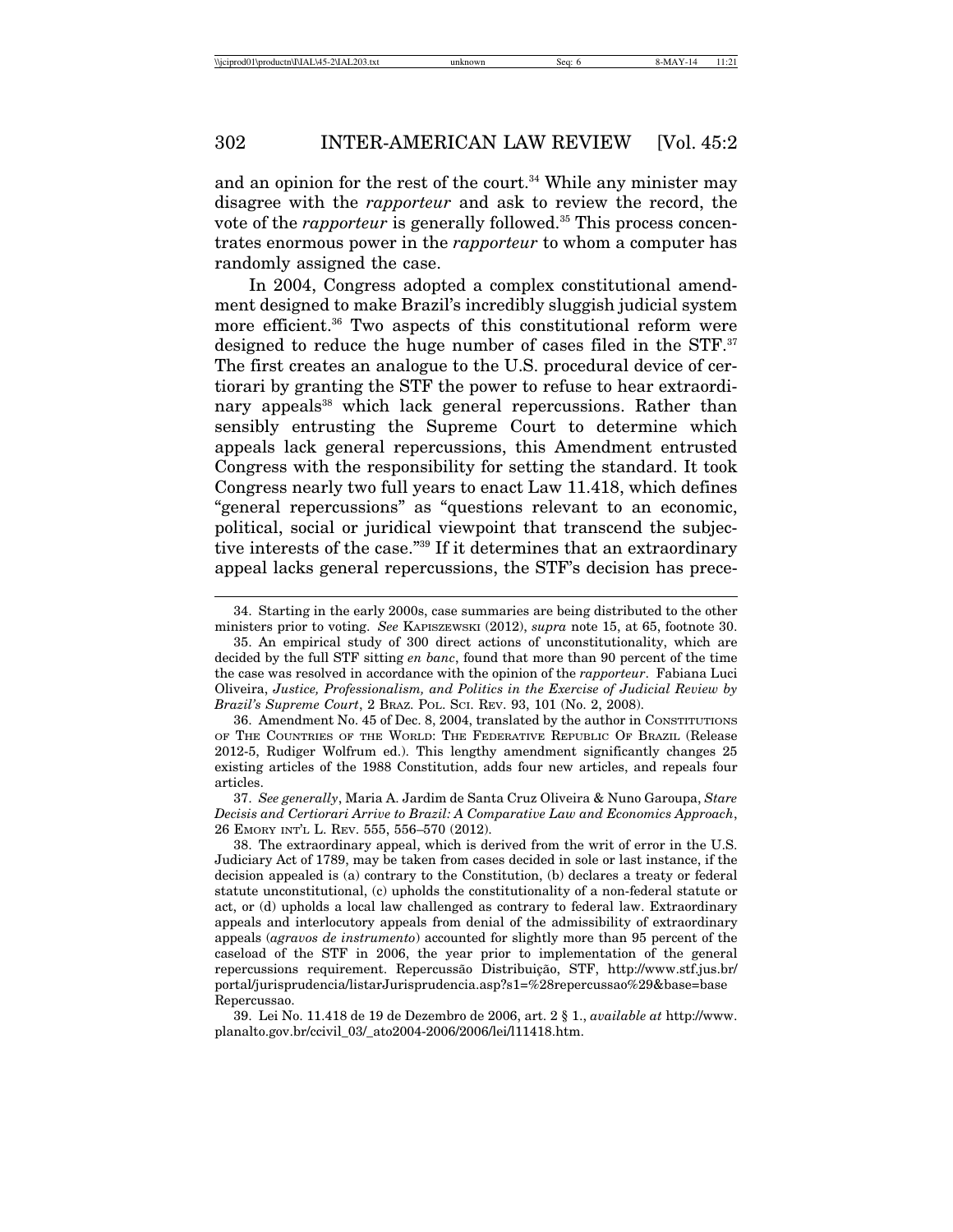dential value, permitting all appeals presenting an identical issue to be summarily denied by a single minister of the STF.40 Law 11.418 further provides that if a challenged decision contravenes a *súmula vinculante* (binding precedent), or the predominant case law of the STF, that appeal automatically presents general repercussions.41

Amendment 45 also created a limited concept of *de jure stare decisis* by granting the STF the power to create binding precedent, called the *súmula vinculante*, but only with respect to constitutional questions that have been settled by reiterated decisions of the STF.42 Moreover, only STF decisions adopted by an extraordinary majority of at least two-thirds of the STF sitting *en banc* constitute binding precedents.<sup>43</sup>

The general repercussion requirement has somewhat reduced the huge volume of extraordinary appeals to the STF, but the effects of the *súmula vinculante* thus far have been disappointing.44 In 2013, the number of cases filed with the STF fell to 72,148; the number distributed fell to 46,392, but the number of decisions still amounted to nearly 90,000,<sup>45</sup> substantially less than its 2000-2011 average, but still far too high.

Even though the great bulk of its cases present fairly routine issues of statutory and constitutional interpretation, Brazil's STF occasionally resolves momentous controversies that have been pending for years. This article will discuss some of the STF's most significant decisions of the past few years. Part II examines efforts to curb political corruption; Part III discusses the decriminalization of abortion for anencephalic fetuses; Part IV delves into affirmative action in higher education; Part V touches on developments in the constitutional rights of gay couples to equal governmental treatment; and finally, Part VI analyzes the constitutionality of the 1979 Amnesty Law. In the long deliberative process of ultimately deciding these controversial cases, the STF has displayed notable independence from the other two branches, decidedly liberal tendencies, and unabashed judicial activism. On the other hand, particularly with respect to the

<sup>40.</sup> *Id.* at art. 2 § 5.

<sup>41.</sup> *Id.* at art. 2 § 3.

<sup>42.</sup> Emenda Constitucional No. 45 de 30 de Dezembro de 2004 (Braz.), *available at* http://www.planalto.gov.br/ccivil\_03/constituicao/Emendas/Emc/emc45.htm.

<sup>43.</sup> *Id*.

<sup>44.</sup> As of April 9, 2014, the STF has created only 33 binding precedents, and one of these has never been in force.

<sup>45.</sup> Mov. Proc., *supra* note 27.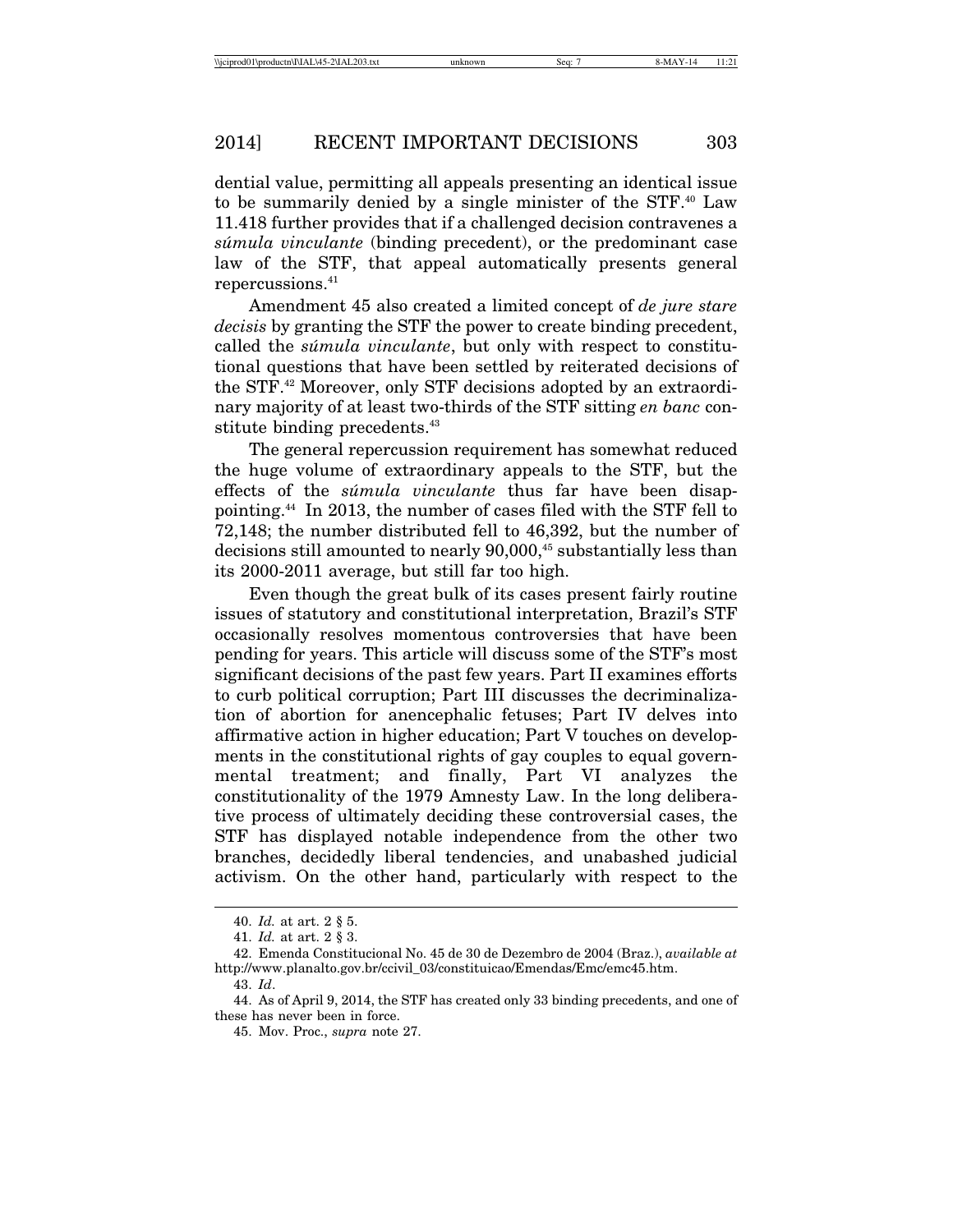Amnesty Law, the STF has displayed notable judicial restraint. In the process, the STF has been creating a significant body of judgemade constitutional law.

# II. CURBING POLITICAL CORRUPTION

Until recently, the only law governing the outcome of Brazilian political corruption scandals has been the "law of impunity." Brazilian slang has a phrase for the messy outcome of such scandals: they "end up in pizza" because none of the participants goes to jail.46 This embarrassing state of affairs is largely attributable to a poorly functioning system of criminal procedure.47 It allows for numerous opportunities for defendants to delay their trials and to run out the statute of limitations.<sup>48</sup> It also permits an astounding array of recurrent regular and constitutional appeals that can be taken from both final and interlocutory decisions.49 Judges commonly allow convicted defendants with money and/or political office to remain free until all appeals have been exhausted, a process that may easily take eight to ten years for defendants with good lawyers.50 Even if an arrest warrant is issued, the courts often grant habeas corpus to free well-heeled defendants, even if they pose a flight risk.51 Convicted defendants in Brazil are able to invoke a totally illogical extension of the presumption of innocence found in Art. 5 (LXII) of the Constitution, which provides: "No one shall be considered guilty until his criminal conviction has become final and non-appealable."52 This provision reflects the civilian mistrust of judges as well as an overreaction to the prior military

51. *Id.* at 171.

<sup>46.</sup> Matthew M. Taylor & Vin´ıcius C. Buranelli, *Ending Up in Pizza: Accountability as Problem of Institutional Arrangement in Brazil,* 49 LAT. AM. POL.& SOC'Y 59–87 (No. 1, 2007).

<sup>47.</sup> *See, e.g.*, Simon Romero, *Brazilian Corruption Case Raises Hopes for Judicial System*, N.Y. TIMES, Oct. 9, 2012, http://www.nytimes.com/2012/10/10/world/ americas/brazilian-corruption-case-raises-hopes-for-judicial-system.html.

<sup>48.</sup> Simon Romero, *Brazilian Court Allows Appeals for Political Figures Convicted of Corruption*, N.Y. TIMES, Sept. 18, 2013, http://www.nytimes.com/2013/09/19/world/ americas/brazilian-court-allows-appeals-for-lawmakers-convicted-of-corruption.html.

<sup>49.</sup> *See id*.

<sup>50.</sup> Matthew M. Taylor, *The Federal Judiciary and Electoral Courts*, *in* CORRUPTION AND DEMOCRACY IN BRAZIL: THE STRUGGLE FOR ACCOUNTABILITY 162, 171–72 (Timothy J. Power & Matthew M. Taylor eds., 2011) [hereinafter Taylor (2011)].

<sup>52.</sup> C.F. (Braz.), *supra* note 3, at art. 53.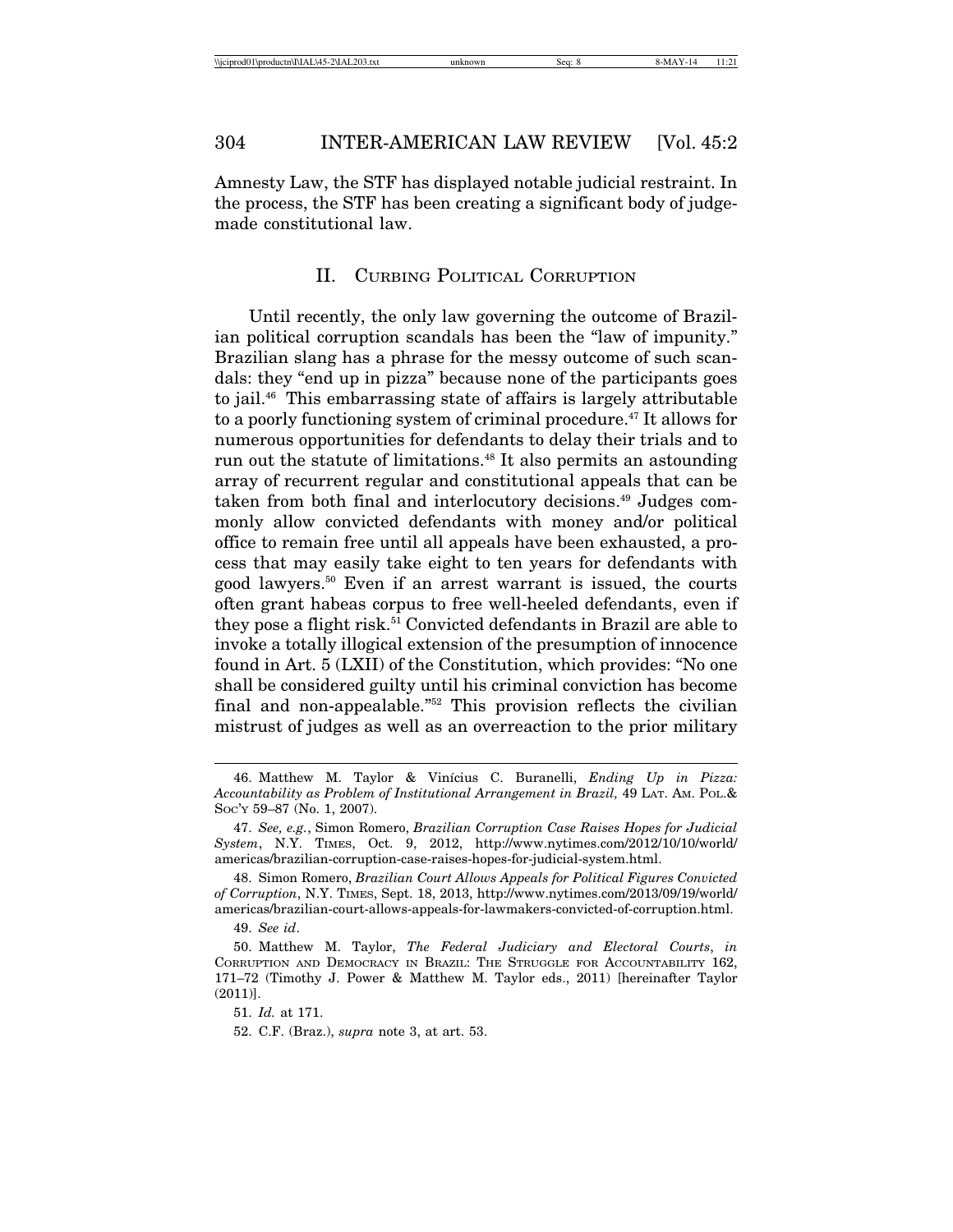government,<sup>53</sup> whose draconian National Security Laws<sup>54</sup> imposed harsh pretrial sanctions on persons accused of its violation.

Two other dysfunctional constitutional provisions protect corrupt politicians: parliamentary immunity and the privileged forum. After investiture, a member of Congress cannot be arrested except for a non-bailable offense in which he or she is caught *in flagrante delicto*, 55 and the respective chamber to which an accused member belongs may suspend criminal proceedings any time prior to a final decision.<sup>56</sup> If criminal charges are filed against a member of Congress, the overburdened STF must try these charges as a matter of original jurisdiction.<sup>57</sup>

The STF is institutionally ill-equipped to serve as a trial court for criminal cases. Between 1988, when the current Constitution was adopted, and 2007, 130 criminal cases were filed in the STF under the privileged forum rule.<sup>58</sup> Only six of these cases were actually heard, and none resulted in a conviction.<sup>59</sup> Between September 1988, when the current Constitution was adopted, and April 2010, the STF had never convicted any member of Congress.<sup>60</sup> This was certainly not for any dearth of defendants. As of May 2010, criminal charges were pending in the Supreme Court against 152 of the 535 members of Congress, many of whom faced multiple charges.<sup>61</sup> Some members of Congress had been previously convicted in state courts, but were protected from having to

<sup>53.</sup> Simon Romero, *An Uneasy Search for Truth as Ghosts from Military Rule Start to Stir*, N.Y. TIMES, Dec. 20, 2011, http://www.nytimes.com/2011/12/21/world/ americas/brazil-uneasily-searches-for-truth-on-military-rule-abuses.html?page wanted=all.

<sup>54.</sup> Decreto-Lei No. 314 de 13 de Março de 1967, *available at* http://www.planalto. gov.br/ccivil\_03/decreto-lei/1965-1988/Del0314.htm; Decreto- Lei No. 898 de 29 de Septembro de 1969, repealed by Lei No. 6,620 de 17 Dezembro de 1978, repealed by Lei No. 7.170, de 14 de dezembro de 1983, (National Security Law), *available at* http:// www.planalto.gov.br/ccivil\_03/leis/l7170.htm.

<sup>55.</sup> C.F. *Id.* at art. 53 § 1. The STF also has the duty to try as a matter of original jurisdiction common criminal charges against the President, Vice President, ministers of the STF, and the Procurator General. *Id.*, art. 102(b). The STF has the duty to try both common criminal offenses and impeachable offenses against Ministers of the Federal Government; Commanders of the Navy, Army, and Air Force; members of the Superior Tribunals, members of the Federal Tribunal of Accounts, and chiefs of permanent diplomatic missions. *Id.*, art. 102(c).

<sup>56.</sup> *Id.* at art. 53 § 3.

<sup>57.</sup> *Id.* at art. 53 § 1.

<sup>58.</sup> *See* Taylor (2011), *supra* note 50, at 173.

<sup>59.</sup> *Id.*

<sup>60.</sup> *Id.*

<sup>61.</sup> *See* A Lista dos Parlamentares Processados, por Estado, UNIVERSO ONLINE (UOL), *available at* http://congressoemfoco.uol.com.br/noticias/numero-de-parlamen tares-investigados-bate-recorde/.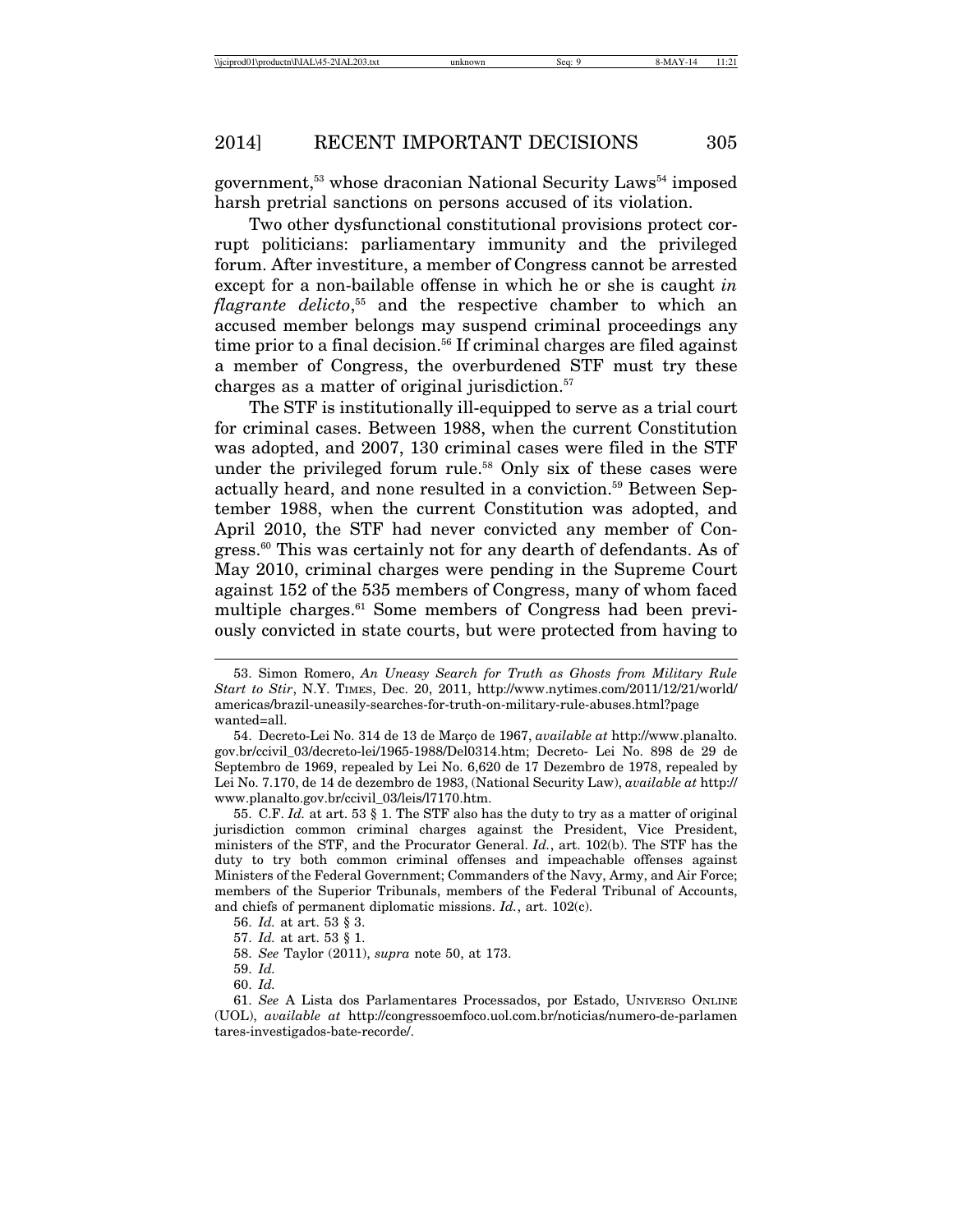serve any time by parliamentary immunity.<sup>62</sup>

That situation began to change in 2010. Revolted by the steady stream of Congressional scandals and the large contingent of criminally accused politicians ensconced in Congress, more than a million and half Brazilians signed a petition for a popular initiative that led to enactment of a controversial statute called the Law of the Clean Slate (*Lei das Ficha Limpa*).<sup>63</sup> This statute prohibits anyone from running for political office for eight years if convicted of certain crimes, which include a host of financial crimes, drug trafficking, and assorted forms of corruption.64 But this disability attaches only if one of these three conditions are present: (1) the conviction has become final and non-appealable, (2) the conviction was rendered by a collegiate tribunal, or (3) the candidate resigned his or her mandate to avoid its cancellation.<sup>65</sup>

The constitutionality of the Law of the Clean Slate initially came before the STF in 2010.<sup>66</sup> At that time, however, the STF focused solely on the issue of whether the statute's application to the October 2010 elections violated the constitutional provision prohibiting retroactive application of the laws. Because one member was forced to retire because he reached the age of 70, the STF had only ten members at the time the issue came up.<sup>67</sup> The STF divided evenly on the issue.<sup>68</sup> Initially, the STF upheld the statute's application to the 2010 elections by resorting to Article 205 of its Internal Rules, which provides that in the case of a tie, the constitutionality of the statute should be upheld.69 But in March 2011, after the appointment of a new minister to replace the retiree, the STF reversed its prior decision and by a vote of six to

<sup>62.</sup> *See* Simon Romero, *Public Rage Catching up with Brazil's Congress*, N.Y. TIMES, June 27, 2013, http://www.nytimes.com/2013/06/28/world/americas/publicrage-catching-up-with-brazils-congress.html?pagewanted=all.

<sup>63.</sup> Lei Complementar No. 135, de 4 de Junho de 2010, *available at* http://www. planalto.gov.br/ccivil\_03/leis/lcp/lcp135.htm.

<sup>64.</sup> Lei da Ficha Limpa será aplicada nas eleiçães gerais pela primeira vez, TRIBUNAL SUPERIOR ELEITORAL (Jan. 22, 2014), http://www.tse.jus.br/noticias-tse/ 2014/Janeiro/lei-da-ficha-limpa-sera-aplicada-nas-eleicoes-gerais-pela-primeira-vez. 65. *Id*.

<sup>66.</sup> D´ebora Santos, *Supremo decide que ´e constitucional Lei Da Ficha Limpia*, GLOBO, Feb. 16, 2012, http://g1.globo.com/politica/noticia/2012/02/supremo-confirmavalidade-da-lei-da-ficha-limpa.html [hereinafter Santos (2012)].

<sup>67.</sup> Laryssa Borges, *Ap´os empate, STF decide que Lei da Ficha Limpa vale em 2010*, TERRA (Oct. 27, 2010), http://noticias.terra.com.br/brasil/politica/eleicoes/aposempate-stf-decide-que-lei-da-ficha-limpa-vale-em-2010,de2d63fc8940b310VgnCLD20 0000bbcceb0aRCRD.html.

<sup>68.</sup> *Id*.

<sup>69.</sup> *Id*.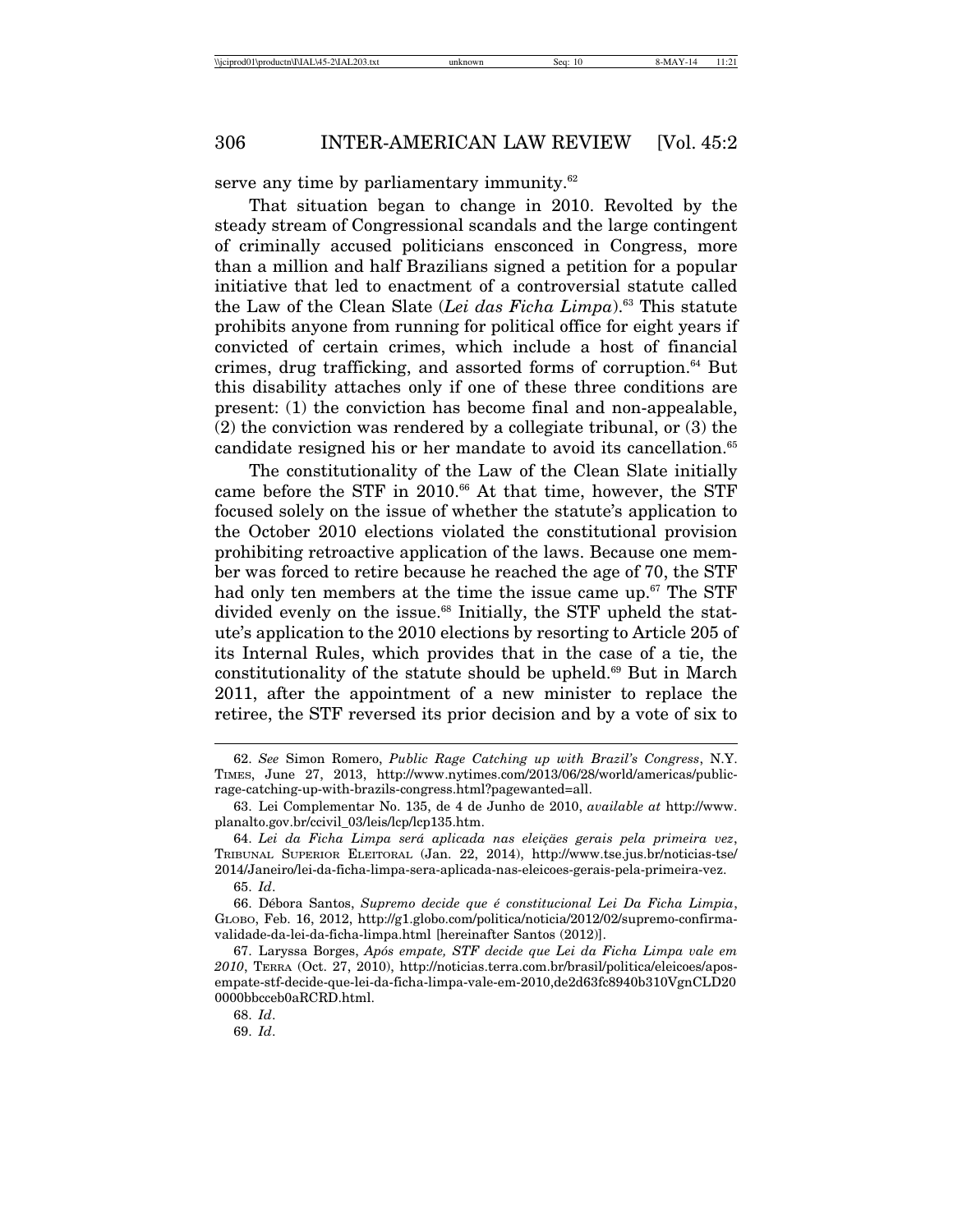five held that the Law of the Clean Slate would violate Article 16 of the Constitution if applied to the 2010 elections.70

The STF did not decide the constitutionality of the Law of the Clean Slate on the merits until  $2012$ .<sup>71</sup> At this time the statute's constitutionality was the subject of three separate direct actions invoking the original jurisdiction of the STF.72 Two were Declaratory Actions of Constitutionality and one was a Direct Action of Unconstitutionality.73 The STF decided all three actions at the same time, upholding the Declaratory Actions of Constitutionality and rejecting the Direct Action of Unconstitutionality.74 The vote in favor of the constitutionality of the Law of the Clean Slate was seven to four.<sup>75</sup> The dissenters relied primarily upon Article 15 (III) of the Brazilian Constitution, which provides:76

Art. 15. Deprivation of political rights is forbidden; loss or suspension of such rights may occur only in cases: \*\*\*

III- while the effects of a criminal conviction that has become non-appealable remain in force;

The dissenters argued that this provision prohibits the law from depriving anyone of their political rights because of a criminal conviction that is still appealable.<sup>77</sup> They also contended that the Law of the Clean Slate violated the constitutional principle against retroactivity by allowing disqualification for crimes committed prior to the statute's entry into force.78 The majority held

71. Santos (2012), *supra* note 66.

74. *Id*.

<sup>70.</sup> STF, RE 633703, (*en banc*), 23.3.11, Rep. Gilmar Mendes. Art. 16 of the Constitution, as modified by Amendment 4 of Sept. 14, 1993, provides: "A law altering the electoral process shall enter into force on its publication date and shall not apply to elections that occur within one year from the date it enters into force." *See also Lei* da Ficha Limpa não deve ser aplicada às Eleiçä es 2010, Norícuss STF (Mar. 23, 2011), http://www.stf.jus.br/portal/cms/verNoticiaDetalhe.asp?idConteudo=175082.

<sup>72.</sup> *STF decide pela constitucionalidade da Lei da Ficha Limpa*, Noríc1as STF (Feb. 16, 2012), http://www.stf.jus.br/portal/cms/verNoticiaDetalhe.asp?idConteudo= 200495.

<sup>73.</sup> *Id*.

<sup>75.</sup> STF, ADC 29, 16.02.2012, Relator: Min. Luiz Fux, *available at* http://redir. stf.jus.br/paginadorpub/paginador.jsp?docTP=TP&docID=2243342; STF, ADC 30, Relator: Min Luiz Fux, 16.02.2012, *available at* http://redir.stf.jus.br/paginadorpub/ paginador.jsp?docTP=TP&docID=2243411; STF, ADPF 132, 16.02.2012, Relator: Min. Luiz Fux, *available at* http://redir.stf.jus.br/paginadorpub/paginador.jsp?docTP=TP& docID=2257978.

<sup>76.</sup> Luciana Marques, *STF chancela Lei da Ficha Limpa, que valerá em 2012*, VEJA (Feb. 16, 2012), http://veja.abril.com.br/noticia/brasil/stf-chancela-lei-da-fichalimpa-depois-de-20-meses-de-duvidas.

<sup>77.</sup> *Id.*

<sup>78.</sup> *Id*.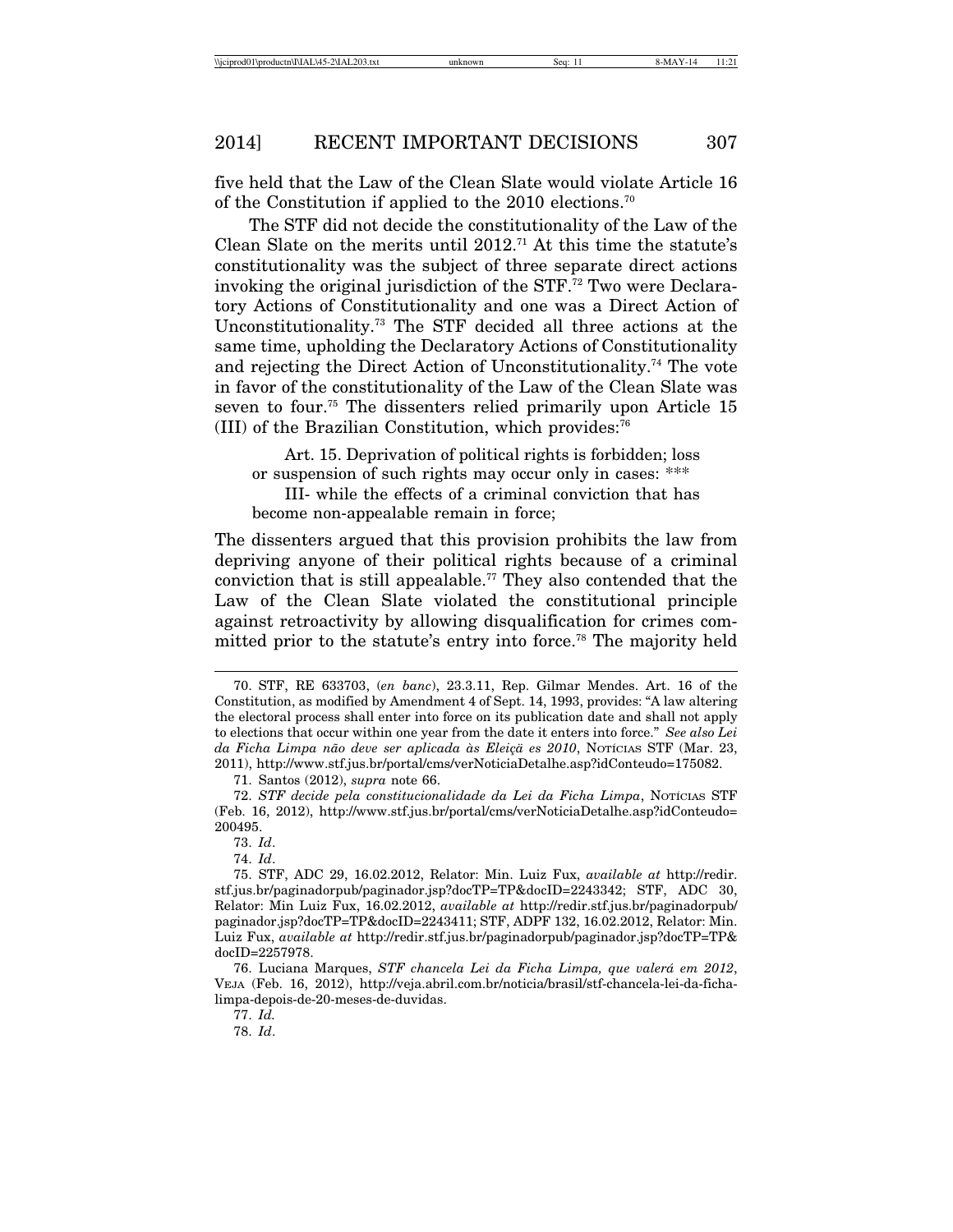that because the crimes mentioned in the statute were crimes prior to 2010, there is no offense to the principle of retroactivity.79 The majority also relied upon a different provision of the Constitution, Article 14  $\S 9$ ,<sup>80</sup> which provides:

A complementary law shall establish other cases of ineligibility and the periods for which it shall remain in force, in order to protect normality and the legitimacy of elections from the influence of economic power or abuse of holding an office, position or job in the direct or indirect administration.

The decision of the STF upholding the Law of the Clean Slate is a substantial boost for the fight against corruption in Brazil. For example, the Law barred over 850 candidates from running in the October 2012 elections.<sup>81</sup> Paradoxically, however, the number of members of Congress under criminal indictment or criminal investigation has risen by 17 percent between 2012 and 2013, with the latest data showing that there are currently 542 criminal actions or investigations pending in the STF against 224 of the 542 members of Congress.<sup>82</sup>

In May 2010, stirred by the popular initiative that resulted in enactment of the Law of the Clean Slate, the STF finally decided to become serious about trying members of Congress for corruption.83 Between May and October 2010, the STF convicted four members of Congress, and since then—excluding the so-called *mensal˜ao* defendants (see discussion below)—has convicted three more, including one senator.<sup>84</sup> However, the STF sentenced only one defendant, Deputy Natan Donadon, to substantial prison time.<sup>85</sup> Until 2013, Donadon not only remained at large pending

<sup>79.</sup> *Id*.

<sup>80.</sup> *Id*.

<sup>81.</sup> Rosanne D'Agostino, *Lei da Ficha Limpa barra ao menos 868 candidatos no* país, GLOBO (Sept. 16, 2012), http://g1.globo.com/politica/eleicoes/2012/noticia/2012/ 09/lei-da-ficha-limpa-barra-ao-menos-868-candidatos-no-pais.html.

<sup>82.</sup> Eduardo Militão, Edson Sardinha, & Rodolfo Torres, Número de parlamentares investigados bate recorde, UNIVERSO ONLINE (UOL), Sept. 25, 2013, http://congressoemfoco.uol.com.br/noticias/numero-de-parlamentares-investigadosbate-recorde/.

<sup>83.</sup> Simon Romero, *Brazilian Corruption Case Raises Hopes for Judicial System*, N.Y. TIMES (Oct. 9, 2012), http://www.nytimes.com/2012/10/10/world/americas/ brazilian-corruption-case-raises-hopes-for-judicial-system.html?pagewanted=all.

<sup>84.</sup> Débora Zampler, *Ivo Cassol é o primeiro senador condenado pel STF*, AGENCIA BRASIL, Aug. 8, 2013, http://memoria.ebc.com.br/agenciabrasil/noticia/2013-08-08/ivocassol-e-primeiro-senador-condenado-pelo-stf.

<sup>85.</sup> In 2010, the STF convicted Donadon, who had just been re-elected a Congressman from Rondônia despite two convictions in the state courts of that state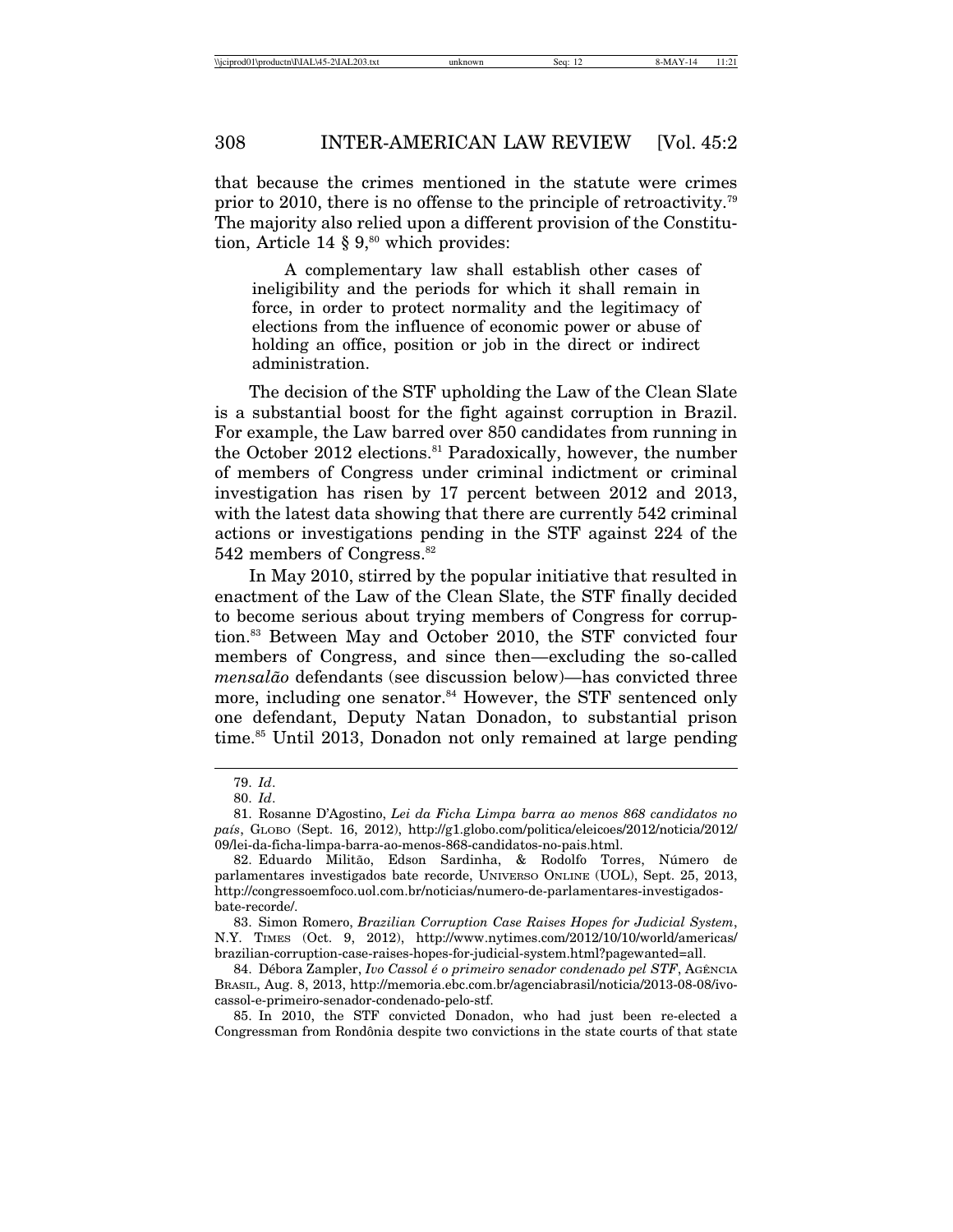resolution of his appeal, but he also continued to serve as a member of Congress because the Law of the Clean Slate could not be applied retroactively to him. Moreover, Donadon could not be imprisoned until all of his appeals were exhausted.<sup>86</sup> As of August 2012, the STF had postponed decision on Donadon's appeals ten times.87 Not until June 2013 did the STF reject all appeals, deem Donadon's conviction final and non-appealable, and issue an order for his arrest.<sup>88</sup> The STF did not strip Donadon of his Congressional mandate, leaving that task to the Chamber of Deputies. On October 28, 2013, however, the Chamber of Deputies held a secret vote that refused to quash Donadon's mandate.<sup>89</sup> That decision was a public relations disaster for the Congress and resulted in more mass demonstrations against public corruption.<sup>90</sup> The Chamber's decision was subsequently suspended by a preliminary injunction issued by STF Minister Luís Roberto Barroso.<sup>91</sup> The Chamber's embarrassing decision also resulted in quick adoption of a constitutional amendment that bans secret ballots on whether to quash a member's mandate and whether to override a presidential veto.<sup>92</sup> On February 12, 2014, the Chamber of Deputies, in an

86. Relying upon Art. 5(LVII) of the Constitution, which states that "no one shall be considered guilty until his criminal conviction has become final and nonappealable," Minister Celso de Mello issued a preliminary injunction against Donadon's serving his sentence. Ação Cautelar No. 2.763, Dec. 16, 2010, *available at* http://www.stf.jus.br/arquivo/cms/noticiaNoticiaStf/anexo/Liminar\_AC2763.pdf

87. Leandro Loyola, *A Boa-vida de Natan Donadon, um pol´ıtico condenado no Supremo*, REVISTA EPOCA Aug. 31, 2012, http://revistaepoca.globo.com/tempo/noticia/ 2012/08/boa-vida-de-natan-donadon-um-politico-condenado-no-supremo.html.

88. AP 396, STF (*en* banc), Decision of June 26, 2013; See *also* Brazil *congressman Natan Donadon jailed for corruption*, BBC NEWS (June 28, 2013), http://www. bbc.co.uk/news/world-latin-america-23107455.

89. *Senado aprova, em primeiro turno, fim do voto secreto no Legislativo*, UNIVERSO ONLINE (UOL) (Nov. 13, 2013), http://noticias.uol.com.br/politica/ultimasnoticias/2013/11/13/senado-aprova-pec-do-voto-aberto-em-primeiro-turno.htm.

90. *Ex-presidente do STF defende fim do voto secreto no Congresso*, GLOBO, Aug. 30, 2013, http://oglobo.globo.com/pais/ex-presidente-do-stf-defende-fim-do-votosecreto-no-congresso-9752960.

91. Guilherme Balza, *Liminar do STF suspende decis˜ao da Cˆamara que livrou Donadon*, UNIVERSO ONLINE (UOL) (Sept. 9, 2013), http://noticias.uol.com.br/politica/ ultimas-noticias/2013/09/02/ministro-do-stf-concede-liminar-que-anula-sessao-dacamara-que-livrou-donadon.htm.

92. Constitutional Amendment No. 76 of Nov. 28, 2013, *available at* http://www.

for diverting over four million dollars from the public coffers. The day before the STF's decision, Donadon resigned his mandate to try to avoid conviction, but the STF convicted him anyway and sentenced him to thirteen years and four months in prison, initially in a closed regime. STF, AP 396, (en banc), 28.10.2010, Relator: Min. Cármen Lúcia. *See also Political Corruption in Brazil: Jailed at Last*, THE ECONOMIST, Nov. 23, 2013, http://www.economist.com/news/americas/21590560-landmark-justicejailed-last.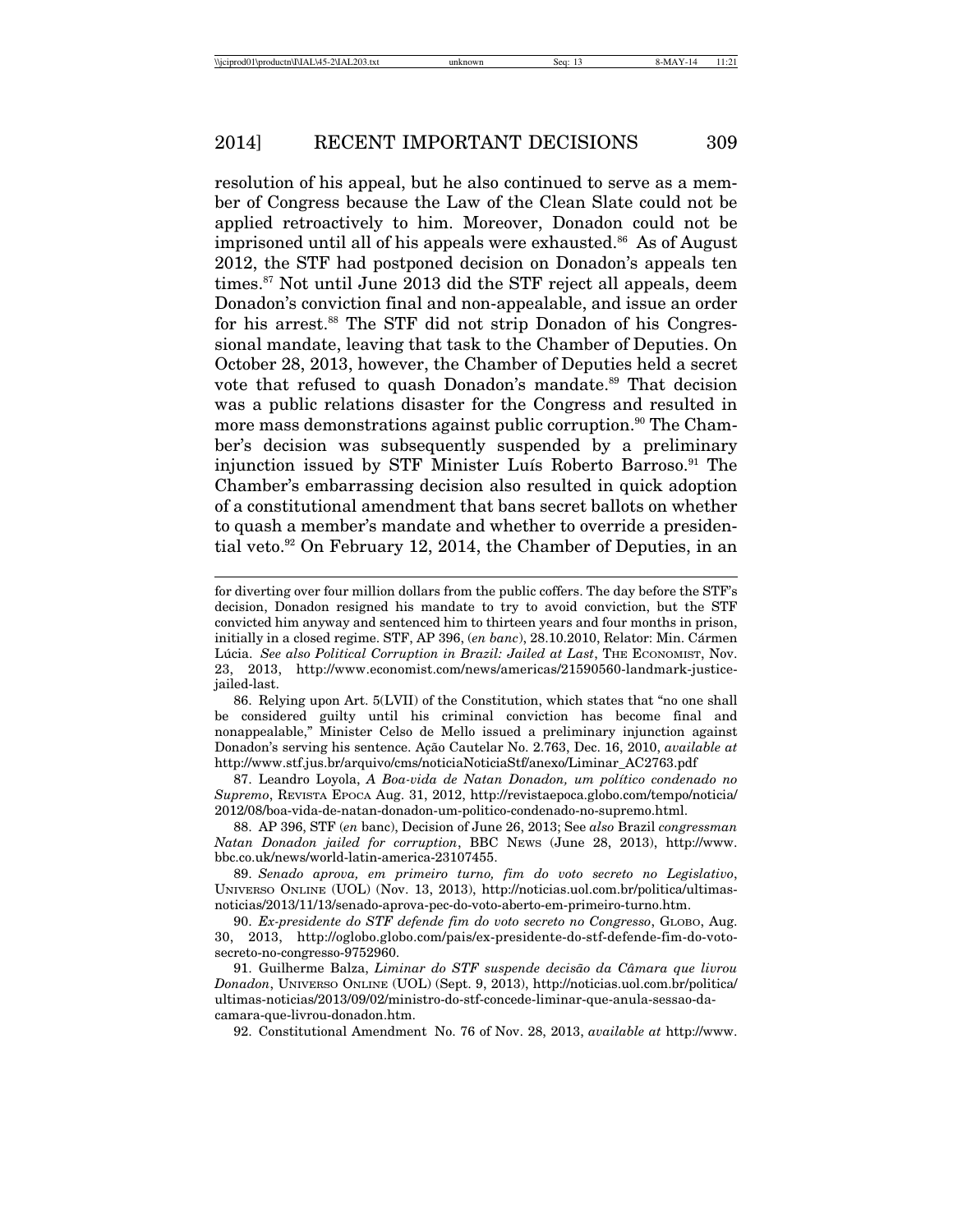open ballot, unanimously voted to strip Donadon of his mandate.<sup>93</sup> Donadon, however, will not go away. At press time, Donadon has returned to the STF with an action for criminal revision seeking to annul his conviction.<sup>94</sup>

Perhaps the most significant recent decision by the STF has been its conviction of a large group of defendants in the *mensal˜ao* case, the most important political corruption trial in a country where political corruption scandals are a common occurrence.<sup>95</sup> The *mensal˜ao* scandal broke in 2005, when Roberto Jefferson, a federal Congressman from the Brazilian Labor Party (PT), publicly confessed to his involvement in a scheme to pay monthly bribes of 30,000 *reais* (then about U.S. \$12,000) from public funds to Congressional members of opposition parties in exchange for their political support of the Labor Party  $(PT)$ .<sup>96</sup> The defendants include José Dirceu, who served as top aide to President Luis Ignácio Lula da Silva (Lula) and was the second-most powerful person in Brazil until he was forced to resign; José Genoino, former President of the Labor Party; Delúbio Soares, former treasurer of the Labor Party; the owner and senior managers of the Banco Rural, and senior managers of the Banco do Brasil; wealthy businessmen; and several members of Congress.<sup>97</sup> The criminal charges were filed by the Procurator General and approved by the STF in November 2007.<sup>98</sup> However, it was not until nearly five

94. On February 28, 2014, Minister Teori Zavascki denied Donadon's request for a preliminary injunction but permitted the action to proceed. http://www.stf.jus.br/ portal/cms/verNoticiaDetalhe.asp?idConteudo=261519.

95. *See* Timothy J. Power & Matthew M. Taylor, Introduction, *in* CORRUPTION AND DEMOCRACY IN BRAZIL: THE STRUGGLE FOR ACCOUNTABILITY 1–6 (Timothy J. Power & Matthew M. Taylor eds., 2011); Simon Romero, *Public Rage Catching up with Brazil's Congress*, N.Y. TIMES, June 27, 2013, http://www.nytimes.com/2013/06/28/world/ americas/public-rage-catching-up-with-brazils-congress.html?pagewanted=all.

96. Carlos Pereira, Timothy J. Power & Eric D. Raile, *Presidentialism, Coalitions, and Accountability*, *in* CORRUPTION AND DEMOCRACY IN BRAZIL 31, 33 (Timothy J. Power & Matthew M. Taylor eds., 2011).

97. Lucy Jordan, *Mensal˜ao Corruption Trial Begins in Brazil*, THE RIO TIMES, Aug. 7, 2012, http://riotimesonline.com/brazil-news/front-page/mensalao-corruptiontrial-begins-in-brazil/.

98. Bruno Mendes, *Bribe and Punishment*, COLUM. POL. REV., Dec. 16, 2012, http:/ /cpreview.org/2012/12/bribe-and-punishment.

planalto.gov.br/ccivil\_03/constituicao/Emendas/Emc/emc76.htm (last visited Feb. 22, 2014).

<sup>93.</sup> Nathalia Passarinho & Felipe Néri, *Em votação aberta, Câmara decide cassar mandato de Natan Donadon* O GLOBO, Feb. 12, 2014, http://g1.globo.com/politica/ noticia/2014/02/em-votacao-aberta-camara-decide-cassar-mandato-de-natan-donadon. html. Only one deputy, Asdrubal Bentes, abstained on the ground that he himself had been convicted by the STF.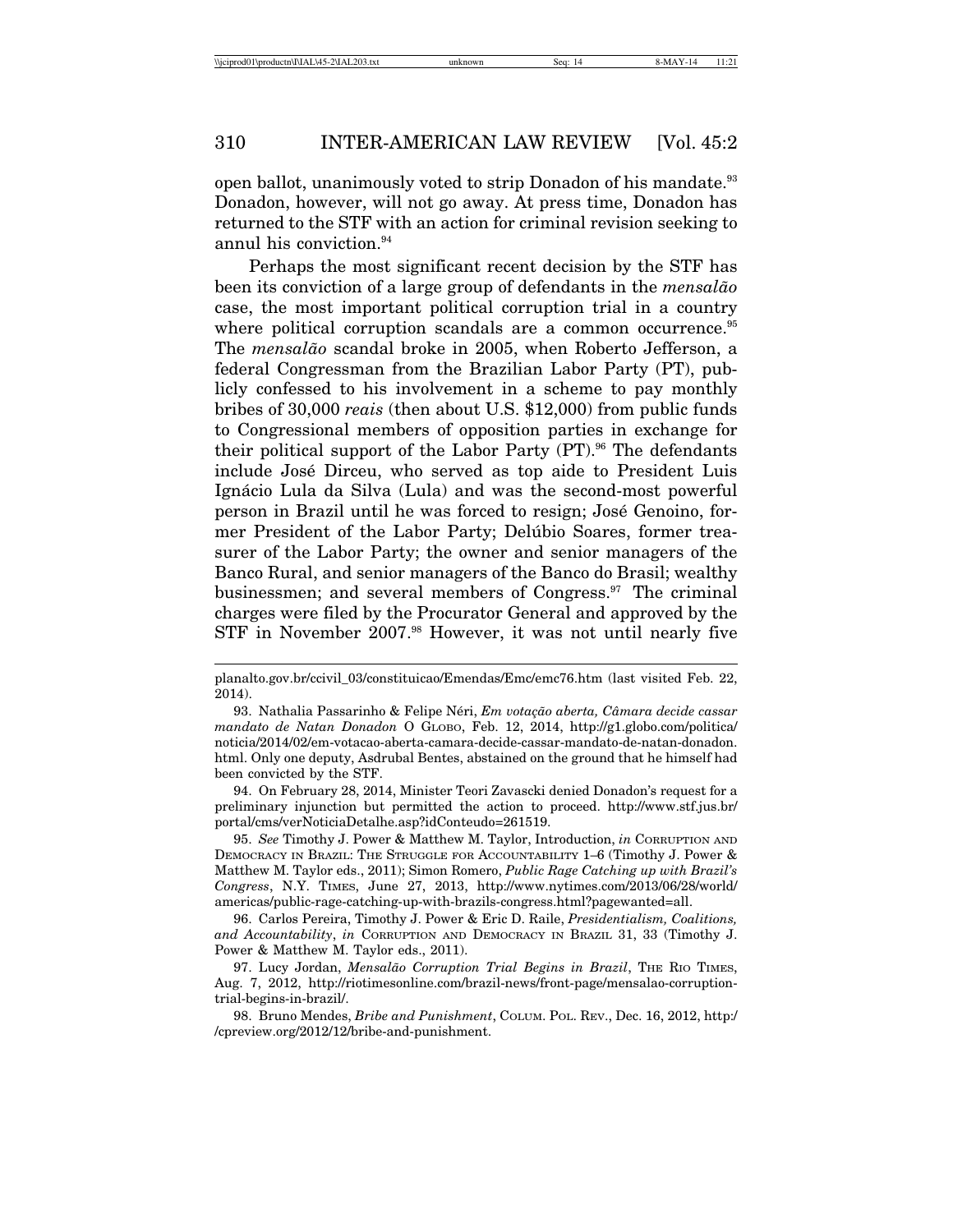years later that the STF began the trial phase of the proceedings.<sup>99</sup>

Because it is not set up to serve as a trial court, the STF enlisted the help of a group of trial judges to aid it in analyzing the evidence and preparing its votes, $100$  a practice that resembles that of the U.S. Supreme Court in appointing a special master to take testimony in the rare cases that the STF has to sit as a trial court. In a widely publicized trial that began early in August 2012, and initially lasted until November 2013, the STF tried and initially convicted 25 out of the 37 defendants<sup>101</sup> involved in the *mensalão* case. Those convicted included a former minister of the Civil House (*Casa Civil*), nine former Congressmen, two former party presidents, a former bank president, directors of a bank, and businessmen.102 The STF's decision in this case covers 8,405 pages and resulted in convictions for the crimes of bribery, money laundering, misuse of public funds, and formation of a gang (the Brazilian equivalent of conspiracy).<sup>103</sup> To the amazement of a public accustomed to impunity for political corruption, the STF imposed substantial prison sentences, ranging as high as 40 years and two months for one defendant.<sup>104</sup> Even more amazingly, on November 15, 2013, the President of the STF, Minister Joaquim Barbosa, issued arrest warrants for 12 of the defendants convicted in the

<sup>99.</sup> *Id*.

<sup>100.</sup> *Grupo de ju´ızes auxilia STF no processo do mensal˜ao*, REVISTA CONSULTOR JUR´ IDICO, July 1, 2012, http://www.conjur.com.br/2012-jul-01/grupo-juizes-primeirainstancia-auxilia-stf-processo-mensalao. .

<sup>101.</sup> There were originally 40 defendants charged in the indictment, but three were eventually dropped. One died, a second agreed to a plea bargain, and the third was later tried in a state court.

<sup>102.</sup> *Confira situa¸c˜ao dos 25 condenados do processo do mensal˜ao*, GLOBO, Nov. 18, 2013, http://g1.globo.com/politica/mensalao/noticia/2013/11/confira-situacao-do-25 condenados-do-processo-do-mensalao.html.

<sup>103.</sup> The procedural history and documentation surrounding the *mensal˜ao* criminal proceeding, known as *Ação Penal* 470, can be accessed at the STF's website at http:// stf.jus.br/portal/processo/verProcessoAndamento.asp?incidente=11541. Just before the trial began, the record in the case had already grown to 50,389 pages, divided into 234 volumes and 500 appendices. See *Conheça a sala-cofre que guarda as 50 mil folhas do mensal˜ao*, GLOBO, July 27, 2012, http://g1.globo.com/politica/mensalao/ noticia/2012/07/conheca-sala-cofre-que-guarda-50-mil-folhas-do-mensalao.html.

<sup>104.</sup> *Confira situa¸c˜ao dos 25 condenados do processo do mensal˜ao*, GLOBO, Nov. 18, 2013, http://g1.globo.com/politica/mensalao/noticia/2013/11/confira-situacao-do-25 condenados-do-processo-do-mensalao.html.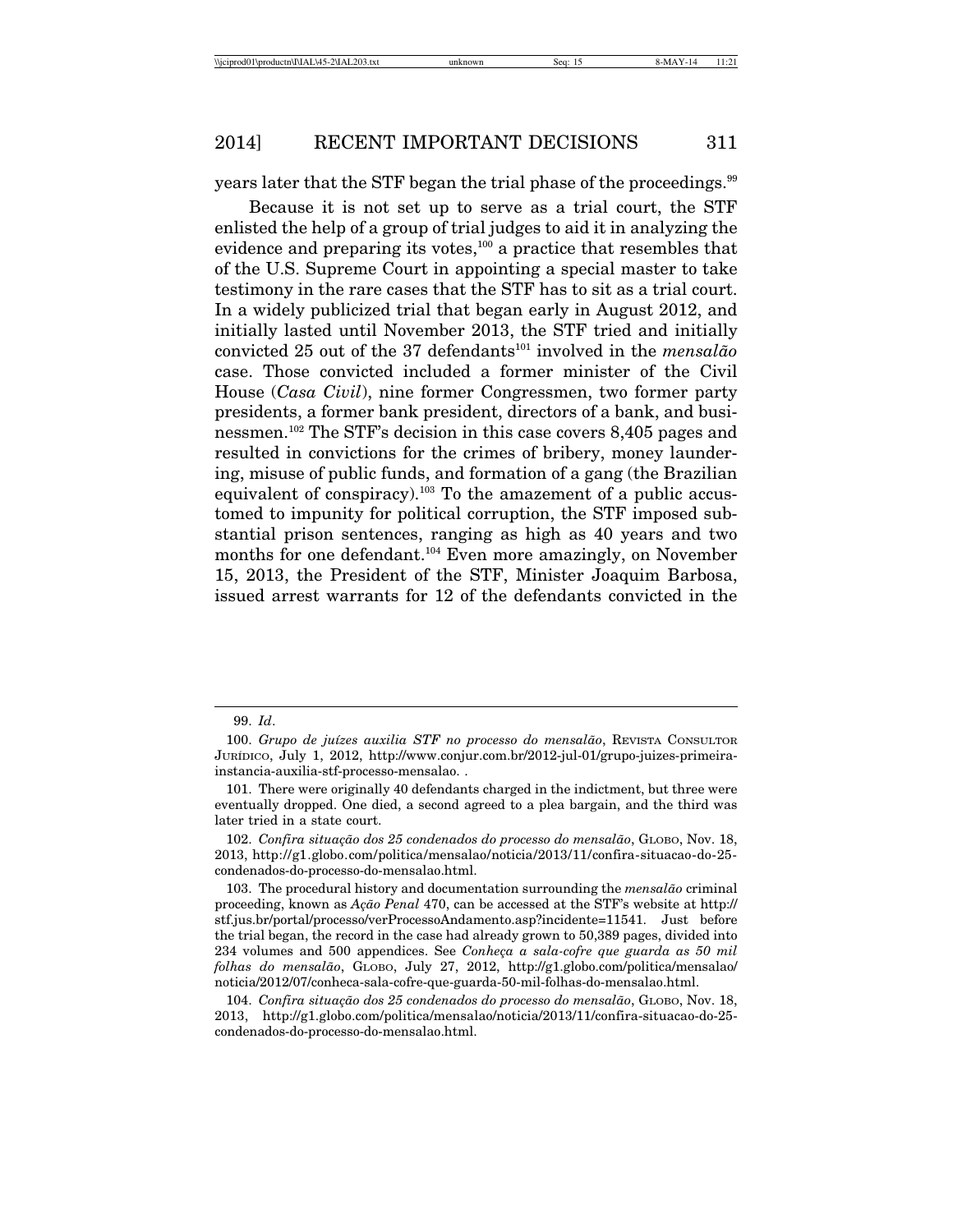Mensalão trial,<sup>105</sup> and most have actually gone to jail.<sup>106</sup> One of the defendants, Henrique Pizzolato, the former marketing director of the state-run Banco do Brasil, fled to Italy to avoid going to jail, and Brazil is currently seeking his extradition.<sup>107</sup> To avoid the loss of mandate problem in the Donadon case, in the final session of the *mensal˜ao* trial, the STF voted to strip the three defendants who were still members of Congress of their mandates.<sup>108</sup>

In September 2013, however, the STF suffered a serious selfinflicted wound. By a vote of six to five, the STF determined that the *mensal˜ao* defendants should be allowed a rehearing on every charge, due to the fact that at least four members of the STF had voted to acquit the defendants.109 Between the date of conviction and the date of rehearing, two new ministers, Luis Roberto Barroso and Teori Zavascki, were named to the STF.110 Their votes proved to be decisive on rehearing. On February 27, 2014, by a vote of six to five, the STF voted to overturn the convictions of eight of the *mensalão* defendants on conspiracy charges, which substantially reduced their sentences.<sup>111</sup> Two defendants, José

107. Pizzolato já havia fugido para a Itália antes de sua prisão ser decretada, GLOBO, Feb. 7, 2014, http://g1.globo.com/jornal-da-globo/noticia/2014/02/pizzolato-jahavia-fugido-para-italia-antes-de-sua-prisao-ser-decretada.html.

108. Mariana Oliveira & Nathalia Passarinho, *STF determina perda de mandatos de deputados condenados por mensal˜ao*, GLOBO, Dec. 17, 2012, http://g1.globo.com/ politica/mensalao/noticia/2012/12/stf-determina-perda-de-mandatos-de-deputadoscondenados-por-mensalao.html. The STF, however, reversed course in 2013, when it convicted Senator Ivo Cassol of fraud and decided to leave quashing his mandate in

Congress. Leandro Kleber at al., "Cassação de Ivo Cassol a cargo do Senado abre precedentes para outros casos," CORREIO BRAZILIENSE, Aug. 10, 2013. http://www. correiobrazilense.com.br/app/noticia/politica/2013/08/10/interna\_politica,381.

109. Andr´e Richter, *STF aprova reabertura de julgamento de 12 r´eus no processo do mensal˜ao*, AGENCIA ˆ BRASIL, Sept. 18, 2013, http://memoria.ebc.com.br/agenciabrasil/ noticia/2013-09-18/stf-aprova-reabertura-de-julgamento-de-12-reus-no-processo-domensalao. No statute required that the STF concede a rehearing from its own

judgment of conviction. However, art. 333 of the Internal Rules of the STF permits a request for a rehearing en banc (*embargos infringentes)* in cases where at least four ministers of the STF had dissented.

110. *Entenda por que o STF pode reverter condenações por crime de quadrilha*, GLOBO, Feb. 27, 2014, http://g1.globo.com/politica/mensalao/noticia/2014/02/entendapor-que-o-stf-pode-reverter-condenacoes-por-crime-de-quadrilha.html

111. "AP 470:seis ministros absolvem réus do crime de quadrilha," NOTICIAS STF,

<sup>105.</sup> Eliomar de Lima, *Joaquim Barbosa emite doze mandados de pris˜ao no caso mensal˜ao*, OPOVO ONLINE (Nov. 15, 2013), http://blog.opovo.com.br/blogdoeliomar/ joaquim-barbosa-emite-doze-mandados-de-prisao-no-caso-mensalao/. Arrest warrants have now been issued for all convicted defendants, with the last, for ex-Congressman Roberto Jefferson, having been issued on Feb. 21, 2014.

<sup>106.</sup> Severino Motta, *Dirceu pode deixar pris˜ao ainda em 2014*, FOLHA DE S.PAULO, Jan. 16, 2014, http://www1.folha.uol.com.br/poder/2014/01/1398323-dirceu-podedeixar-prisao-ainda-em-2014.shtml.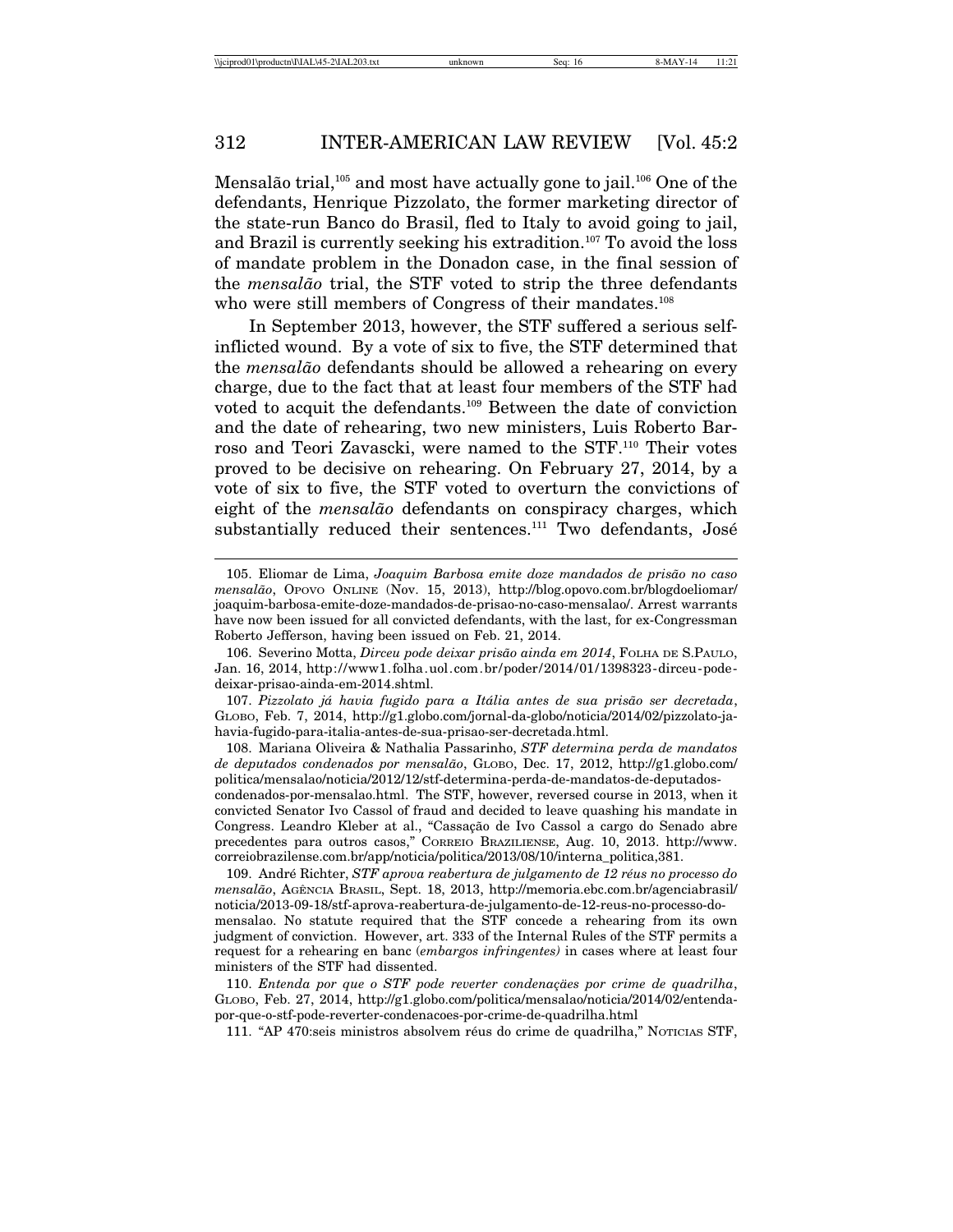Dirceu and Délubio Soares, will now be permitted to serve what remains of their sentences in a semi-open regime, which permits release during the day to work or study.112 And on March 13, 2014, a majority of the STF reversed the money laundering convictions of two defendants, former Deputy João Paulo Cunha, and João Claudio Genu, former assessor to the Progressive Party, but upheld the money laundering conviction of Breno Fischberg, former partner in the brokerage firm of Bonus Banval.<sup>113</sup>

It does not make much sense to have a constitutional requirement that the STF serve as a trial court for the common crimes of members of Congress and a plethora of other officials. On the other hand, given the interminable quality of ordinary criminal proceedings for white collar criminals, having the STF serve as the trial court may actually speed up the process, particularly if the STF's verdicts are non-appealable. In a rationally functioning legal system, persons convicted by the highest court in the land sitting *en banc* should not be able to request a rehearing *en banc*. In this respect, Brazil's legal system is not rationally functioning. It undermines the integrity of judgments of the STF to permit overturning convictions when the only thing that has changed is the tribunal's composition. What Brazil badly needs is to limit the privileged forum for common crimes to the President of the Republic and to adopt the draft constitutional amendment proposed by former President of the STF, Cézar Peluso, that would make decisions affirmed by the court of appeals *res judicata* for purposes of execution of the judgments, even though special appeals might still be taken to the Superior Tribunal of Justice and the STF.114 Unfortunately, the Brazilian Congress is unlikely to enact either amendment, especially because the present system provides a safe haven to the very persons who are the primary beneficiaries of this current lack of rationality.

Even though it took seven years before the trial finally began,

http://www.stf.jus.br/portal/cms/verNoticiaDetalhe.asp?idConteudo=261351&tip= UN.

<sup>112.</sup> Guilherme Balza, José Dirceu fica preso até março de 2014; Delúbio Soares e *Jos´e Genoino devem sair ainda neste ano*, UNIVERSO ONLINE (UOL), Feb. 28, 2014, http://noticias.uol.com.br/politica/ultimas-noticias/2014/02/27/dirceu-fica-preso-atemarco-de-2015-delubio-e-genoino-devem-sair-neste-ano.htm.

<sup>113.</sup> *AP 470: STF conclui julgamento dos embargos infringentes*, NOTICIAS STF, Mar. 14, 2014, http://www.stf.jus.br/portal/cms/verNoticiaDetalhe.asp?idConteudo=2 62336&tip=UN.

<sup>114.</sup> See Keith S. Rosenn, *A Proposed Brazilian Constitutional Amendment to Make Judgments Res Judicata before all Appeals Have Been Exhausted*, 29 INT'L L. Q. 61–65 (No. 4, 2011).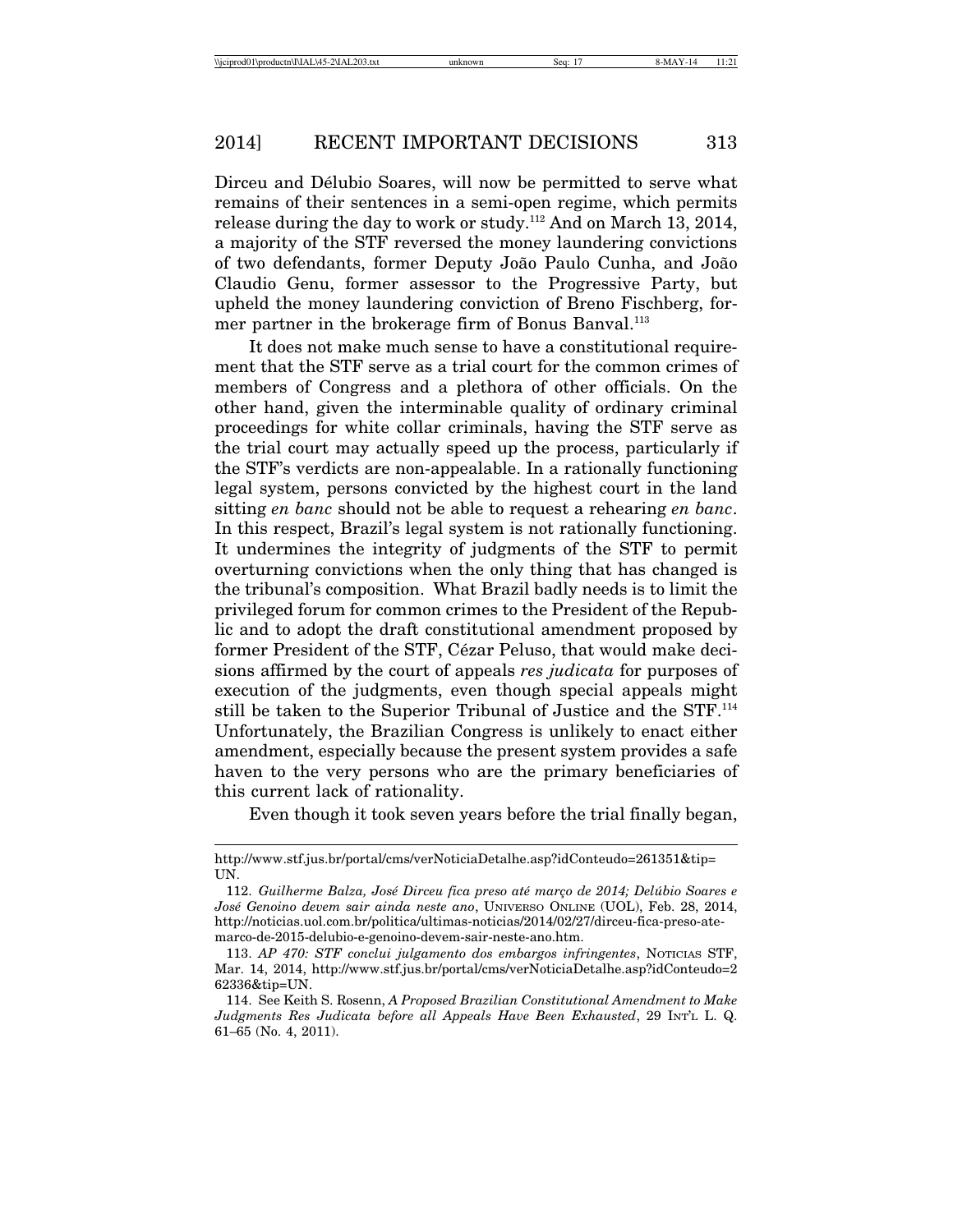the *mensal˜ao* case shows that the STF is serious about reducing the high levels of public corruption in Brazil. Because eight of the eleven members of the STF that originally convicted the defendants had been appointed by either Luiz Inácio Lula da Silva (Lula) or Dilma Rousseff—both Labor Party presidents—many Brazilians were pleasantly surprised by the nonpartisan manner in which the ministers dealt with a shocking corruption scandal that ran right through the heart of the political process.115 The STF's willingness to convict and to mete out stiff sentences to those previously thought to be above the law reinforces its decisions sentencing ex-congressman Donadon to a long jail term, upholding the Law of the Clean Slate, and its banning of nepotism in all branches of government in 2008.116 The Brazilian public, exasperated by a seemingly endless parade of political corruption—where impunity is usually the rule—eagerly followed the STF's televised decisions. The STF deserves high praise for bolstering efforts to reduce the high levels of corruption in Brazil. The *mensal˜ao* case marks an important turning point for Brazil in ending the long-running "law of impunity" for cases involving political corruption.

## III. DECRIMINALIZING ANENCEPHALIC ABORTION

Brazil has the highest population of Roman Catholics in the world, numbering some 123 million people.<sup>117</sup> The 1940 Penal Code, adopted by decree during the Vargas dictatorship, made abortion a serious criminal offense.<sup>118</sup> Unlike neighboring jurisdic-

<sup>115.</sup> Only two of Lula's appointments to the STF behaved as if they were party loyalists. But there are still unanswered questions about what role, if any, the unindicted former President Lula played in the *Mensal˜ao* scheme. Moreover, because members of the STF are required to retire when they reach age 70, two new ministers appointed by President Rousseff heard the appeals. *See* H.J., *The Economist Explains: What is Brazil's "mensalão"?*, THE ECONOMIST, Nov. 18, 2013, http://www. economist.com/blogs/economist-explains/2013/11/economist-explains-14.

<sup>116.</sup> *S´umula Vinculante* No. 13, approved Aug. 21, 2008, DJ, Aug. 29, 2008, *available at* http://www.stf.jus.br/portal/jurisprudencia/menuSumario.asp?sumula= 1227.

<sup>117.</sup> *Brazil's Changing Religious Landscape*, PEWFORUM, Jul. 18, 2013, http://www. pewforum.org/2013/07/18/brazils-changing-religious-landscape. A survey released by the IBGE in August 2012 indicated that between 2003 and 2009, the proportion of Roman Catholics in Brazil declined from 74 percent to 68 percent. For more religious statistics across Brazil, *see* IGBE 2010 Census: Religion, *available at* http://www.ibge. gov.br/estadosat/temas.php?sigla=ap&tema=censodemog2010\_relig.

<sup>118.</sup> Article 124 of the Penal Code punishes by detention for one to three years a mother who performs an abortion on herself, or consents to an abortion; Article 126 punishes by one to four years of reclusion any third party who causes an abortion.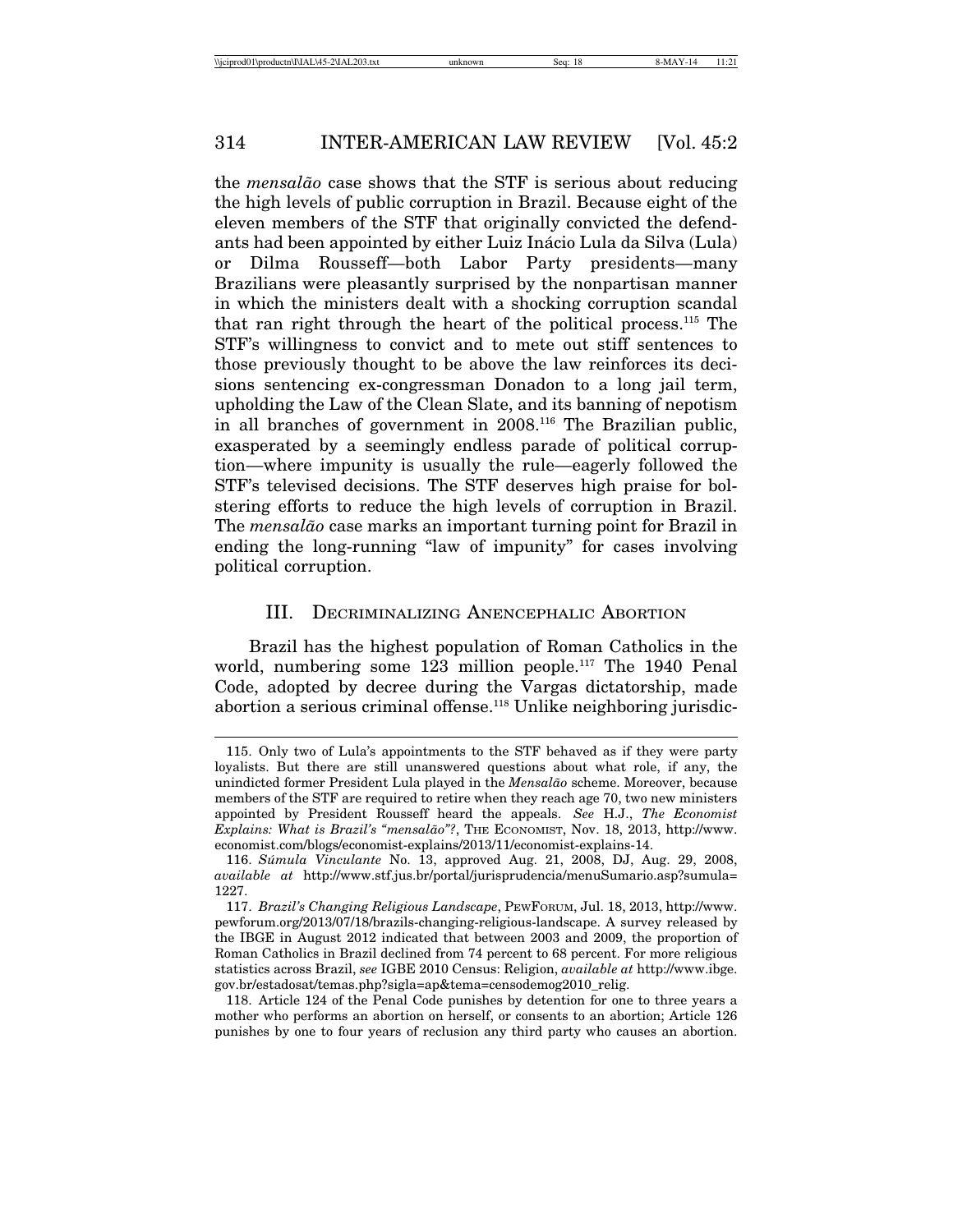tions such as Uruguay or Mexico City, Brazil has never legalized abortion except in cases of rape or to save the life of the mother.<sup>119</sup> However, illegal abortions are common; estimates range from  $500,000$  to  $1,000,000$  annually, and there are few prosecutions.<sup>120</sup> About 220,000 Brazilian women are hospitalized annually because of complications arising from illegal abortions.121 Not surprisingly, abortion is a hot button political issue in Brazil. In 2009, the Archbishop of Recife, a large city in northeastern Brazil, created a furor when he excommunicated individuals associated with the termination of a pregnancy carried by a nine-year old girl, who was the victim of years of sexual abuse by her stepfather.<sup>122</sup> The nine-year old victim's mother and the doctors who performed the abortion were excommunicated from the Roman Catholic Church.123 After a huge outcry from women's groups and public criticism of the Church from Brazil's president, Luis Ignácio da Silva, the Brazilian bishops decided that the excommunications of the mother and doctors were wrong and would not be applied.<sup>124</sup> Incredibly, the stepfather who perpetrated the horrific abuse was not excommunicated by the Church officials.125 Decriminalization of abortion became one of the key issues in the 2010 presidential campaign.<sup>126</sup>

In 2012, the STF finally reached the merits of whether abortion could be decriminalized in cases where the fetus had been

123. *Id*.

C´odigo Penal [C.P.] [Penal Code] (Braz.), *available at* http://www.planalto.gov.br/ ccivil\_03/decreto-lei/del2848.htm.

<sup>119.</sup> *Id*. at Art. 128.

<sup>120.</sup> Grace Wyler, *What It Is Like to Get an Abortion in Brazil, One of the Most Restrictive Countries in the World*, BUSINESS INSIDER, May 4, 2013, http://www. businessinsider.com/illegal-abortions-2013-5.

<sup>121.</sup> Beatriz Galli, *Negative Impacts of Abortion Criminalization in Brazil: Systematic Denial of Women's Reproductive Autonomy and Human Rights*, 65 U. MIAMI L. REV. 969, 971 (2011).

<sup>122.</sup> Andrew Downie, *Nine-Year-Old's Abortion Outrages Brazil's Catholic Church*, TIME, Mar. 6, 2009, http://content.time.com/time/world/article/0,8599,1883598,00. html.

<sup>124.</sup> Alexei Barrionuevo, *Amid Abuse in Brazil, Abortion Debate Flares*, N.Y. TIMES, Mar. 27, 2009, http://www.nytimes.com/2009/03/28/world/americas/28brazil. html?pagewanted=all.

<sup>125.</sup> *Excommunicated doctor hailed for abortion on child rape victim*, CNN (Mar. 11, 2009), http://edition.cnn.com/2009/WORLD/americas/03/11/brazil.rape.abortion/.

<sup>126.</sup> Ivan Iunes & Thaïs de Mendonça Jorge, *Abortion in Brazil and the presidential election of 2010: An analysis of the framing in the newspaper Folha de S˜ao Paulo (2011),* ACADEMIA.EDU, www.academia.edu/4537961/Abortion\_in\_Brazil\_ and\_the\_presidential\_election of 2010:\_An\_analysis\_of\_the framing\_in the\_ newspaper\_Folha\_de\_Sao\_Paulo.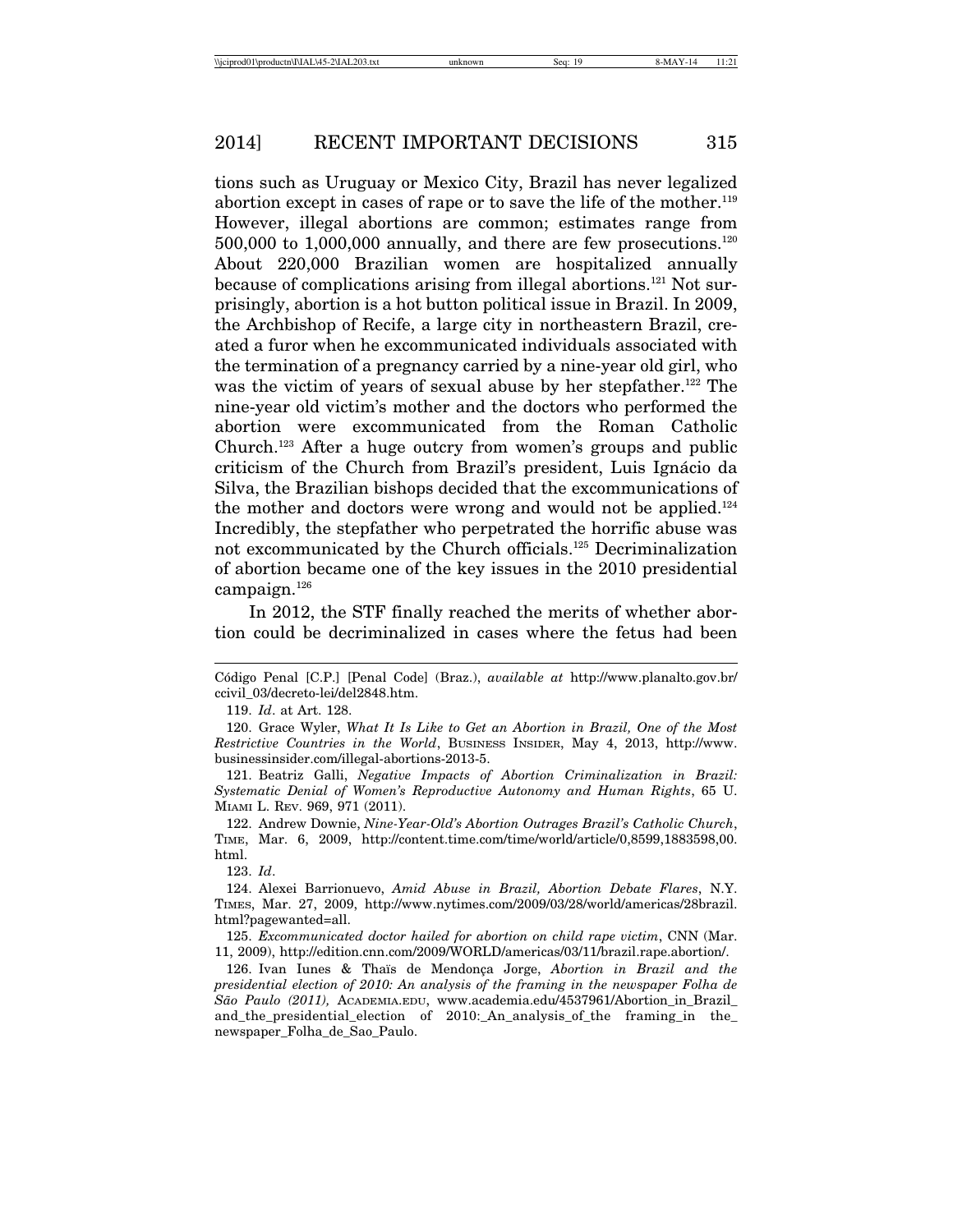diagnosed with anencephaly, a fatal brain disorder.<sup>127</sup> The case was brought in 2004 by Luis Roberto Barroso, then a distinguished lawyer and constitutional law professor, and now the most recent appointee to the STF, on behalf of the National Confederation of Health Workers.128 The action was brought directly before the STF, through what is known as an allegation of disobedience of a fundamental precept.<sup>129</sup> This type of action will lie only if there is no other effective remedy. Unlike the other three direct actions to challenge constitutionality, the allegation of disobedience of a fundamental precept is the only direct action that can be used to challenge the validity of any law or act that predates the 1988 Constitution. The complaint cleverly did not request that the STF declare the provisions of the Penal Code criminalizing abortion unconstitutional.130 Rather it requested that the STF interpret them in conformity with constitutionally protected values.<sup>131</sup>

The first decision in this controversial case was taken by the *rapporteur* to whom the case had been assigned, Minister Marco Aurélio. On July 1, 2004, soon after the case was filed, he issued an interlocutory injunction that recognized a constitutional right to interrupt the pregnancy of an anencephalic fetus and prohibited criminal prosecution for such interruptions.132 The Church's response was to threaten the *rapporteur* in the case with excommunication. On October 20, 2004, the STF, by a vote of seven to four, partially revoked the interlocutory injunction.<sup>133</sup> A majority of the STF overturned the *rapporteur's* recognition of a constitutional right to interrupt the pregnancy of anencephalic fetus but maintained the stay on pending cases involving the same issue

<sup>127.</sup> Débora Santos, *Supremo decide por 8 a 2 que aborto de feto sem cérebro não é crime*, GLOBO, Apr. 12, 2012, http://g1.globo.com/brasil/noticia/2012/04/supremodecide-por-8-2-que-aborto-de-feto-sem-cerebro-nao-e-crime.html.

<sup>128.</sup> *Brazil: Supreme Court Abortion Ruling a Positive Step*, HUMAN RIGHTS WATCH (Apr. 19, 2012), http://www.hrw.org/news/2012/04/19/brazil-supreme-court-abortionruling-positive-step.

<sup>129.</sup> In Brazilian Portuguese this is known as a "*Argui¸c˜ao de Descumprimento de Preceito Fundamental*" or ADPF. See the Portuguese/English entry for ADPF in the Legal Glossary on the STF's website, *available at* http://www2.stf.jus.br/portalStf Internacional/cms/verGlossario.php?sigla=portalStfGlossario\_en\_us&indice=C&ver bete=174624 (last visited Feb. 22, 2014).

<sup>130.</sup> ADPF (MED. LIMINAR) 54, STF, Procedural History, *available at* http://www. stf.jus.br/portal/peticaoInicial/verPeticaoInicial.asp?base=ADPF&s1=54&processo= 54.

<sup>131.</sup> *Id*.

<sup>132.</sup> *Brazil Supreme Court Allows Abortion in Cases of a Severe Fetal Condition*, CENTER FOR REPRODUCTIVE RIGHTS (Apr. 13, 2012), http://reproductiverights.org/en/ press-room/brazil-supreme-court-allows-abortion-in-cases-of-a-severe-fetal-condition 133. *Id*.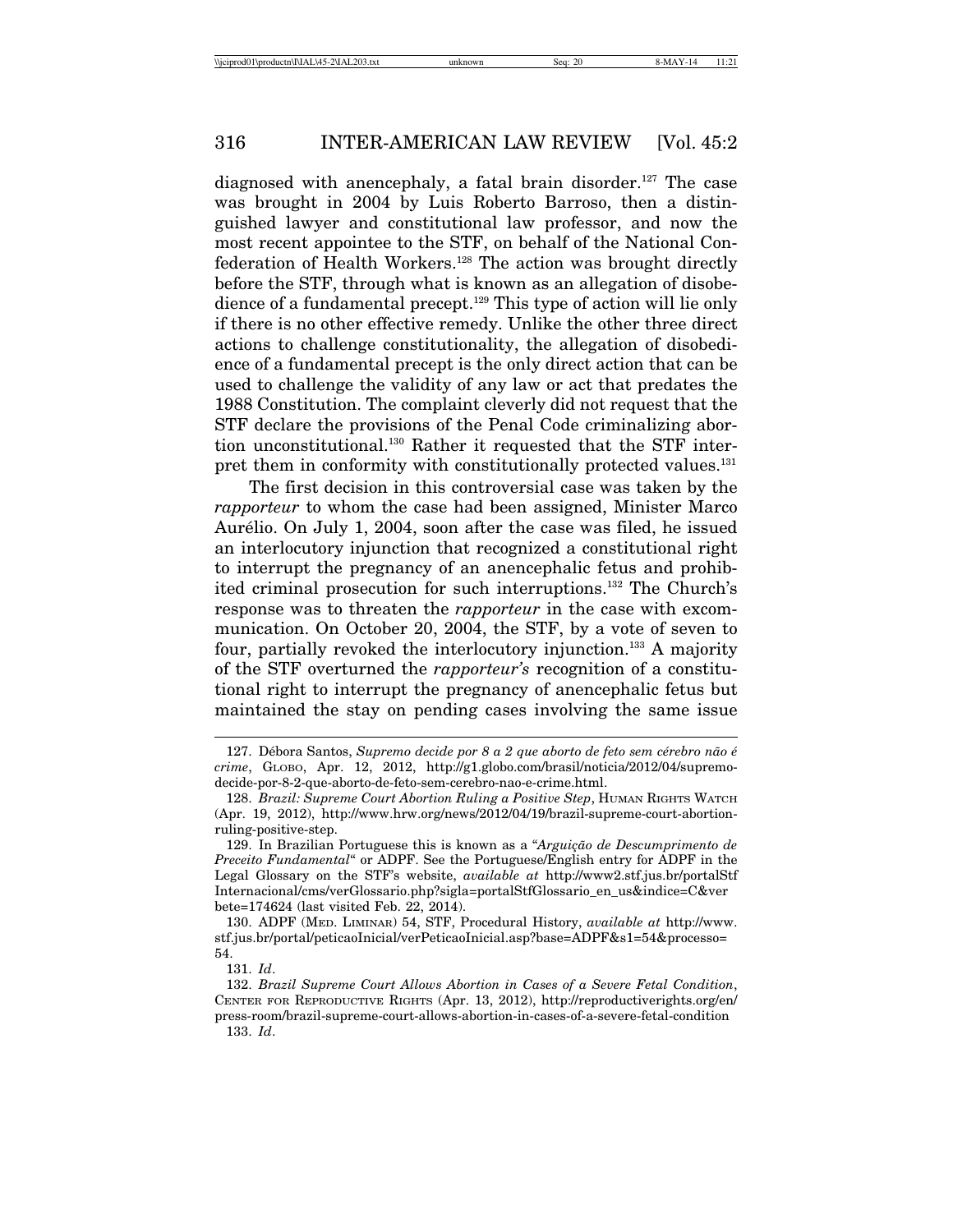that had not become *res judicata*. 134 Only one member of the STF voted to revoke the entire interlocutory injunction.

Issuing an interlocutory injunction against enforcement of a controversial statute and then delaying a decision on the merits for many years is a useful technique that the STF has developed as a barometer for gauging popular and political reaction to its exercise of the power of judicial review. If the reaction is strongly negative, the STF can make a tactical retreat by simply dissolving the injunction or ultimately deciding the merits by upholding the statute. Waiting many years before deciding the merits may also reduce the level of controversy.135

In 2008, importing a practice from the German Constitutional Court, the STF held several days of public hearings on the subject of anencephalic fetuses.136 These resembled legislative hearings, where the STF heard testimony from scientists, doctors, and representatives of religious groups and civil society.<sup>137</sup> Public hearings, as well as the receipt of *amicus curiae* briefs—a practice imported from the United States—have become very important to the STF when it is forced to determine the constitutionality of laws and normative acts in the abstract. Since the STF lacks a record and opinions from lower courts, and in certain cases, adequate briefing from counsel, these hearings and briefs have become a vital source of information.

In April 2012, after eight years of legal limbo, the STF finally decided the merits.138 By a vote of eight to two, the STF held that the Penal Code should be construed to prohibit prosecution where a woman with an anencephalic pregnancy elects to submit to an abortion (referred to as "a therapeutic anticipation of birth").<sup>139</sup>

<sup>134.</sup> *STF cassa liminar que autorizava aborto de anencéfalos*, PRO-VIDA DE ANAPOLIS, Oct. 20, 2004, http://www.providaanapolis.org.br/index.php/todos-osartigos/item/65-stf-cassa-liminar-que-autorizava-aborto-de-anenc%C3%A9falos.

<sup>135.</sup> *See* KAPISZEWSKI (2012), *supra* note 15, at 105.

<sup>136.</sup> A summary of the testimony of the participants in the public hearings appears at pp. 19–28 of the 433 page opinion in this case, which was not published until Apr. 3, 2013. It can be accessed under ADPF 54 "Inteiro teor do acórdão", http:www.stf.jus. br/portal/processo/verProcessoAndamento.asp?incidente=2226954.

<sup>137.</sup> *Supreme Court Rules on Termination of Anencephalic Pregnancy*, CONECTAS (Apr. 18, 2012), http://www.conectas.org/en/actions/justice/news/supreme-court-ruleson-termination-of-anencephalic-pregnancy (Conectas, a human rights nongovernmental organization (NGO), submitted both an amicus curiae brief and participated in the public hearing).

<sup>138.</sup> Débora Santos, Supremo decide por 8 a 2 que aborto de feto sem cérebro não é *crime*, GLOBO, Apr. 12, 2012, http://g1.globo.com/brasil/noticia/2012/04/supremodecide-por-8-2-que-aborto-de-feto-sem-cerebro-nao-e-crime.html.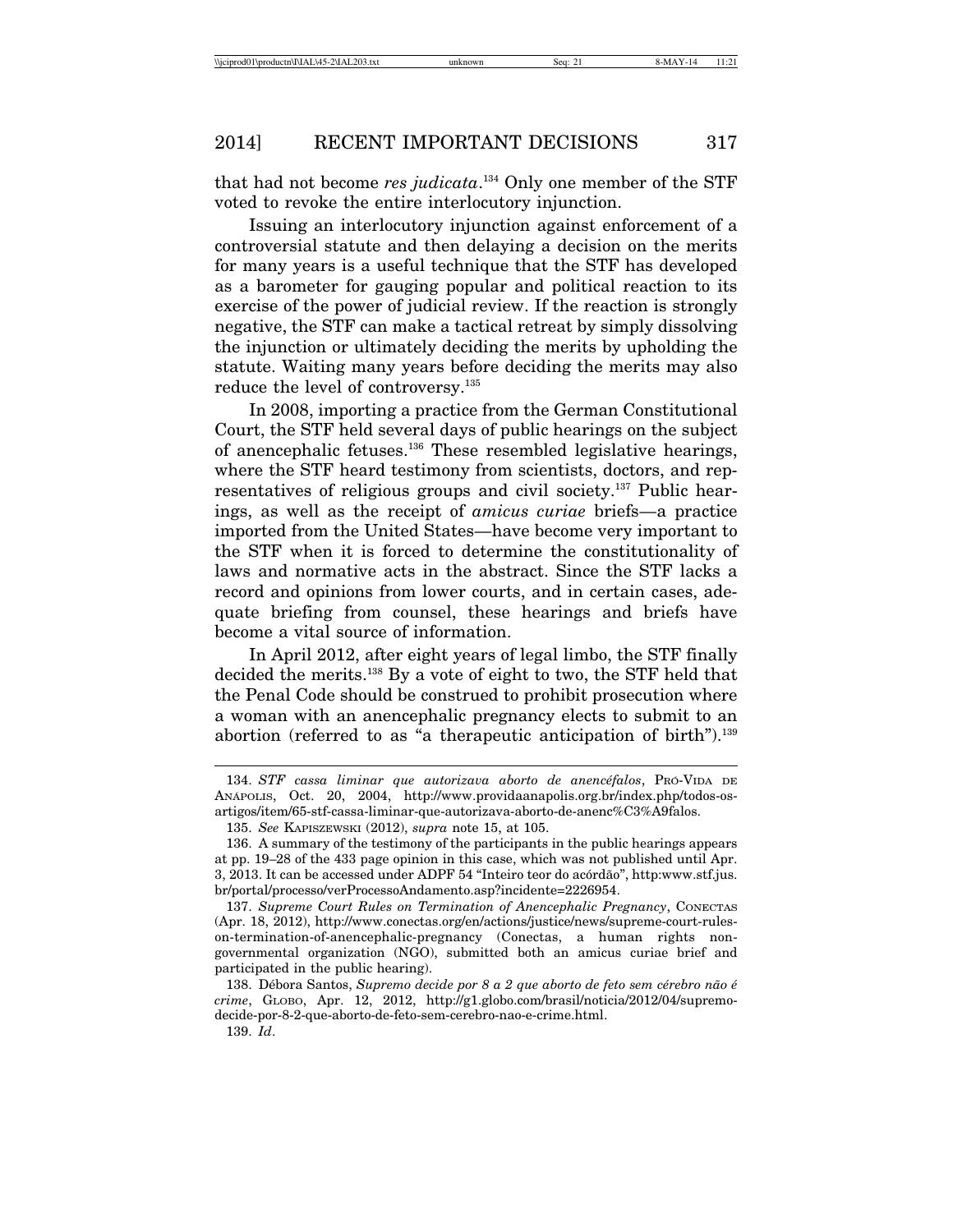The *rapporteur's* opinion, which was joined by a majority of the STF, made clear that it was not declaring a constitutional right to abortion, nor was it decriminalizing eugenic abortions.140 The STF was simply using the familiar technique of construing a statute in order to make it constitutional. In this case, the STF interpreted the Penal Code provisions in a way that made them consistent with the constitutionally protected values of human dignity; legitimacy, liberty, and autonomy of will, as well as the right to health.<sup>141</sup> Because it lacks cerebral functioning, granting the anencephalic fetus constitutional protection is inappropriate because it has neither life nor the potential for life.<sup>142</sup>

Two members of the majority, Ministers Gilmar Mendes and Celso de Mello, unsuccessfully attempted to impose conditions upon termination of pregnancy because of anencephaly.143 In what would have been an even greater degree of judicial legislation, these judges would have required: (1) written certification of the diagnosis of anencephaly by two specialized doctors, (2) that the surgery be performed by a doctor different from those that had certified the diagnosis, (3) a three day waiting period between diagnosis and the surgery, and (4) provision for psychological counseling at public expense for poor pregnant women undergoing the surgery.<sup>144</sup>

The two dissenters denied that the STF could use the technique of statutory interpretation in conformity with the Constitution to rewrite a statute that was clear on its face.145 They also contended that these fetuses were human lives, and the legislature plainly had the power to criminalize the taking of a human life.146 Finally, they expressed their concern that this decision opens the door for eventual decriminalization of abortion in a broad variety of cases.<sup>147</sup>

The dissenters' concern about the "proverbial nose of the camel in the tent" is realistic. Although the majority adopts the narrow ground of interpreting the abortion provisions of the Penal

<sup>140.</sup> STF, ADPF 54, 12.4.2012, Relator: Marco Aurelio, *available at* http://www.stf. jus.br/arquivo/cms/noticiaNoticiaStf/anexo/ADPF54.pdf.

<sup>141.</sup> *Id*.

<sup>142.</sup> *Id*.

<sup>143.</sup> *Id*.

<sup>144.</sup> *Id*.

<sup>145.</sup> *Id*.

<sup>146.</sup> STF, ADPF 54, 12.4.2012, Relator: Marco Aurelio, *available at* http://www.stf. jus.br/arquivo/cms/noticiaNoticiaStf/anexo/ADPF54.pdf. 147. *Id*.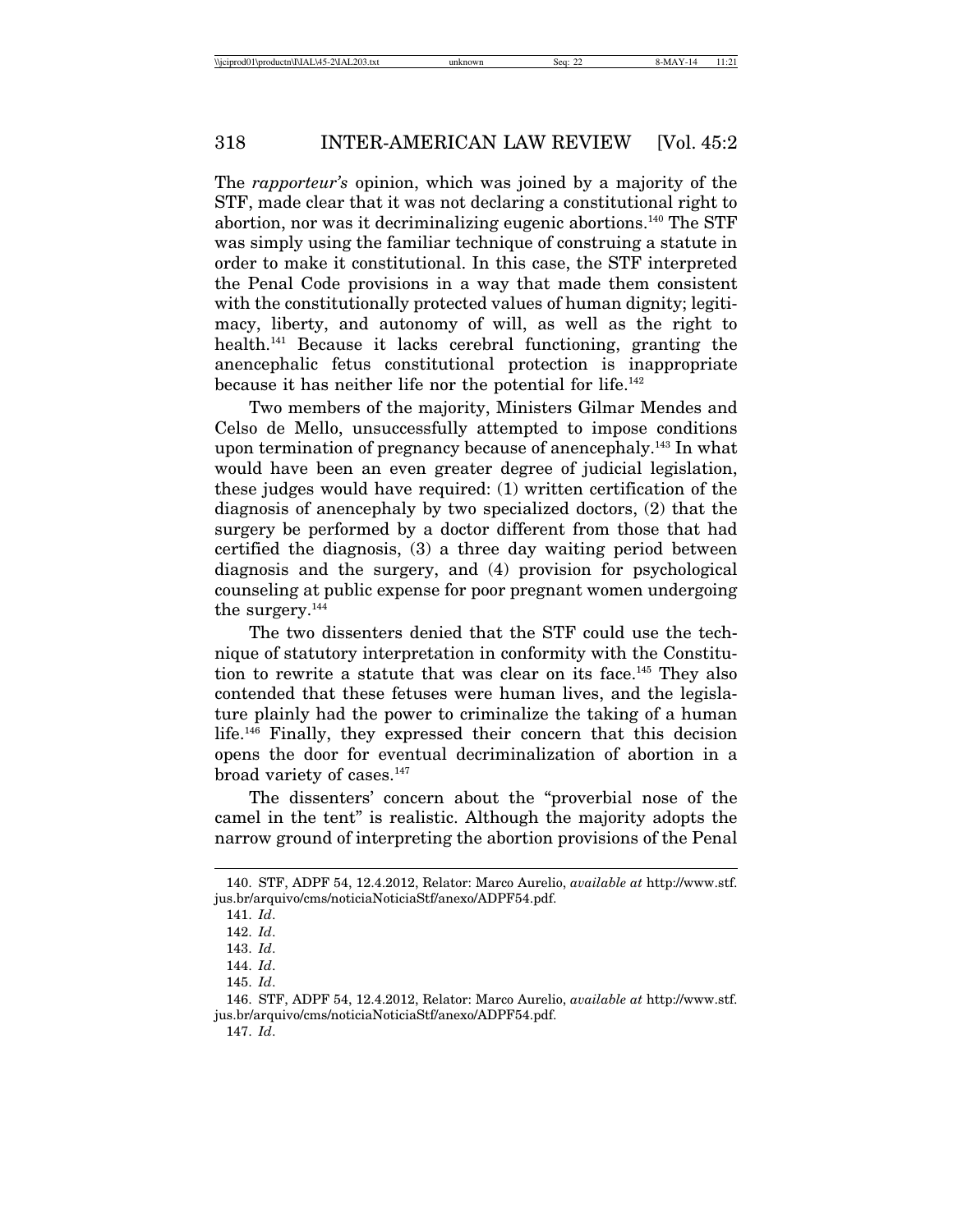Code to make them consistent with constitutional values, and professes not to be sanctioning eugenic abortion, its decision makes it easier for the STF to expand the constitutional right to terminate pregnancies in future cases.

The camel's nose actually entered the tent in 2008, when the STF narrowly sustained the constitutionality of the Biosecurity Law,<sup>148</sup> which permits embryonic stem cell research using cells extracted from surplus embryos from *in vitro* fertilization treatments.149 The constitutionality of this statute was contested in a direct action of unconstitutionality brought by the Procurator General of the Republic. Attorney Luis Roberto Barroso, who filed the anencephalic abortion case, also defended the constitutionality of the Biosecurity Law in an amicus curiae brief on behalf of MOVITAE (*Movimento em Prol da Vida*), an organization of scientists and handicapped persons that zealously lobbied for the law's adoption.150 In April 2007, the STF initiated the practice of holding public hearings, listening to public testimony from scientists and researchers in the field. In this case, the Procurator General argued that upholding this statute would open the door to legalizing abortion. In May 2008, six members of the STF flatly rejected the direct action of unconstitutionality and upheld the statute.<sup>151</sup> They rejected the view that this research entailed destruction of human life, accepted the view that stem cell research had the potentiality for much good to mankind, and posited that the constitutional principles of free expression of scientific activity and the right to health supported the constitutionality of the statute.152 This decision represents an important victory for scientific research in Brazil; it was relied upon by the majority and was distinguished by the dissent in the anencephalic abortion case.<sup>153</sup>

The dissent was remarkable in the degree to which it dis-

<sup>148.</sup> Lei No. 11.105, de 24 de Março de 2005, art. 5, *available at* http://www. planalto.gov.br/ccivil\_03/\_ato2004-2006/2005/lei/l11105.htm.

<sup>149.</sup> *Brazil court rules in favor of stem cell research*, USA TODAY, May 29, 2008, http://usatoday30.usatoday.com/news/world/2008-05-29-brazil-court-stem-cellresearch\_N.htm.

<sup>150.</sup> Other *amicus curiae* briefs were submitted on behalf or other scientists and researchers, as well as on behalf of the Catholic Church. *See, e.g.*, *Conectas Participates in Historic Supreme Court Session*, CONNECTAS (Mar. 16, 2008), http:// www.conectas.org/en/actions/justice/news/conectas-participates-in-historic-supremecourt-session;

<sup>151.</sup> STF, ADI No. 3510, 27.05.2010, Relator: Carlos Ayres Britto, *available at* http://redir.stf.jus.br/paginadorpub/paginador.jsp?docTP=AC&docID=611723.

<sup>152.</sup> *Id*.

<sup>153.</sup> *Id*.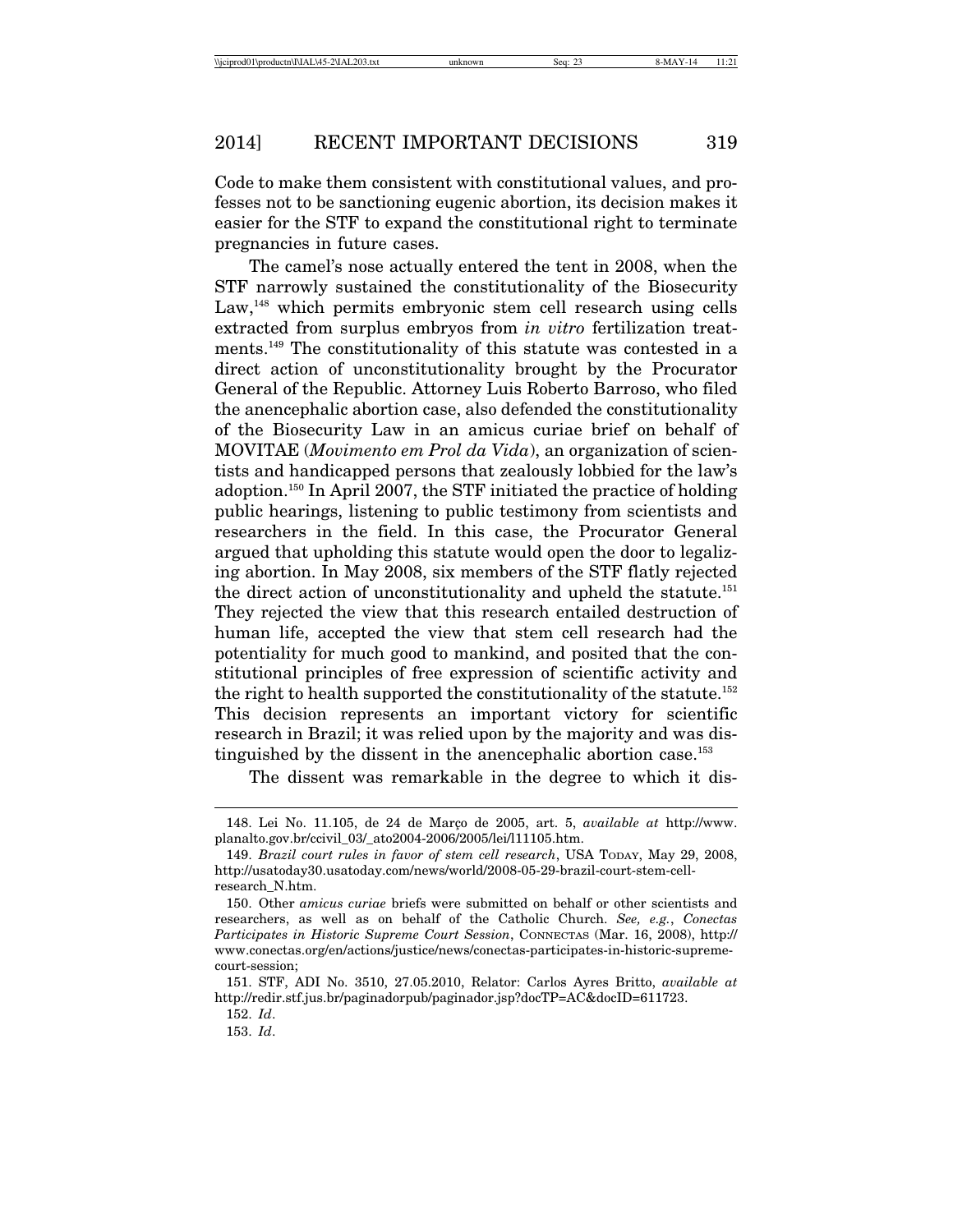played the willingness of five ministers to rewrite the statute for the legislature. Three dissenters would have rewritten the statute to prevent destruction of frozen embryos, which would have effectively prevented stem cell research.<sup>154</sup> Two other members of the STF would have sustained the statute, provided it was interpreted to require that all stem cell research be submitted to a Central Ethics Committee under the direction of the Ministry of Health.155

On August 1, 2013, Brazil inched closer to decriminalization of abortion by enacting Law No. 12.845, which requires public hospitals to provide victims of sexual violence with emergency medical treatment.156 Such care must include "prophylactic treatment against pregnancy," as well as furnishing the victims with information about their legal rights and available health services.<sup>157</sup> This law was strongly opposed by religious conservatives, who fear that it will lead to the total decriminalization of abortion.158 Unlike more stringent laws in other neighboring nations, this law does not require a woman to provide verifying information about her sexual assault or sexual abuse;<sup>159</sup> for this reason, anti-abortion activists have voiced concerns over women making "false" claims for the purpose of obtaining an abortion.<sup>160</sup>

# IV. LEGALIZING SAME-SEX CIVIL UNIONS

In May 2011, the STF resolved another thorny social issue: whether same-sex couples have the same rights as heterosexual couples to form civil unions.<sup>161</sup> Article 226  $\S$  3 of the 1988 Constitution provides:

For purposes of State protection, a stable union between a man and a woman is recognized as a family unit, and the law shall facilitate conversion of such unions into

<sup>154.</sup> *Id*.

<sup>155.</sup> *Id*.

<sup>156.</sup> Lei No. 12,845, de 1 de Agosto de 2013, *available at* http://www.planalto.gov. br/ccivil\_03/\_ato2011-2014/2013/lei/l12845.htm.

<sup>157.</sup> *Id.* at art. 3(IV) and 3(VII).

<sup>158.</sup> Sylvio Costa, *Dilma sanciona sem vetos Lei de V´ıtimas Sexuais*, UNIVERSO ONLINE (UOL), Aug. 1, 2013, http://congressoemfoco.uol.com.br/noticias/dilmasanciona-sem-vetos-lei-de-vitimas-sexuais/.

<sup>159.</sup> Mario Coelho, *Governo estuda veto parcial a lei de v´ıtimas sexuais*, UNIVERSO ONLINE (UOL), July 18, 2013, http://congressoemfoco.uol.com.br/noticias/governoestuda-veto-parcial-a-lei-de-vitimas-sexuais/.

<sup>160.</sup> *Id*.

<sup>161.</sup> For a history of the legal struggle for recognition of same-sex unions, see Adilson Jos´e Moreira, *We are Family! Legal Recognition of Same-Sex Unions in Brazil*, 60 AM. J. COMP. L. 1003, 1009-1041 (2012).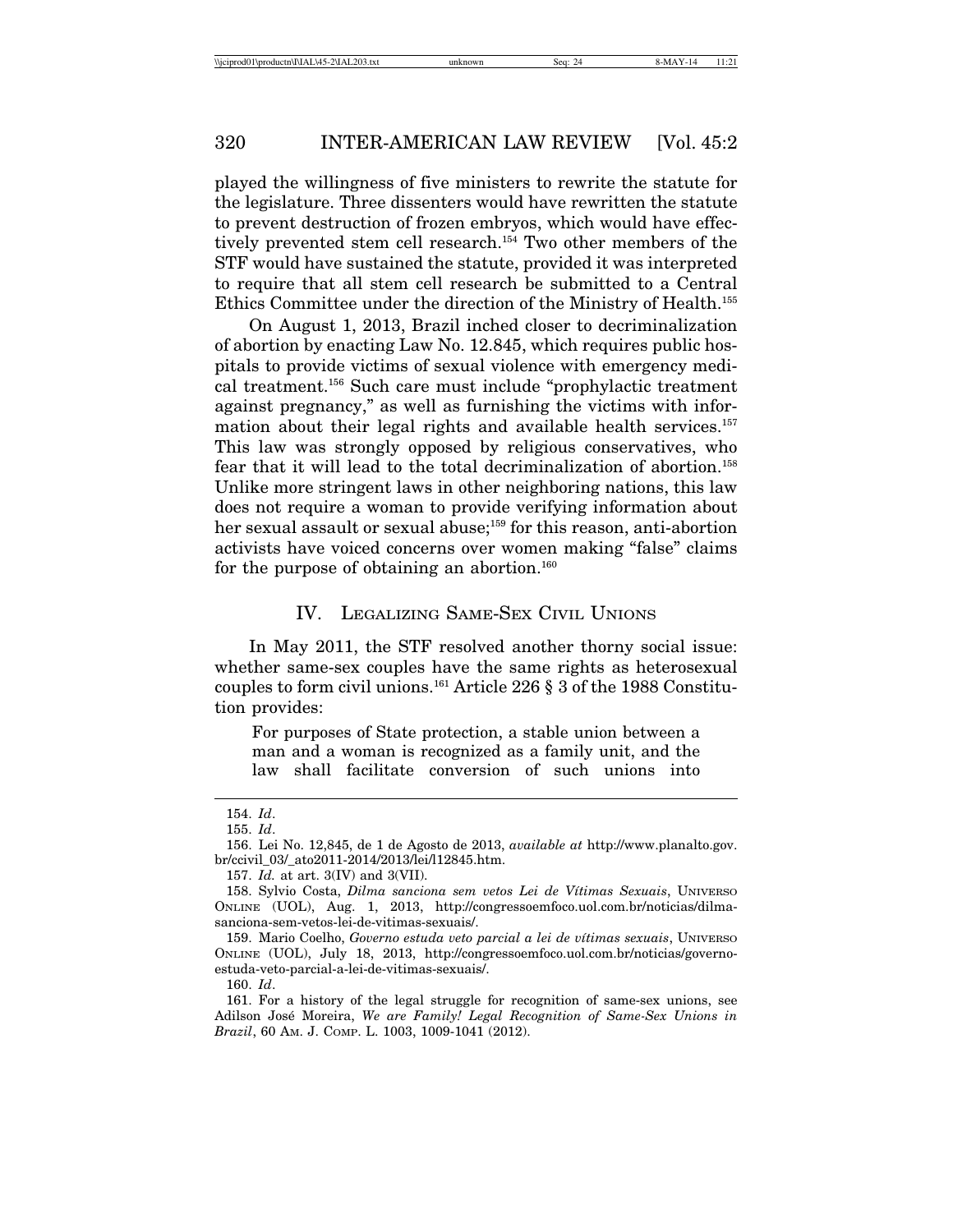#### marriage.<sup>162</sup>

This provision was implemented by a 1996 statute that grants rights to partners in these civil unions that are similar to married couples, such as the right to adopt, to receive pension and health benefits, to receive social security, and to inherit from each other.163 The heterosexual civil union was also regulated in Article 1723 of the new Civil Code, which went into force in 2003.164 Neither the Constitution nor these statutes mention civil unions between same-sex couples. Because of the lack of any legal recognition of same-sex unions, some, although not all, Brazilian governmental agencies refused to accord same-sex unions the same benefits as heterosexual unions, and many notaries refused to register them.165

The constitutionality of this discrimination was challenged in a direct action for disobedience of a fundamental precept, brought by the Governor of the State of Rio de Janeiro.<sup>166</sup> He claimed that it violated the constitutional principles of equality, liberty, human dignity, and juridical security.<sup>167</sup> This discrimination against homosexual unions was also challenged in a direct action of unconstitutionality brought by the Procurator General of the Republic.168 The two actions were consolidated and decided together. In addition to arguments from the proponents of the direct actions, the STF heard from 14 *amicus curiae*, including the Catholic Church and gay rights groups*.* 169

On May 5, 2011, in a highly publicized decision, the STF unanimously (with one minister recusing himself) held that samesex unions were entitled to the same legal rights as heterosexual

<sup>162.</sup> *See* C.F. (Braz.), *supra* note 3, at art. 226 § 3.

<sup>163.</sup> Lei No. 9.278, de 10 de Maio de 1996, *available at* http://www.planalto.gov.br/ ccivil\_03/leis/l9278.htm.

<sup>164.</sup> C´odigo Civil [C.C.] [Civil Code] (Braz.), *available at* http://www.planalto.gov. br/ccivil\_03/leis/2002/l10406.htm [hereinafter C.C. (Braz.)].

<sup>165.</sup> Simon Romero, *Brazilian Court Council Removes a Barrier to Same-Sex Marriage*, N.Y. TIMES, May 14, 2013, http://www.nytimes.com/2013/05/15/world/ americas/brazilian-court-council-removes-a-barrier-to-same-sex-marriage.html.

<sup>166.</sup> STF, ADI No. 4.277, 05.05.2011, Relator: Min. Ayres Britto, *available at* http:// redir.stf.jus.br/paginadorpub/paginador.jsp?docTP=AC&docID=628635.

<sup>167.</sup> *Id*.

<sup>168.</sup> *Id*.

<sup>169.</sup> *See, e.g.*, *Supreme Court unanimously recognizes same-sex union*, CONECTAS (May 5, 2011), http://www.conectas.org/en/actions/justice/news/supreme-courtunanimously-recognizes-homosexual-union; *Afeto não pode ser parâmetro para união homoafetiva, diz CNBB*, Norícias STF (May 4, 2011), http://www.stf.jus.br/portal/ cms/verNoticiaDetalhe.asp?idConteudo=178775.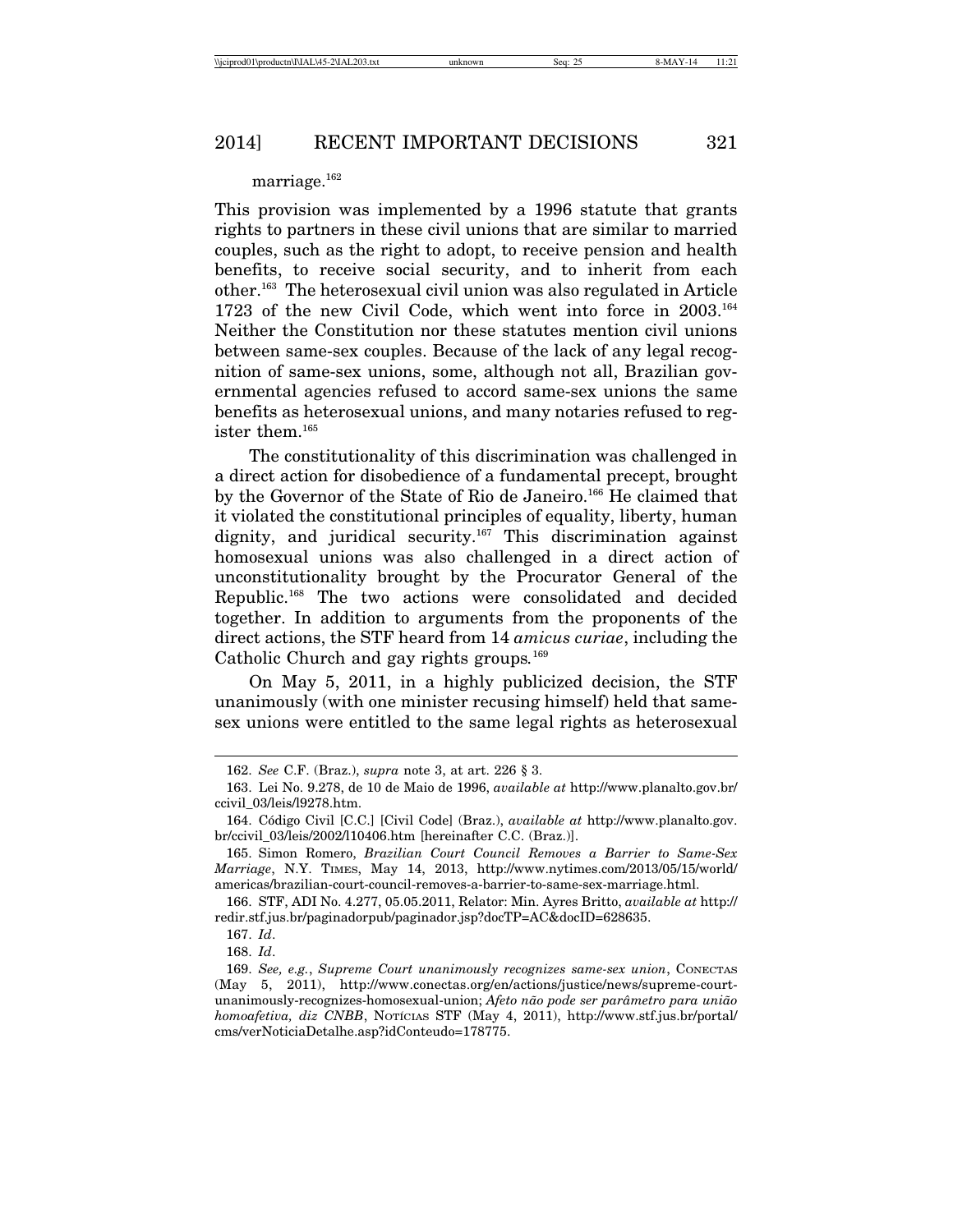unions.170 The *rapporteur*, Carlos Ayres Britto, whose opinion was followed by a majority of the STF, reinterpreted Article 1723 of the Civil Code in conformity with the Constitution, to make samesex couples eligible for treatment as a family unit.<sup>171</sup> Three members of the STF reached a similar result by treating the absence of regulation of same-sex unions as a gap in the law, which they filled by resorting to analogy.<sup>172</sup>

This historic decision shows an activist high court rewriting a basic civil code provision that literally tracks the text of the Constitution in order to make it "conform to the Constitution." But the real purpose of this judicial legislation is to accord equal rights to a minority that has long been subjected to both legal and social discrimination. A recent decision of the Second Chamber of the STF declared that this case stands for an even broader constitutional principle, which is the right to be free from legal discrimination on the basis of sexual orientation.<sup>173</sup>

The STF did not address the even more controversial issue of whether same-sex couples have the right to marry. But it seems clear that the camel's nose is already in this tent, for Article 226(3) of the Constitution directs that "the law shall facilitate conversion of such unions into marriage."174 Although the Constitution was referring to heterosexual civil unions, the STF's decision makes clear that same-sex unions are to be treated equally with heterosexual unions. Not surprisingly, two recent decisions from the Fourth Chamber of Brazil's second highest court, the Superior Tribunal of Justice, have upheld the right of same-sex couples to

<sup>170.</sup> ADI No. 4.277, *supra* note 166, at 175.

<sup>171.</sup> Art. 1723 of the Civil Code provides in pertinent part: "A stable union between a man and a woman, evidenced by public, continuous and lasting cohabitation and established with the objective of constituting a family, is recognized as a family unit." C.C. (Braz.), *supra* note 164.

<sup>172.</sup> Marianna Chaves, *Artigo - O julgamento da ADPF 132 e da ADI 4277 e seus reflexos na seara do casamento civil*, JUSBRASIL, Dec. 19, 2011, http://arpen-sp. jusbrasil.com.br/noticias/2978105/artigo-o-julgamento-da-adpf-132-e-da-adi-4277-eseus-reflexos-na-seara-do-casamento-civil.

<sup>173. &</sup>quot;No one, absolutely no one, may be deprived of rights nor suffer any juridical restrictions because of his or her sexual orientation. Therefore, homosexuals have the right to receive equal protection as much from laws as from the political-juridical system instituted by the Constitution of the Republic. Any statute that punishes, excludes, discriminates, that foments intolerance, that stimulates disrespect or that makes persons unequal by reason of their sexual orientation is arbitrary and unacceptable." T.J.M.G., Recurso Extraordinário No. 477.554, 01.07.2011, Relator: Celso de Mello, DIÁRIO DO JUDICIÁRIO ELETRÔNICO, DO TRIBUNAL DE JUSTIÇA DE MINAS GERAIS [D.J.M.G.] (Braz.) *available at* http://www.stf.jus.br/arquivo/cms/noticia NoticiaStf/anexo/RE477554.pdf. .

<sup>174.</sup> *See* C.F. (Braz.), *supra* note 3, at art. 226 § 3.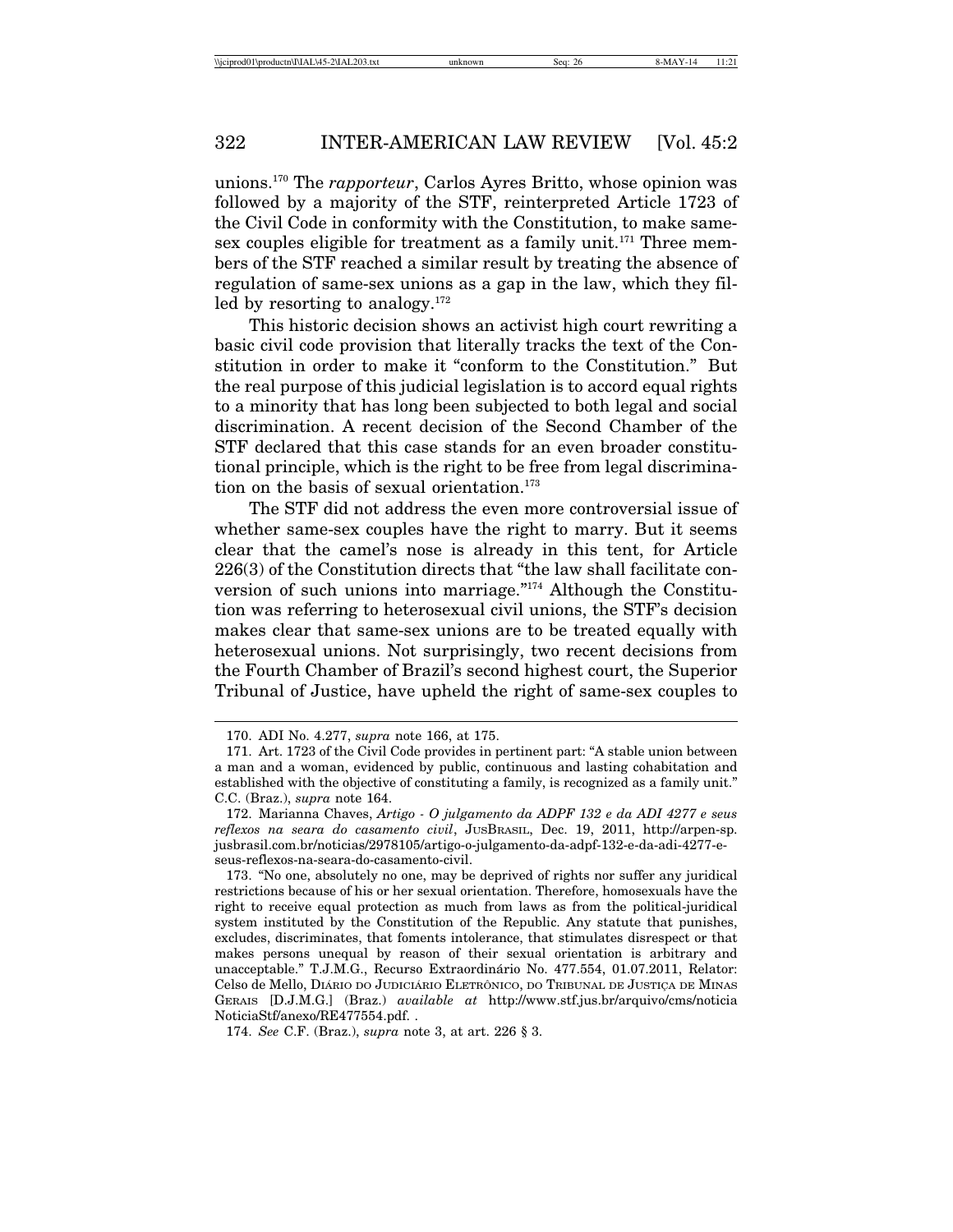marry.<sup>175</sup> In the meantime, there is a new tent for the camel in São Paulo: the question of the legality for "polyfaithful" civil unions, such as a union between one man and two women.<sup>176</sup>

# V. THE DECISION TO UPHOLD AFFIRMATIVE ACTION IN HIGHER EDUCATION

Although it abolished slavery much later than the United States,<sup>177</sup> Brazil never adopted the Jim Crow legislation prevalent in the South of the United States.178 Moreover, a higher percentage of Brazil's population is of African descent compared to the United States, and its color line is far more flexible.<sup>179</sup> Although its presence is often denied, racial discrimination has long been a fact of life in Brazil.180 It was not until 1996, however, that Fernando Henrique Cardoso, a former sociologist who had written about Brazilian race relations, became the first Brazilian president to acknowledge openly the existence of a racial discrimination problem in Brazil.<sup>181</sup> Moreover, income inequality has long been a serious problem in Brazil, with a vast gap between the rich and poor.182 The Brazilian poor consist predominantly of people of color, while the upper and middle class consist predominantly of people regarded as white.183

Brazil's Federal Government began instituting affirmative

<sup>175.</sup> Recurso Especial: REsp 827962, 21.06.2011, 4th Turma, STJ, Relator: João Otávio de Noronha, Diário do Judiciário Eletrônico [D.J.e.], 08.08.2011 (Braz.) *available at* http://stj.jusbrasil.com.br/jurisprudencia/21101223/recurso-especial-resp-827962-rs-2006-0057725-5-stj; Recurso Especial, REsp 1183378, 25.10.2011, 4th Turma, STJ, Relator: Luis Felipe Salomão, 226 RSTJ 602, DJE 2.01.12.

<sup>176.</sup> Mariano Castillo, *Unprecedented civil union unites Brazilian trio*, CNN (Aug. 31, 2012), http://www.cnn.com/2012/08/31/world/americas/brazil-polyfaithful-union/.

<sup>177.</sup> THE ABOLITION OF SLAVERY AND THE AFTERMATH OF EMANCIPATION IN BRAZIL v. (Rebecca J. Scott et al. eds., Duke Univ. Press 1988) ("In May 1888 the Brazilian parliament passed . . . the "Golden Law," providing for the total abolition of slavery. Brazil thus became the "last civilized nation. . ." to decree the end of slavery as a legal institution."); *Being Black in Brazil*–*Slavery Abolished 100 Years Ago, But Prejudice Lives On*, SEATTLE TIMES, May 8, 1988.

<sup>178.</sup> *Legal Scholar: Jim Crow Still Exists in America*, NPR (Jan. 16, 2012), http:// www.npr.org/2012/01/16/145175694/legal-scholar-jim-crow-still-exists-in-america.

<sup>179.</sup> Much has been written about *mestiçagem* or miscegenation in Brazil. *See, e.g.*, Patricia de Santana Pinho, *White but not Quite White*: *Tones and Overtones of Whiteness in Brazil*, 29 Small Axe 39 (2009).

<sup>180.</sup> Daniela Ikawa & Laura Mattar, *Racial Discrimination in Access to Health: The Brazilian Experience*, 57 U. KAN. L. REV. 949, 949–51 (2009).

<sup>181.</sup> Seth Racusen, *Making the "Impossible" Determination: Flexible Identity and Targeted Opportunity in Contemporary Brazil*, 36 CONN. L. REV. 787, 811 (2004).

<sup>182.</sup> Tade O. Okediji, *The Color of Brazil: Law, Ethnic Fragmentation, and Economic Growth*, 83 CHI.-KENT L. REV. 185, 186–87 (2008). 183. *Id*.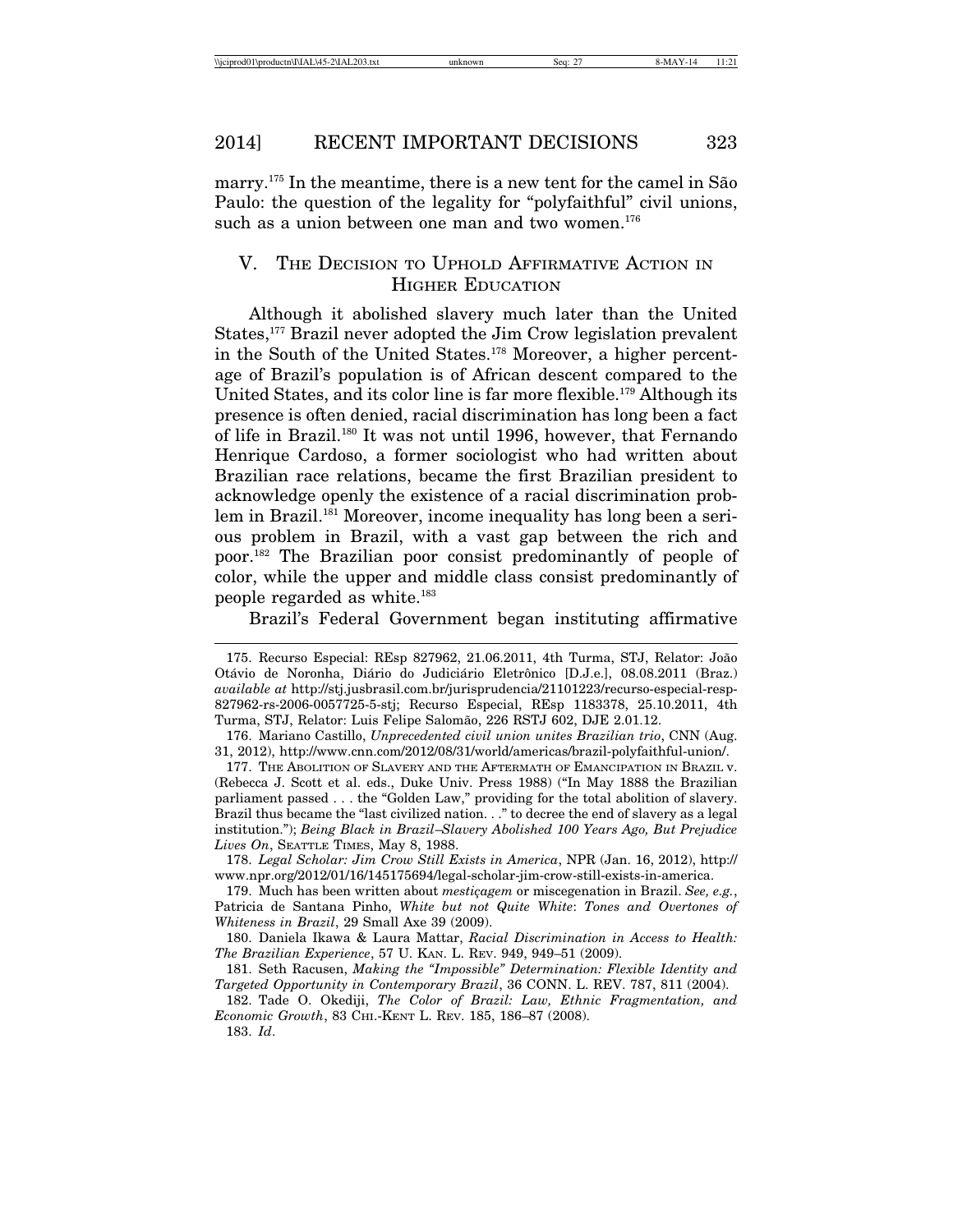action programs in 2001, when President Cardozo's Minister of Agriculture, Raul Jungmann issued an executive order requiring that 20 percent of his staff be black, and the staff of third party contractors with the Ministry have at least 20 percent of African descent and 20 percent women.<sup>184</sup> Shortly thereafter, the STF instituted its own affirmative action program, setting a quota of 20 percent of Afro descendants for employees hired via a third party contractor.185 Other cabinet agencies soon instituted their own affirmative action programs.186 The most controversial affirmative action programs, however, have been in the area of higher education. As in the United States, the issues of the constitutionality of affirmative action in higher education has produced a longstanding debate and considerable litigation in Brazil.<sup>187</sup> With a few exceptions, the best universities in Brazil are public rather than private, and they are essentially tuition-free.188 But entry is by competitive examination, and students from families wealthy enough to attend private schools generally far outperform those who attended public schools.<sup>189</sup> Hence, the student bodies at the public universities consist largely of white students from upper or middle class families.190 Students from poor families either do not attend universities, or they are forced to pay tuition at private universities.191 A very high percentage of the poor are people of color.192 Even though more than half the population regards itself as non-white, only about 4.7 percent of black people earn a university degree, while 15 percent of the white population holds a university degree.193 To try to level the playing field, many public Brazilian universities, in response to state legislation, have insti-

<sup>184.</sup> Racusen, *supra* note 181, at 812.

<sup>185.</sup> *Id.*

<sup>186.</sup> TANYA KATERÍ HERNÁNDEZ, RACIAL SUBORDINATION IN LATIN AMERICA: THE ROLE OF THE STATE, CUSTOMARY LAW, AND THE NEW CIVIL RIGHTS RESPONSE 152–53 (2013).

<sup>187.</sup> Simon Romero, *Brazil Enacts Affirmative Action Law for Universities*, N.Y. TIMES, Aug. 30, 2012, http://www.nytimes.com/2012/08/31/world/americas/brazilenacts-affirmative-action-law-for-universities.html.

<sup>188.</sup> Juliana Barbassa, *Race to the Top*, N.Y. TIMES, May 17, 2013, http:// latitude.blogs.nytimes.com/2013/05/17/brazil-has-aggressive-affirmative-actionprograms-for-university/.

<sup>189.</sup> *Id.*

<sup>190.</sup> *Id.*

<sup>191.</sup> *Id*.

<sup>192.</sup> Tom Phillips, *Brazil census shows African-Brazilians in the majority for the first time*, GUARDIAN, Nov. 17, 2011, http://www.theguardian.com/world/2011/nov/17/ brazil-census-african-brazilians-majority.

<sup>193.</sup> *Affirmative action backed largely in Brazil*, FOX NEWS, May 4, 2012, http:// www.foxnews.com/world/2012/05/04/affirmative-action-backed-in-largely-brazil/.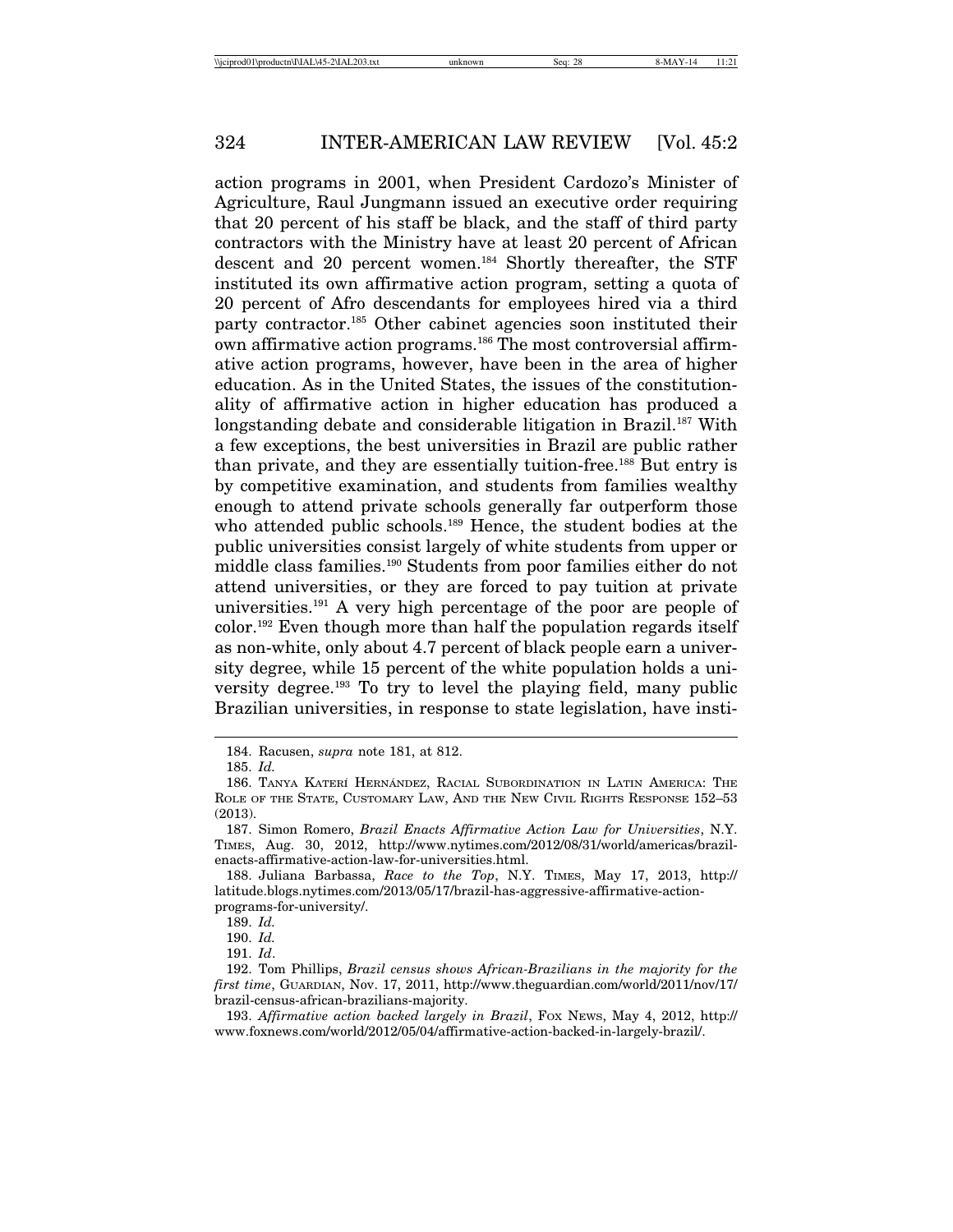tuted affirmative action programs.194 Many have criteria that are peculiar to Brazil.195

The first Brazilian affirmative action program for higher education was instituted by a statute adopted by the State of Rio de Janeiro at the end of 2000.<sup>196</sup> This law set aside 40 percent of the admissions to the State University of Rio de Janeiro students who identified themselves as either black or brown, and 10 percent for students with disabilities.<sup>197</sup> Subsequent legislation expanded the program by also reserving 50 percent of the admissions for graduates of public schools, leaving only 30 percent of places in the class for white students who had attended private schools.<sup>198</sup> This program generated considerable public debate and controversy about its fairness and desirability, and its implementation produced claims that many white applicants had falsely claimed to be persons of color.<sup>199</sup> In 2003, Rio's affirmative action legislation was challenged in a direct of unconstitutionality brought by the National Confederation of Teaching Establishments (CON-FENEN). Six months after the action was filed, however, the State of Rio de Janeiro adopted a new affirmative action statute that repealed the three challenged statutes and reduced the affirmative action quotas to 20 percent for blacks, 20 percent for graduates of public schools, and 5 percent for indigenous or handicapped students.200 Consequently, the STF dismissed the direct

196. Lei nº 3524, de 28 de Dezembro de 2000, *available at* http://gov-rj.jusbrasil. com.br/legislacao/90839/lei-3524-00.

<sup>194.</sup> Melissa Nobles, *Room for Debate: Quotas are Working in Brazil*, N.Y. TIMES, Jan. 6, 2014, http://www.nytimes.com/roomfordebate/2012/03/29/brazils-racialidentity-challenge/quotas-are-working-in-brazil.

<sup>195.</sup> For example, the Federal University of Recôncavo in Bahia reserves 36.55 percent of its admissions for candidates from public schools who declare themselves to be black or brown (*pardo*), 6.5 percent for candidates from public schools regardless of ethnicity or color, and 2 percent for candidates from public schools who declare themselves to be descendants of Indians. See, e.g., ANTONIO SERGIO ALFREDO GUIMARÃES ET. AL, CENTRO DE ESTUDOS DA METRÓPOLE, SOCIAL INCLUSION IN BRAZILIAN UNIVERSITIES: THE CASE OF UFBA, *available at* http://www.fflch.usp.br/ centrodametropole/antigo/static/uploads/seminario/ASGuimaraes.pdf.

<sup>197.</sup> Fernanda da Esc´ossia, *Rio d´a a negros e pardos 40% das vagas*, FOLHA DE S.PAULO, Oct. 10, 2001, *available at* http://www1.folha.uol.com.br/fsp/cotidian/ff1010 200111.htm.

<sup>198.</sup> Lei No. 3708 de 9 de Novembro de 2001, *available at* http://alerjln1.alerj.rj.gov. br/contlei.nsf/f25571cac4a61011032564fe0052c89c/827dde52958a6dd203256b030063 db70?OpenDocument; Lei No. 4.061 de 2 de Janeiro de 2003, *available at* http://gov-rj. jusbrasil.com.br/legislacao/90841/lei-4061-03?ref=home.

<sup>199.</sup> Racusen, *supra* note 181, at 816. Surprisingly, a substantial percentage of "black" or "brown" applicants claimed to be "white." *Id.*

<sup>200.</sup> Lei No. 4.151 de 5 de Septembro de 2003, *available at* http://www.jusbrasil. com.br/topicos/10538392/lei-n-4151-de-04-de-setembro-de-2003-do-rio-de-janeiro.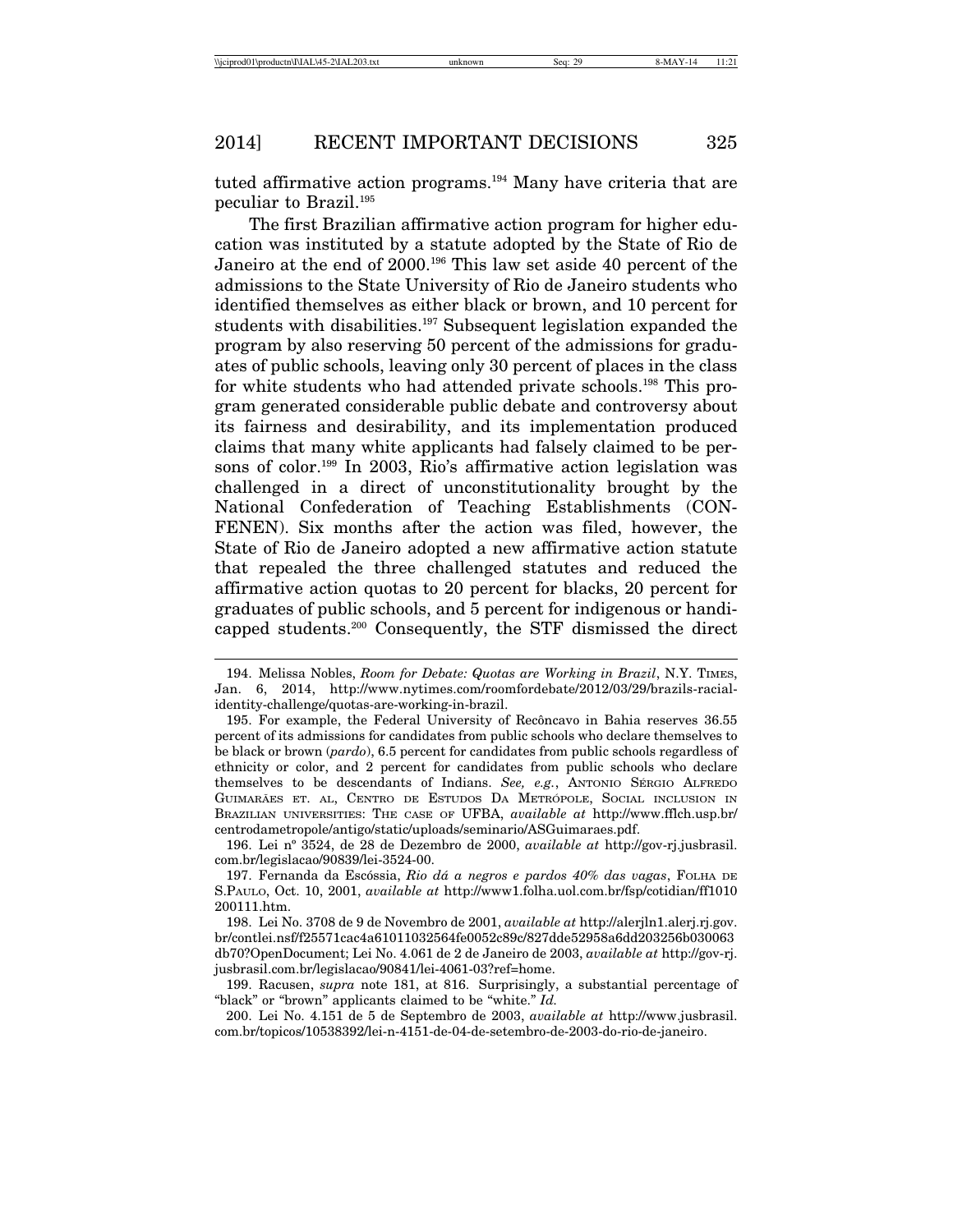action of unconstitutionality as moot.<sup>201</sup> In April 2012, the STF eventually resolved the controversy.<sup>202</sup> A direct action alleging disobedience of a fundamental precept was brought by Democratas, a political party, challenging the constitutionality of the University of Brasília's affirmative action program, which for a ten-year period reserves 20 percent of its admissions for blacks (and a few spots for indigenous persons).<sup>203</sup> The program was instituted in 2004. The essential argument of Democratas was that affirmative action violated the Constitution's guarantee of equality,  $204$  and that race-based admissions are unnecessary in a country like Brazil where racism was never institutionalized.205 Like other historic cases, the STF held public hearings and considered *amicus curiae* briefs before reaching its decision.

The STF heard the case on the merits and, unlike the U.S. Supreme Court, unanimously affirmed the constitutionality of affirmative action at this federal university.206 The decision of the *rapporteur*, Minister Ricardo Lewandowski, which was essentially followed by his colleagues, emphasized that affirmative action helps to create a pluralistic and diversified academic environment.207 It is a temporary measure that is reasonable and propor-

203. *Id*.

Everyone is equal before the law, with no distinction whatsoever, guaranteeing to Brazilians and foreigners residing in the Country the inviolability of the rights to life, liberty, equality, security and property . . . .(author's translation).

205. *Id*.

206. STF, APDF 186, 12.4.2012, Relator: Rep. Ricardo Lewandowski, *available at* http://www.stf.jus.br/arquivo/cms/noticiaNoticiaStf/anexo/ADPF186RL.pdf. Minister Dias Toffoli recused himself because he had defended the quota system as Advocate General of the Federal Government before his appointment to the Tribunal. Toffoli was heavily criticized, however, for refusing to recuse himself in the Mensalão case because he had previously worked as a lawyer for Lula's Chief of Staff, José Dirceu, one of the principal defendants in the case, and had a close working relationship with several of the defendants. See Pedro Fernando Almeida Nery Ferreira & Bernardo Mueller, *How Judges Think in the Brazilian Supreme Court: Estimating Ideal Points* and Identifying Dimensions, CONGRESSO DA ASSOCIAÇÃO BRASILEIRA DE DIREITO E ECONOMIA (2013), *available at* http://www.congresso.abde.com.br/index.php/VI\_ ABDE/VI\_ABDE.

207. STF, APDF 186, 12.4.2012, Relator: Rep. Ricardo Lewandowski, *available at* http://www.stf.jus.br/arquivo/cms/noticiaNoticiaStf/anexo/ADPF186RL.pdf.

<sup>201.</sup> STF, ADI 2858, 23.9.2003, Relator: Min. Carlos Velloso, htttp://www.stf.jus.br/ portal/processo/verProcessoAndamento.asp?incidente=2106318.

<sup>202.</sup> *Brazilian Supreme Court Approves Racial Quotas in University*, LATIN AM. NEWS DISPATCH, Apr. 29, 2012, http://latindispatch.com/2012/04/29/braziliansupreme-court-approves-racial-quotas-in-university/

<sup>204.</sup> See C.F. (Braz.), *supra* note 3. This guarantee is set out in the heading to Art. 5., which provides: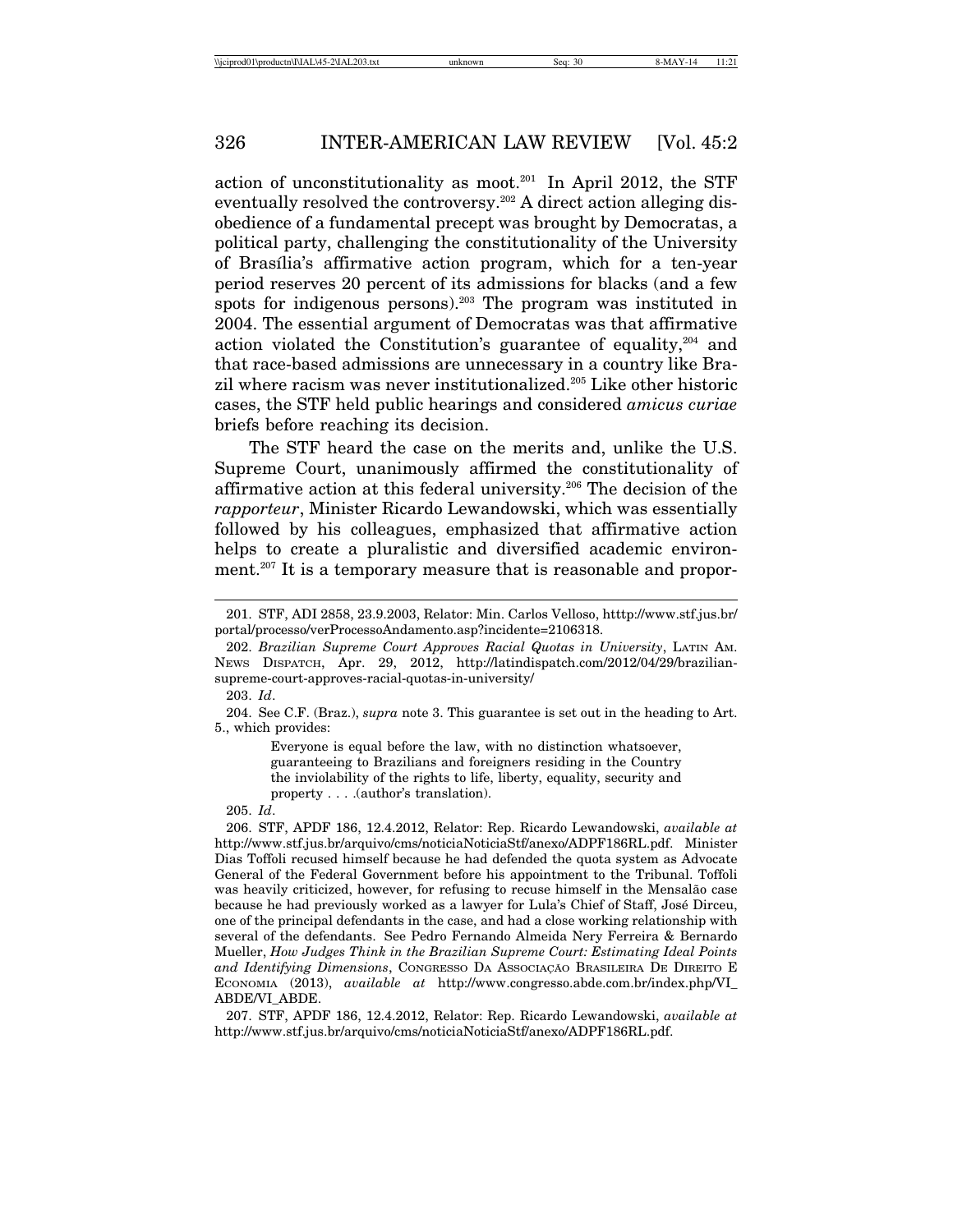tional to achieve a diversified student body. Even though Article 206 (I) of the Constitution requires that education be provided with "equality of conditions for access to and remaining in school," Article 206 (III) requires that education be provided with "pluralism of ideas and pedagogical concepts."<sup>208</sup> The principle of equality cannot be applied abstractly, but has to be applied in a way that makes social justice concrete so that public resources are distributed in a more equitable fashion.<sup>209</sup>

The *rapporteur* also contended that Article 5 (XLII) of the Constitution—which makes racism a non-bailable crime in order to prevent negative discrimination against certain groups—permits a logical inference that the drafters intended to allow the government to discriminate positively in favor of such socially excluded groups.<sup>210</sup> Even though racism was not institutionalized after abolition of slavery, informal societal discrimination has existed.<sup>211</sup> Affirmative action is a rational technique for combatting the effects of historical discrimination against people of color.212 He also pointed out that affirmative action did not arise in a vacuum, but has a basis in the Constitution, federal and state statutes, and administrative acts.<sup>213</sup>

Less than a month later, the STF upheld the constitutionality of a federal program called University for All (Prouni).214 This program granted full scholarships to students with limited family income who attended private universities.215 The program also had quotas for blacks, browns (*pardos*), indigenous, and those with

214. Marcelo Parreira, *Supremo confirma constitucionalidade do Prouni*, GLOBO, May 3, 2012, http://g1.globo.com/educacao/noticia/2012/05/supremo-confirmaconstitucionalidade-do-prouni.html.

215. *Id*.

<sup>208.</sup> *Id.* at 13.

<sup>209.</sup> *Id*. at 18.

<sup>210.</sup> *Id*. at 19–20.

<sup>211.</sup> *Id*. at 21.

<sup>212.</sup> *Id.* at 22.

<sup>213.</sup> *See id*. There was a companion case, an extraordinary appeal brought by a non-minority student who had applied to but had been rejected by the Federal University of Rio Grande do Sul. The University's affirmative action program set aside 30 percent of its admission places for black candidates and candidates from public schools, and 10 spaces for indigenous candidates. The plaintiff claimed that his entrance exam score was higher than some admitted affirmative action candidates, and that but for the affirmative action policy, he would have been admitted. His suit was rejected by the lower courts. The STF decided to hear the extraordinary appeal, but summarily denied it on the merits. STF, Recurso Extraordinário, RE 597285, 14.05.2010, Relator: Ricardo Lewandowski, *available at* http://stf.jusbrasil.com.br/ jurisprudencia/9220051/recurso-extraordinario-re-597285-rs-stf.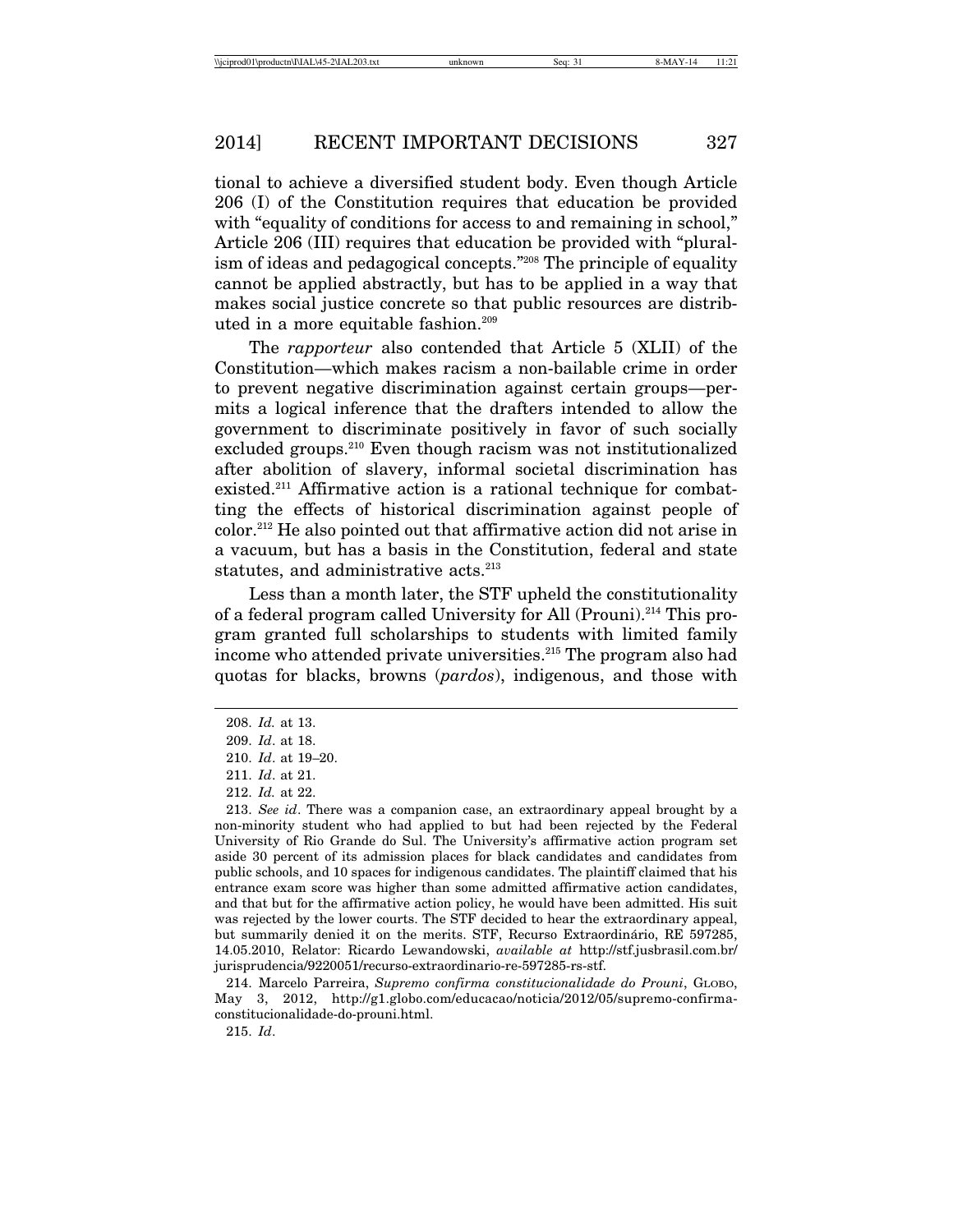special needs.<sup>216</sup> It was created in 2004, initially by a Provisional Measure converted by Congress into Law 11.096 of 2005.217 The National Confederation of Teaching Establishments (CON-FENEN) brought a direct action of unconstitutionality challenging this program on various technical grounds, as well as violation of the principle of equality.218 By a vote of seven to one, the STF rejected the challenge to the constitutionality of this form of affirmative action.<sup>219</sup> The single dissenter, Minister Marco Aurélio, took the position that the Provisional Measure, a decree issued by the Executive that temporarily has the force of law, did not meet the constitutional standards of urgency and relevance.<sup>220</sup> He also found that the measure interfered with the constitutional principle of university autonomy because the government could impose sanctions for failure to comply.<sup>221</sup>

Following these decisions, on August 29, 2012, President Dilma Rousseff signed into law one of the most far-reaching affirmative action statutes in the world.222 The law requires that federal universities reserve at least half their places for students from public high schools.223 The universities must also set up racial quotas to ensure that the racial composition of their student bodies mirrors the racial composition of the state in which they are located.224 The universities have four years to implement the changes.225 Unlike the decisions of the United States Supreme

220. *Supremo declara constitucionalidade do ProUni*, Norícus STF (May 3, 2012), http://www.stf.jus.br/portal/cms/verNoticiaDetalhe.asp?idConteudo=206553.

221. *Id*.

<sup>216.</sup> *Id*.

<sup>217.</sup> Lei No. 10.096, de 13 de Janeiro de 2005, *available at* http://www.planalto.gov. br/ccivil\_03/\_ato2004-2006/2005/lei/L11096.htm.

<sup>218.</sup> M´ırian Gomes, *Supremo Tribunal Federal julga improcedente pedido da Confenen e decide que Prouni é constitucional*, GP1 (May 3, 2012), http://www.gp1. com.br/noticias/supremo-tribunal-federal-julga-improcedente-pedido-da-confenen-edecide-que-prouni-e-constitucional-246693.html.

<sup>219.</sup> STF, ADI 3330, 3.5.2012, Relator: Rep. Ayres Britto, *available at* http://stf. jusbrasil.com.br/jurisprudencia/24807901/acao-direta-de-inconstitucionalidade-adi-3330-df-stf. The STF also dealt with a companion case the same way. ADI 3314 was brought by Democratas, the same political party that had challenged affirmative action at the University of Brasília.

<sup>222.</sup> Lei No. 12.711 de 29 de Agosto de 2012, *available at* http://www.planalto.gov. br/ccivil\_03/\_ato2011-2014/2012/lei/l12711.htm; Simon Romero, *Brazil Enacts Affirmative Action Law for Universities*, N.Y. TIMES, Aug. 30, 2012, http://www. nytimes.com/2012/08/31/world/americas/brazil-enacts-affirmative-action-law-foruniversities.html.

<sup>223.</sup> *Id*.

<sup>224.</sup> *Id*.

<sup>225.</sup> *Id*.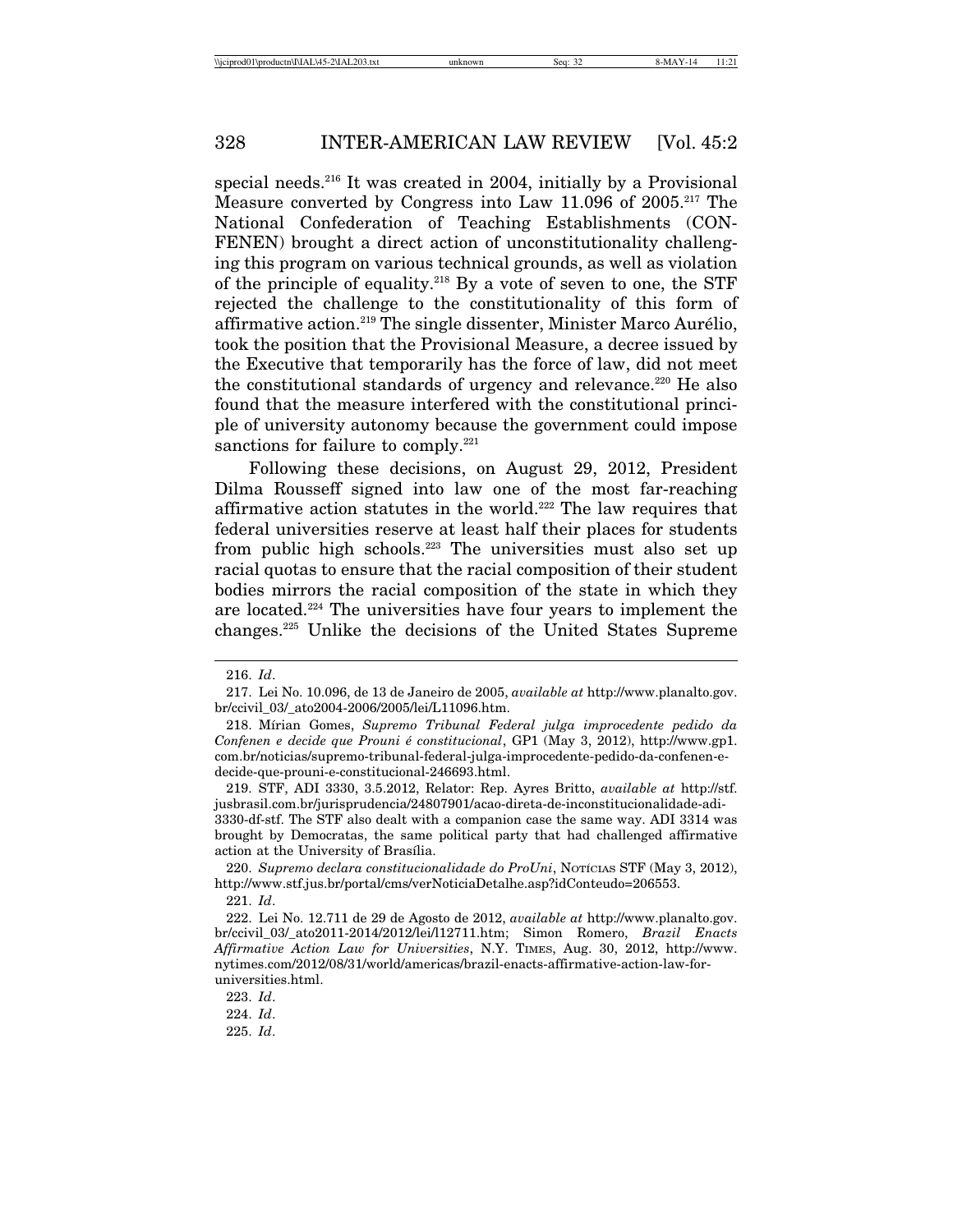Court, the decisions of the STF appear to have finally resolved the issue of the constitutionality of affirmative action.

## VI. THE DECISION TO MAINTAIN THE 1979 AMNESTY LAW

In 1979, in the middle of Brazil's long transition from military dictatorship to democracy, the principal opposition party, the Brazilian Democratic Movement (MDB), the government, and the right wing of the military negotiated a compromise through the Amnesty Law.226 The resulting compromise granted reciprocal amnesty to the repressive members of the military and the militants who fought against the military. $227$  Those who were exiled from Brazil were permitted to return, and politicians who had been deprived of their political rights regained them.<sup>228</sup> The hardline military who had committed grave human rights violations were granted complete amnesty, but those in the opposition who had committed attacks on the lives of other persons were not granted total amnesty.229

While other South American countries, like Argentina, Chile and Uruguay have either revoked their amnesty laws or permitted prosecutions against the military for torture and other human rights violations,<sup>230</sup> Brazil has made no serious effort to do so. Indeed, not until two years ago, during the presidency of someone who was herself a victim of military torture, has Brazil even established a Truth Commission.<sup>231</sup>

In 2008, the Brazilian Bar Association requested that the STF repeal the Amnesty Law or declare torture exempt from the

<sup>226.</sup> Warren Hodges, *Brazil's President Planning Amnesty; New Regime, Reacting to Public Clamor, Prepares a Bill That Could Affect Thousands*, N.Y. TIMES, June 19, 1979, at A5.

<sup>227.</sup> Lei No. 6.683, de 28 de Agosto de 1979, Agosto 1979 (Amnesty Law), *available at* http://www.planalto.gov.br/ccivil\_03/leis/L6683.htm.

<sup>228.</sup> *Id*.

<sup>229.</sup> *Id*.

<sup>230.</sup> *Brazil: No Change to Amnesty Law*, N.Y. TIMES, Apr. 30, 2010, http://www. nytimes.com/2010/05/01/world/americas/01briefs-Brazil.html.

<sup>231.</sup> *Brazil truth commission begins rights abuse inquiries*, BBC News, May 16, 2012, http://www.bbc.co.uk/news/world-latin-america-18087390. In 2007, however, the Brazilian Government officially recognized the existence of 354 deaths or disappearances and some 20,000 cases of torture that occurred during the 1964-85 military dictatorship. *See* SECRETARIA ESPECIAL DOS DIREITOS HUMANOS DA PRESIDÊNCIA DA REPÚBLICA, DIREITO À MEMÓRIA E À VERDADE:COMISSÃO ESPECIAL SOBRE MORTOS E DESAPARECIDOS POLITÍCOS (2007), *available at* http://pfdc.pgr.mpf. mp.br/atuacao-e-conteudos-de-apoio/publicacoes/atuacao-e-conteudos-de-apoio/ publicacoes/direito-a-memoria-e-a-verdade/livrodireitomemoriaeverdadeid.pdf.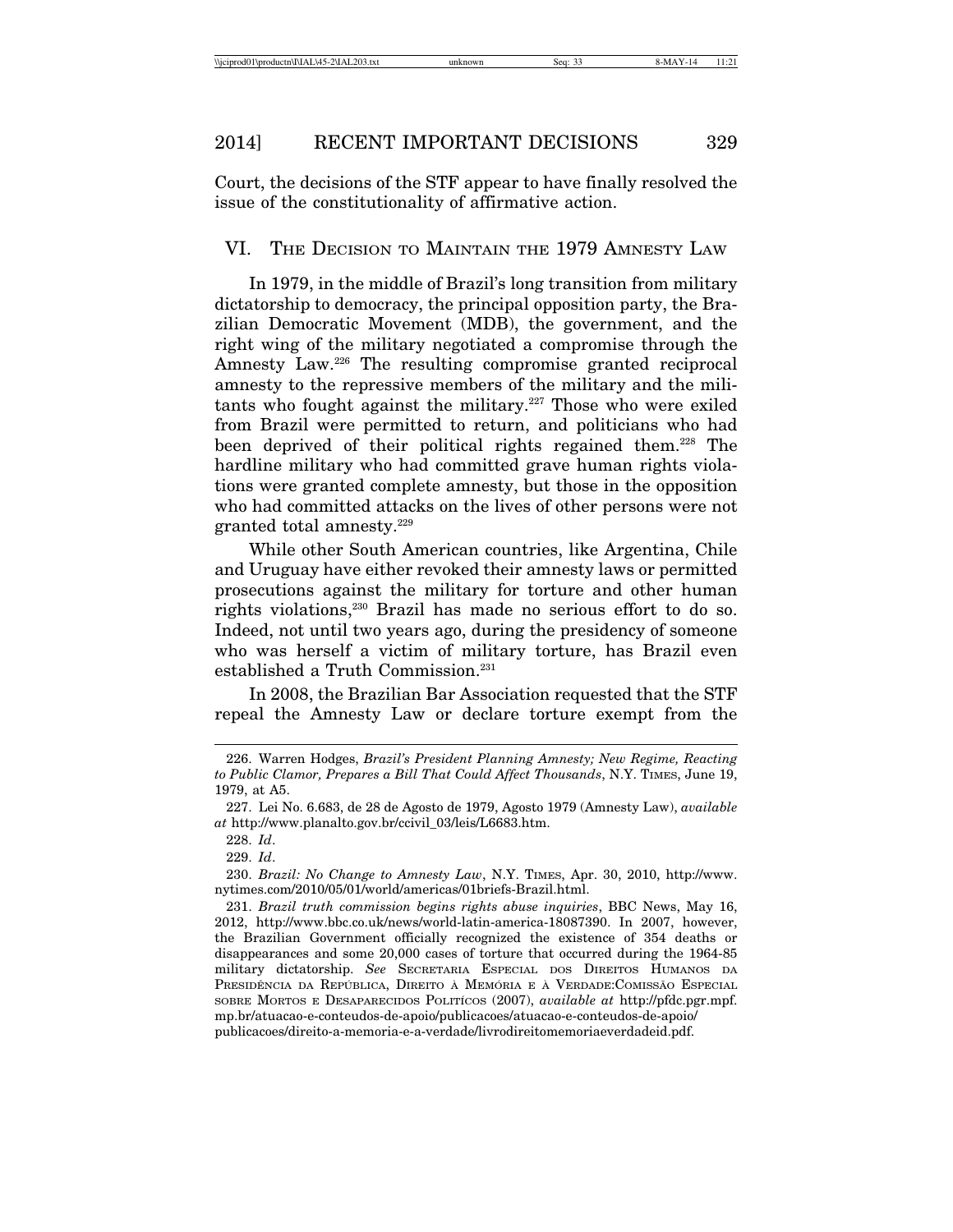Amnesty Law.<sup>232</sup> In April 2010, the STF, by a vote of seven to two, refused to repeal the Amnesty Law.233 Ironically, the *rapporteur* in the case, Minister Eros Grau, had himself been a victim of torture by the military regime, yet refused to vote against the Amnesty Law.<sup>234</sup> The majority held that the Amnesty Law did not violate Constitution, viewing the law as a historical compromise that had even been accepted by the Bar Association at the time.<sup>235</sup> Therefore, only Congress could revoke the statute. The two dissenters voted to permit prosecutions for torture.<sup>236</sup>

Seven months later, the Inter-American Court of Human Rights handed down a decision condemning Brazil for failing to prosecute the persons responsible for murdering people in the Araguaia region.237 The Inter-American Court also held that Brazil may not apply the Amnesty Law or any other similar provision to exempt liability for this obligation.<sup>238</sup> The informal reaction of the STF to the Inter-American Court's decision is that it has no effect upon the STF's decision. Indeed, the then President of the STF declared that if anyone subject to the Amnesty Law were to be convicted, the STF would immediately grant habeas corpus.<sup>239</sup>

In 2004, Brazil adopted a constitutional amendment<sup>240</sup> that added the following provision to Art. 5 (LXXVIII):

§ 3. International treaties and conventions on human rights approved by both houses of the National Congress, in two different voting sessions, by three-fifths votes of their

<sup>232.</sup> *Brazil: No Change to Amnesty Law*, N.Y. TIMES, Apr. 30, 2010, http://www. nytimes.com/2010/05/01/world/americas/01briefs-Brazil.html.

<sup>233.</sup> STF, ADPF 153, 29.04.2010, Relator: Min. Eros Grau, *available at* http://www. stf.jus.br/arquivo/informativo/documento/informativo584.htm.

<sup>234.</sup> *Eros Grau vota contra revis˜ao da Lei da Anistia*, GLOBO, Apr. 28, 2010, http:// oglobo.globo.com/politica/eros-grau-vota-contra-revisao-da-lei-da-anistia-3017002.

<sup>235.</sup> *STF é contra revisão da Lei da Anistia por sete votos a dois*, Norícias STF (Apr. 29, 2010), http://www.stf.jus.br/portal/cms/verNoticiaDetalhe.asp?idConteudo= 125515.

<sup>236.</sup> *Ministro Ayres Britto acompanha divergência pela revisão da anistia,* Norícias STF (Apr. 29, 2010), http : / / www . stf . jus . br / portal / cms / verNoticiaDetalhe . asp ? id Conteudo=125510&caixaBusca=N.

<sup>237.</sup> *See* Gomes Lund & others, Araiguaia Guerrilla Case, Inter-Am. C. H.R., Sentence of Nov. 24, 2010, http://www.corteidh.or.cr/docs/casos/articulos/seriec\_219\_ por.pdf.

<sup>238.</sup> *Id*. at par. 256.

<sup>239.</sup> Felipe Recondo, *STF defende Lei da Anistia ap´os Decis˜ao sobre Araguaia*, ESTADÃO, Dec. 15, 2010, http://www.estadao.com.br/noticias/nacional,stf-defende-leida-anistia-apos-decisao-sobre-araguaia,654094,0.htm.

<sup>240.</sup> Emenda Constitucional No. 45 (Braz.), *available at* http://www.planalto.gov. br/ccivil\_03/constituicao/Emendas/Emc/emc45.htm.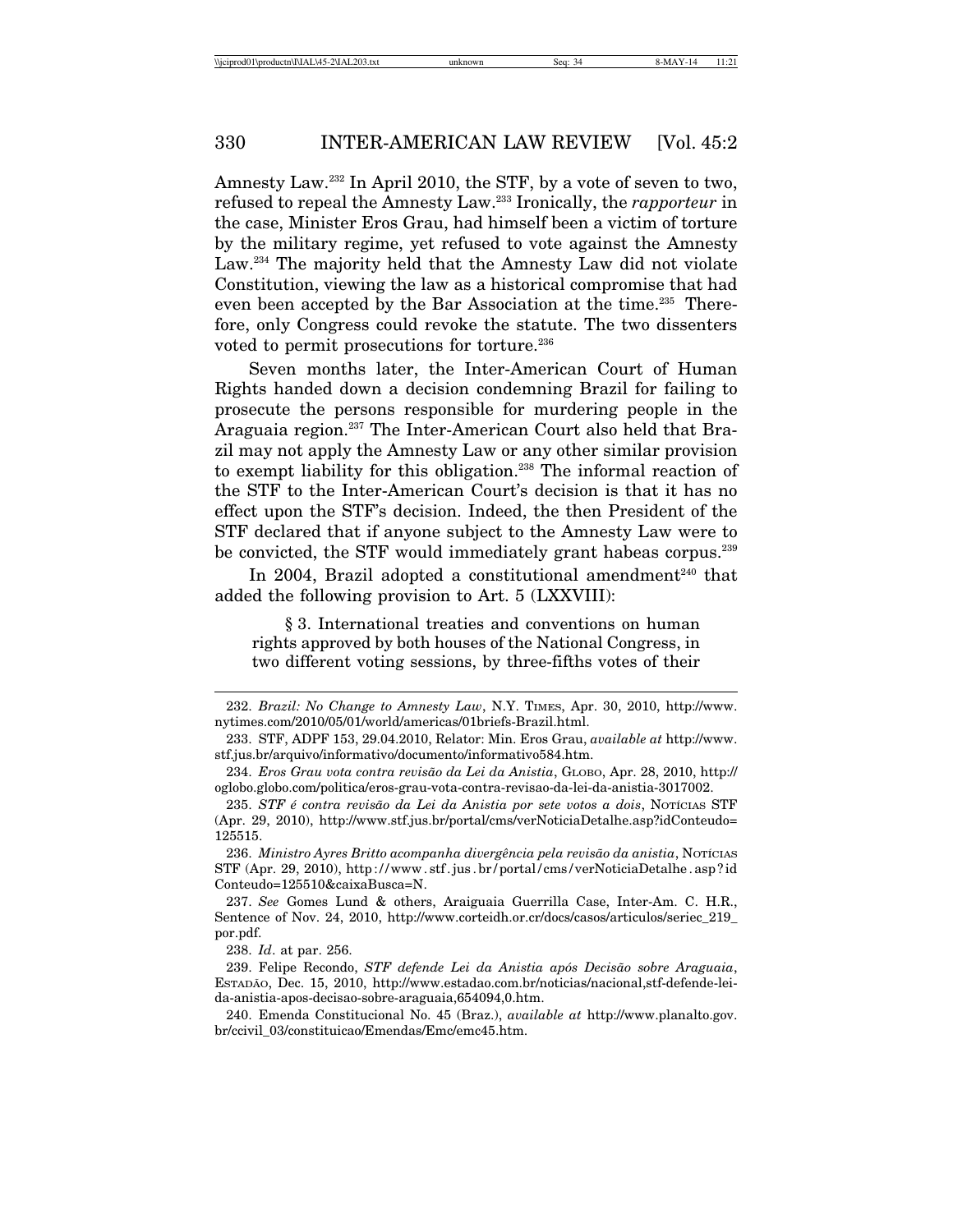respective members, shall be equivalent to Constitutional Amendments.

This provision does not apply, however, to the Inter-American Convention on Human Rights, which was adopted by Brazil in  $1992$ <sup>241</sup> but never submitted to multiple votes of three-fifths of both houses of Congress. According to the case law of the STF, treaties or conventions like the Inter-American Convention have a hierarchical rank below the Constitution but above ordinary legislation.242 However, there is nothing in the Brazilian Constitution, or in the STF's case law, that makes the decisions of the Inter-American Court binding upon the STF.

Subsequent to the decision of the Inter-American Court of Justice, the Brazilian Bar Association filed a request for clarification of the STF's original decision. But thus far, the STF has yet to decide the request, and it will probably not decide the issue anytime in the near future.

In December 2013, the Federal Public Ministry finally created a task force to investigate the murders of the guerrilla group operating in the Araguaia region. The task force began operating in January 2014 and was given six months to complete its investigation—however, that six-month period can be extended if necessary.<sup>243</sup> Moreover, federal prosecutors have attempted, thus far unsuccessfully, to prosecute several defendants for crimes committed during the military dictatorship, despite the provisions of the Amnesty Law.244 In April 2014, the Human Rights Committee of the Federal Senate took the first step towards amending the Amnesty Law, approving a bill that would revise the law to permit the prosecution of state actors for crimes against those who opposed the military dictatorship.245

<sup>241.</sup> *American Convention on Human Rights "Pact Of San Jose, Costa Rica,"* ORGANIZATION OF AMERICAN STATES, http://www.oas.org/dil/treaties\_B-32\_American\_ Convention\_on\_Human\_Rights\_sign.htm

<sup>242.</sup> Habeus Corpus Petition HC 87.585/TO, *available at* http://stf.jusbrasil.com.br/ jurisprudencia/14784629/habeas-corpus-hc-87585-to-stf; Extraordinary Recourse RE 466.343-SP, *available a*t http://www.stf.jus.br/imprensa/pdf/re466343.pdf.

<sup>243.</sup> *MPF dá início à força-tarefa para investigar Guerrilha do Araguaia*, CARTA CAPITAL, Jan. 7, 2014, http://www.cartacapital.com.br/politica/mpf-da-inicio-a-forcatarefa-para-investigar-guerrilha-do-araguaia-8888.html.

<sup>244.</sup> *Minist´erio P´ublico contesta Lei de Anistia e tenta processar militares*, FOLHA DE S. PAULO, Mar. 2, 2014, http://www1.folha.uol.com.br/poder/2014/03/1419955 ministerio-publico-contesta-lei-da-anistia-e-tenta-processar-militares.shtml.

<sup>245.</sup> Priscilla Mendes, *Comiss˜ao de Direitos Humanos aprova revis˜ao da Lei da Anistia*, O GLOBO, April 9, 2014, http://g1.globo.com/politica/noticia/2014/04/comissaode-direitos-humanos-aprova-revisao-da-lei-da-anistia.html.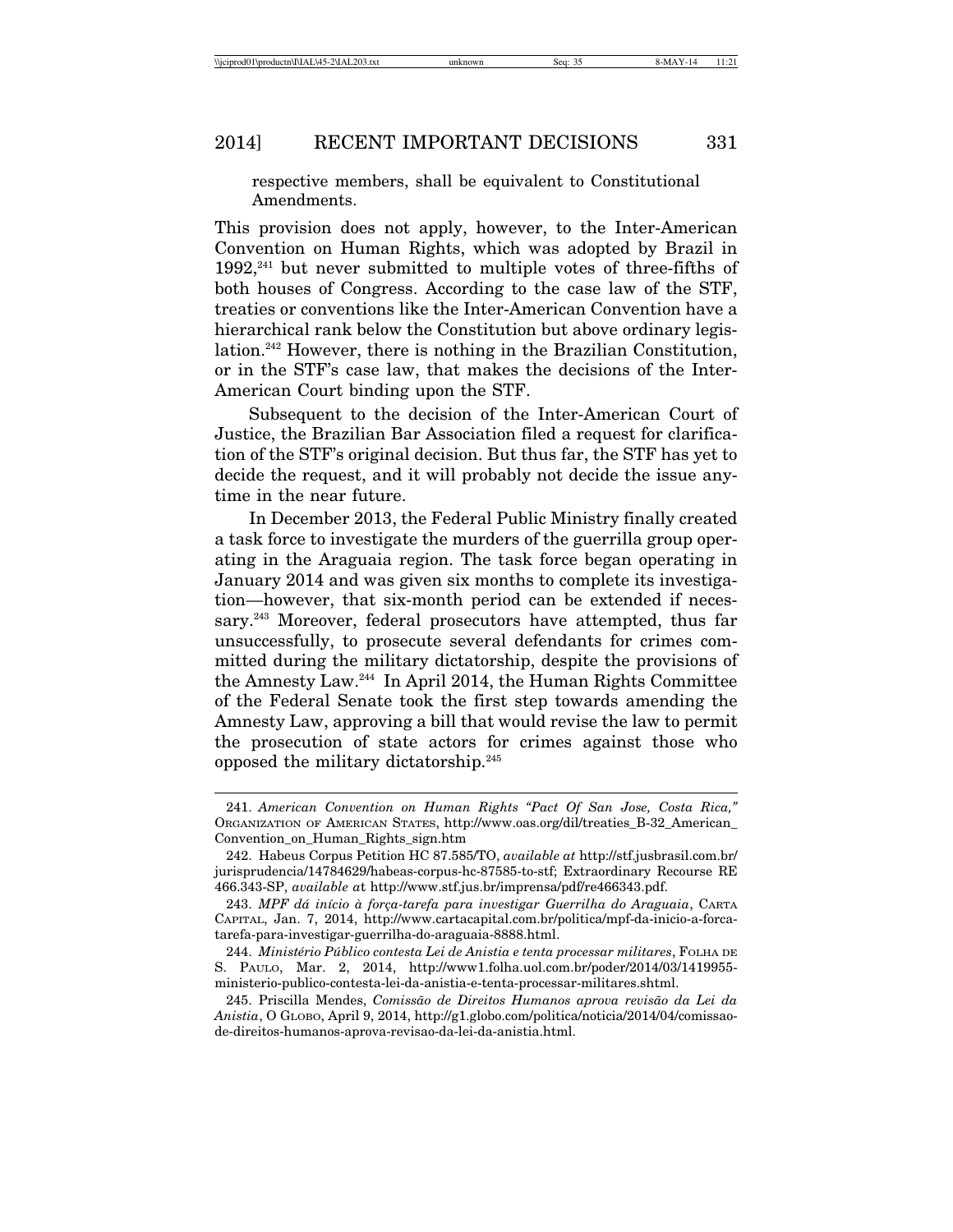Unlike the other cases, this decision shows the conservative side of the STF, and its unwillingness to create a huge controversy with the military. But its eventual decision may put the STF on a collision course with the Inter-American Court of Human Rights. $246$ 

## VII. CONCLUSION

These recent decisions illustrate the complexity of judicial review in a country like Brazil, which has adopted a hybrid arrangement combining both diffuse and centralized mechanisms for litigating constitutional questions. They also show that despite the huge number of incredibly detailed and specific provisions in Brazil's recent Constitution, the really interesting constitutional questions generated by modern society cannot be resolved by simply comparing the legislative text with the constitutional text. Judicial review requires both statutory and constitutional interpretation, as well as intelligent policy-making. The Brazilian STF employs a variety of interpretative techniques, including that of rewriting the statute to conform to the STF's interpretation of the Constitution, as it did in conferring upon same-sex couples the same rights to form civil unions as heterosexual couples. $247$ 

The STF has also been forced to decide important issues of economic and social policy. Several studies of the decisions of the STF since the return of democracy concluded that the STF has played an important role in supporting the growth and development of democratic institutions. It has also played an important role in blocking or legitimating important policy decisions.<sup>248</sup>

Because the Brazilian Constitution and complementary legislation force the STF into the "political thicket" without the safety net of a political question doctrine, the STF has developed a number of protective devices. It will sometimes dodge a politically sensitive issue, such as whether to invalidate the radical Collor plan

<sup>246.</sup> The highest courts of Argentina, Chile, and Venezuela have recently rejected decisions of the Inter-American Court. See Alexandra Huneeus, *Rejecting the Inter-American Court: Judicialization, National Courts, and Regional Human Rights*, *in* CULTURES OF LEGALITY: JUDICIALIZATION AND POLITICAL ACTIVISM IN LATIN AMERICA 112–129 (Javier A. Couso, Alexandra Huneeus & Rachel Sieder eds., 2010).

<sup>247.</sup> *See, e.g.*, T.J.M.G., Recurso Extraordinário No. 477.554, 01.07.2011, Relator: Celso de Mello, Diário do Judiciário Eletrônico, do Tribunal de Justiça de Minas Gerais [D.J.M.G.] (Braz.) *available at* http://www.stf.jus.br/arquivo/cms/noticia NoticiaStf/anexo/RE477554.pdf.

<sup>248.</sup> *See*, *e.g.*, MATTHEW M. TAYLOR, JUDGING POLICY: COURTS AND POLICY REFORM IN DEMOCRATIC BRAZIL 158–164 (2008). KAPISZEWSKI (2012), *supra* note 15, at 194–209.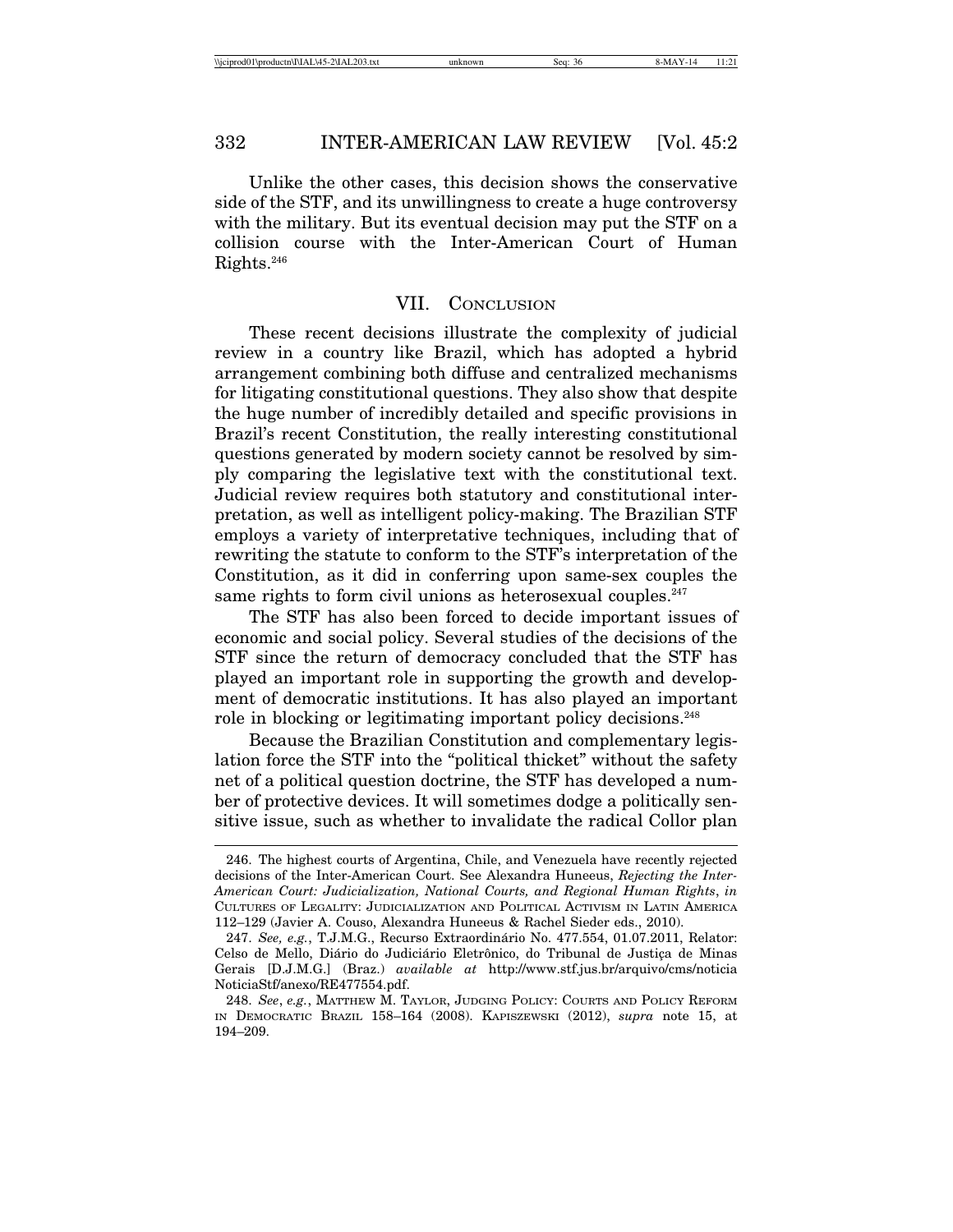for fighting inflation by freezing everyone's bank accounts for eighteen months, by claiming that the summary procedure used to challenge the measure was the wrong procedure.<sup>249</sup> The STF has a serious problem in determining the constitutionality of laws and decrees in the abstract. In such direct actions of unconstitutionality, the STF has no clear idea of how the statute has actually affected people's lives or how well it works in practice. Moreover, it does not have the benefit of the adversarial system or the opinions of the lower courts. To try to ensure that it has all the facts and has been presented with all the arguments, the STF has borrowed practices from other courts. From the German Constitutional Court, the STF imported the practice of holding extensive public hearings, and from the U.S. courts, it imported the practice of soliciting *amicus curiae* briefs from diverse groups within civil society.<sup>250</sup>

The STF is also in no hurry to decide socially or politically divisive cases. It took nearly seven years to try the *mensal˜ao* cases, and nearly nine years to decide the constitutionality of affirmative action.251 In certain "hot button" issues, such as whether to permit anencephalic abortion, the STF has tiptoed into the thicket: first it issued a preliminary injunction prohibiting criminal prosecution for such abortions; then it waited four years to hold public hearings on the issue; and then it waited another four years before eventually deciding the merits.252 The tactic of proceeding with all deliberate sloth is a useful barometer for allowing the STF to gauge political and social reaction to its exercise of the power of judicial review. If the reaction to the preliminary injunction is strongly negative, the STF can easily retreat without having to overrule a prior decision. If the reaction is positive or only slightly negative, the STF can proceed to the merits without sacrificing significant popular support.

The STF has been working on ways to reduce its astronomical caseload. It has developed a limited concept of *stare decisis* and a limited analogue to certiorari in the "general repercussion"

<sup>249.</sup> Vincente Alencar v. Presidente da República, MS 21.077, 132 RTJ 1136 (1990). The provisional measure was attacked by a writ of security, which the STF held would not lie against the law in the abstract. Therefore, the plaintiffs would have to challenge the measure by using an ordinary action, which would take much longer to decide than the 18 months the bank freeze would be in effect.

<sup>250.</sup> *See supra* Section III.

<sup>251.</sup> *See supra* Section II and Section IV.

<sup>252.</sup> *See supra* Section III.